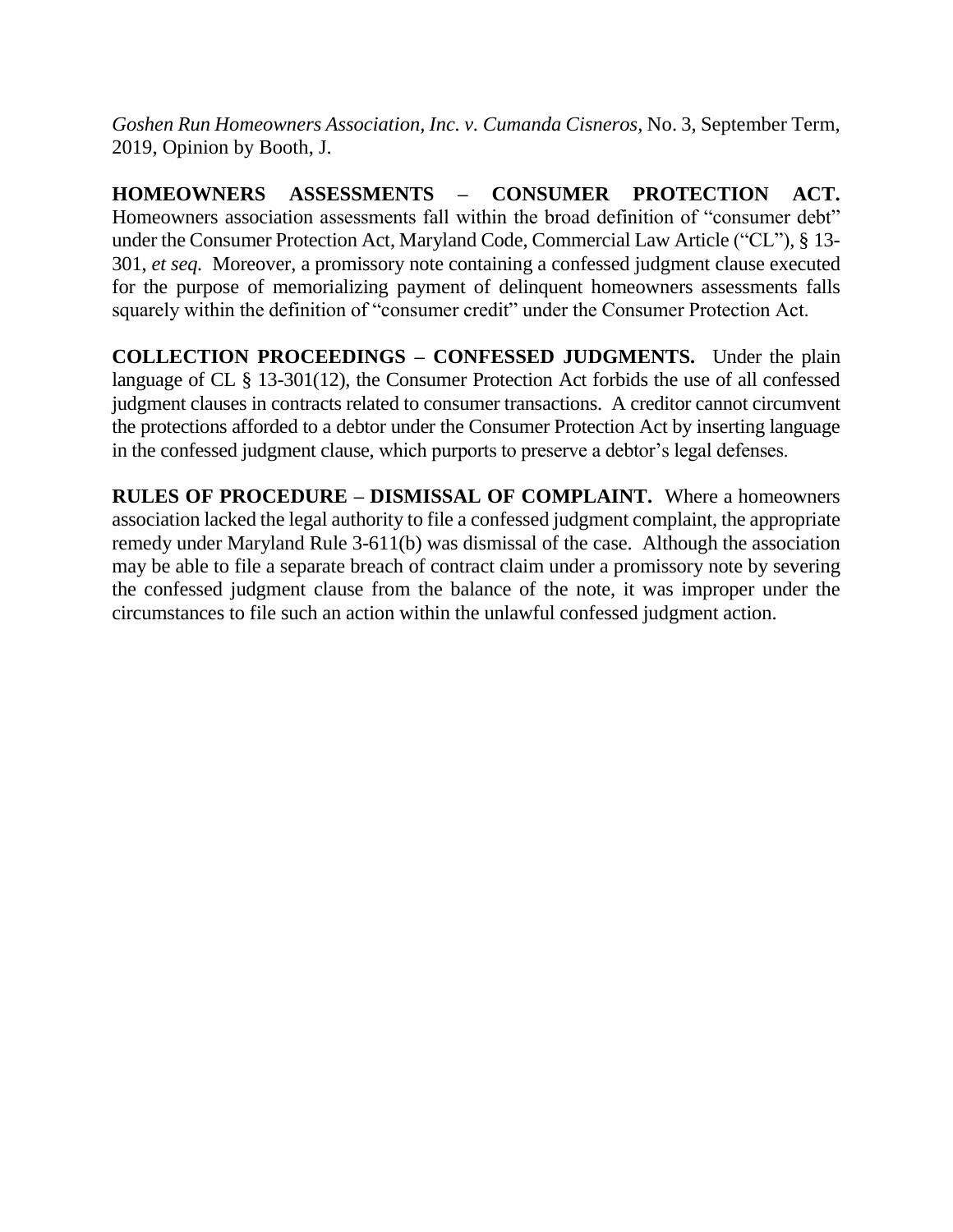Circuit Court for Montgomery County Case No.: 9842D Argued: September 5, 2019

IN THE COURT OF APPEALS

## OF MARYLAND

No. 3

September Term, 2019

## GOSHEN RUN HOMEOWNERS ASSOCIATION, INC.

v.

### CUMANDA CISNEROS

Barbera, C.J. McDonald **Watts** Hotten Getty Booth Raker, Irma S., (Senior Judge, Specially Assigned),

JJ.

Pursuant to Maryland Uniform Electronic Legal Materials Act (§§ 10-1601 et seq. of the State Government Article) this document is authentic.



2020-01-27 14:29-05:00

Opinion by Booth, J. Hotten, Getty and Raker, JJ., dissent.

anne C. Johnson, Clerk

Filed: January 27, 2020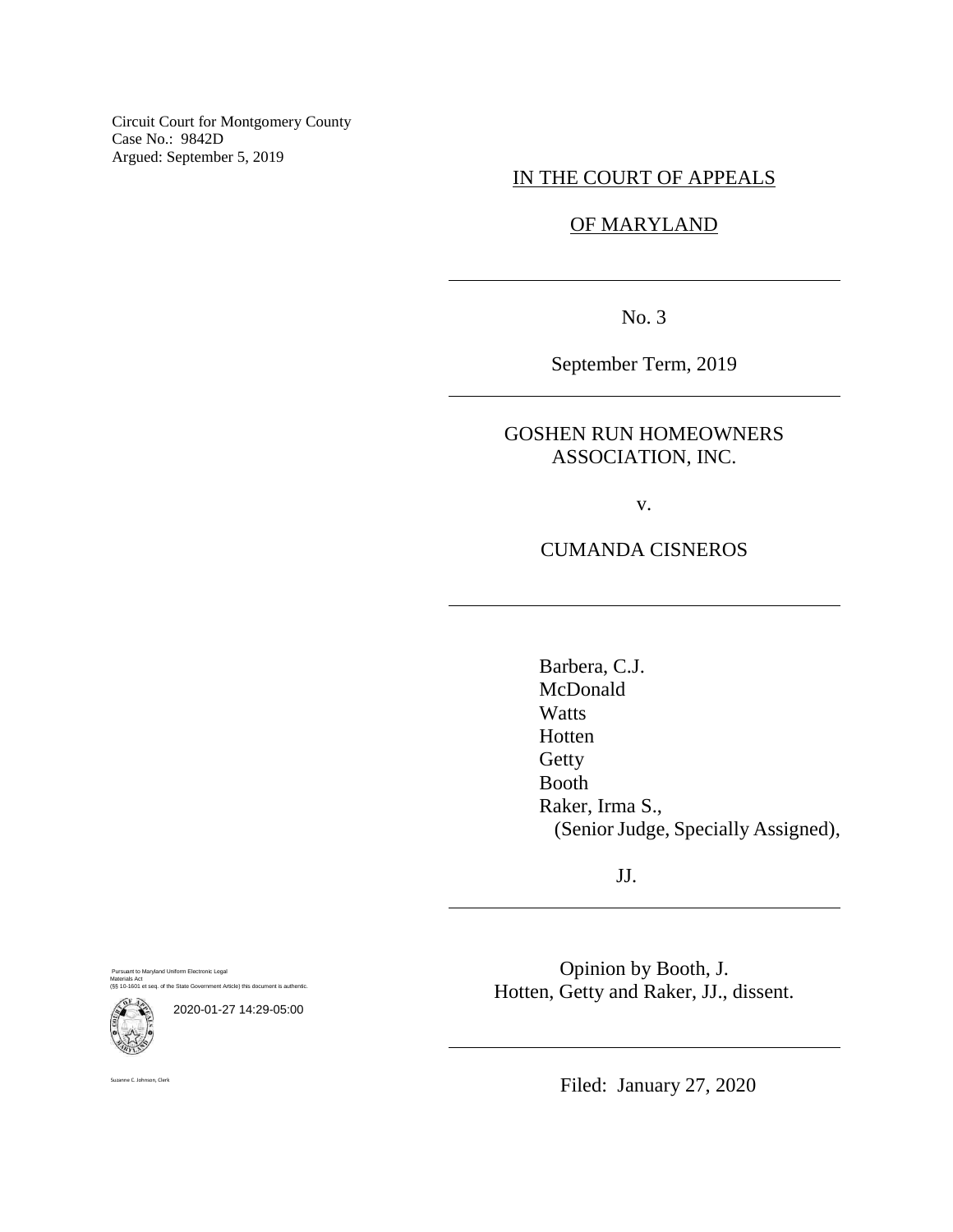Confessed judgments derive from the ancient legal device of a cognovit note, in which a debtor consents in advance to the holder obtaining a judgment without notice or a hearing. For centuries, the cognovit process has been the subject of much criticism. The United States Supreme Court has noted that the cognovit method has been described as "the loosest way of binding a man's property that was ever devised in any civilized country." *D.H. Overmyer Co. v. Frick Co.*, 405 U.S. 174, 177 (1972) (citations omitted).

In Maryland, confessed judgments have been disfavored and have been viewed with circumspection. Given the ease with which a creditor may obtain a confessed judgment and the potential for fraud and abuse, we have liberally considered attacks on confessed judgments. Although confessed judgments have been permitted in the commercial context, the General Assembly prohibits their use in certain consumer transactions. Through Maryland's Consumer Protection Act ("CPA"), the General Assembly has determined that the "use of a contract related to a consumer transaction which contains a confessed judgment clause that waives a consumer's right to assert a legal defense to an action" constitutes an unfair, abusive, or deceptive trade practice and is therefore prohibited. Maryland Code, Commercial Law Article ("CL"), § 13-301(12) (2013).

Homeowners associations ("HOAs") are often placed in a difficult situation of having to undertake collection efforts against lot owners in their communities for delinquent homeowners assessments. To address the problem, the General Assembly has provided HOAs with multiple collection tools, which are codified in the Maryland Homeowners Association Act, Maryland Code, Real Property Article ("RP"), § 11B-101, *et seq.* (the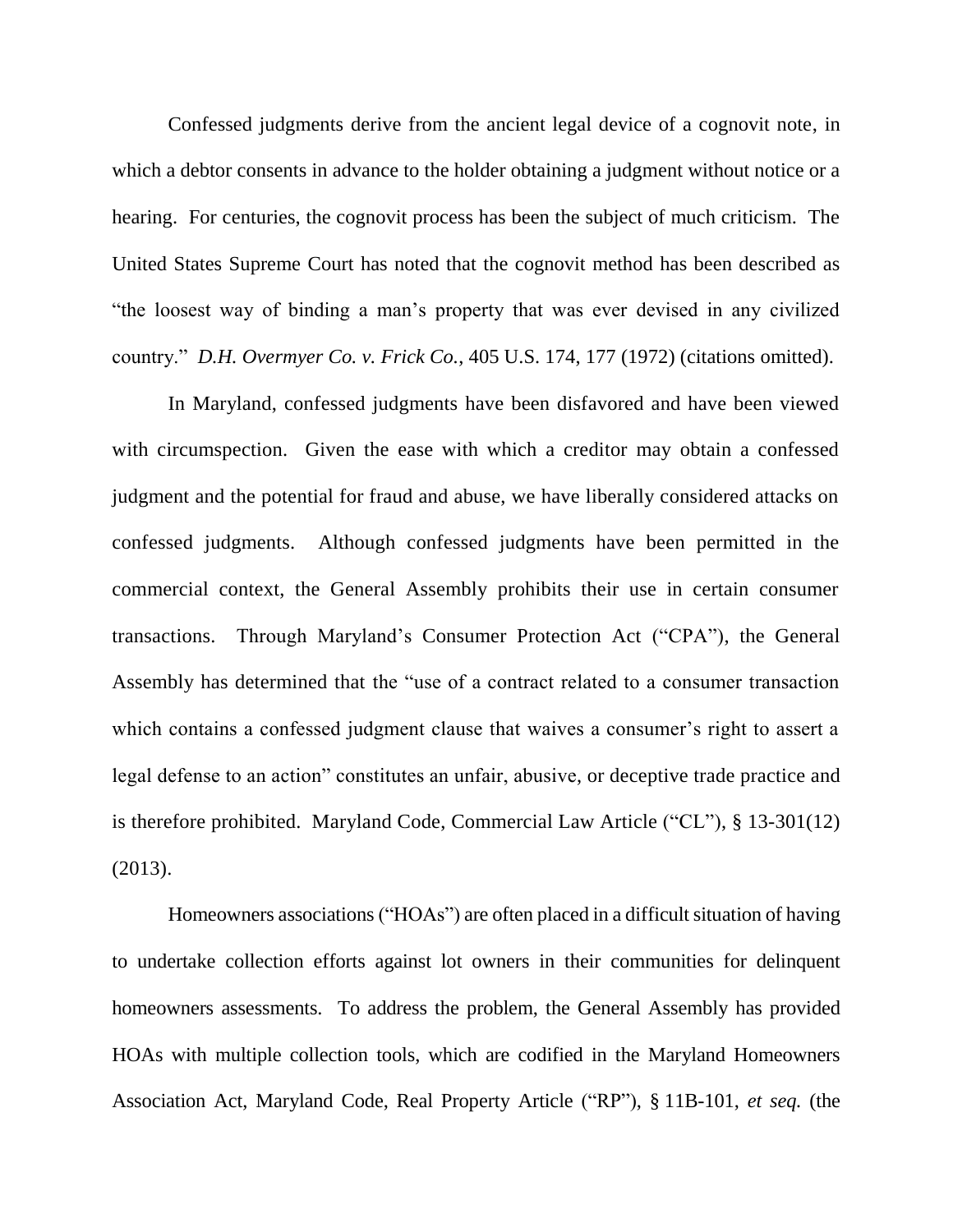"HOA Act"). Specifically, the HOA Act permits homeowners associations to collect delinquent assessments through both in rem proceedings under the Maryland Contract Lien Act, as well as in personam proceedings at law.

In this case, we must decide whether a confessed judgment is another enforcement tool that a HOA has at its disposal when seeking to collect delinquent HOA assessments, costs, and attorney's fees. For the reasons set forth in this opinion, we conclude that the General Assembly has not included this enforcement tool in the box. Collection of HOA assessments falls within the broad purview of the Consumer Protection Act, which prohibits the use of confessed judgment clauses for the collection of consumer debts.

### **I. BACKGROUND AND PROCEEDINGS BELOW**

The Goshen Run Village subdivision ("Goshen Run") is a residential community located in Montgomery County, Maryland. In December 1983, the developer of Goshen Run recorded a Declaration of Covenants and Restrictions ("Declaration") in the land records of Montgomery County, which imposed certain covenants and restrictions upon the lots and conferred certain privileges and obligations upon the lot owners within the subdivision.

#### *Goshen Run Homeowners Association*

The Goshen Run Homeowners Association ("Association") was established as the governing body to carry out the powers and duties set forth in the Declaration. The Board of Directors of the Association is required to adopt an annual operating budget for the Association and may establish annual assessments to cover the costs of maintaining,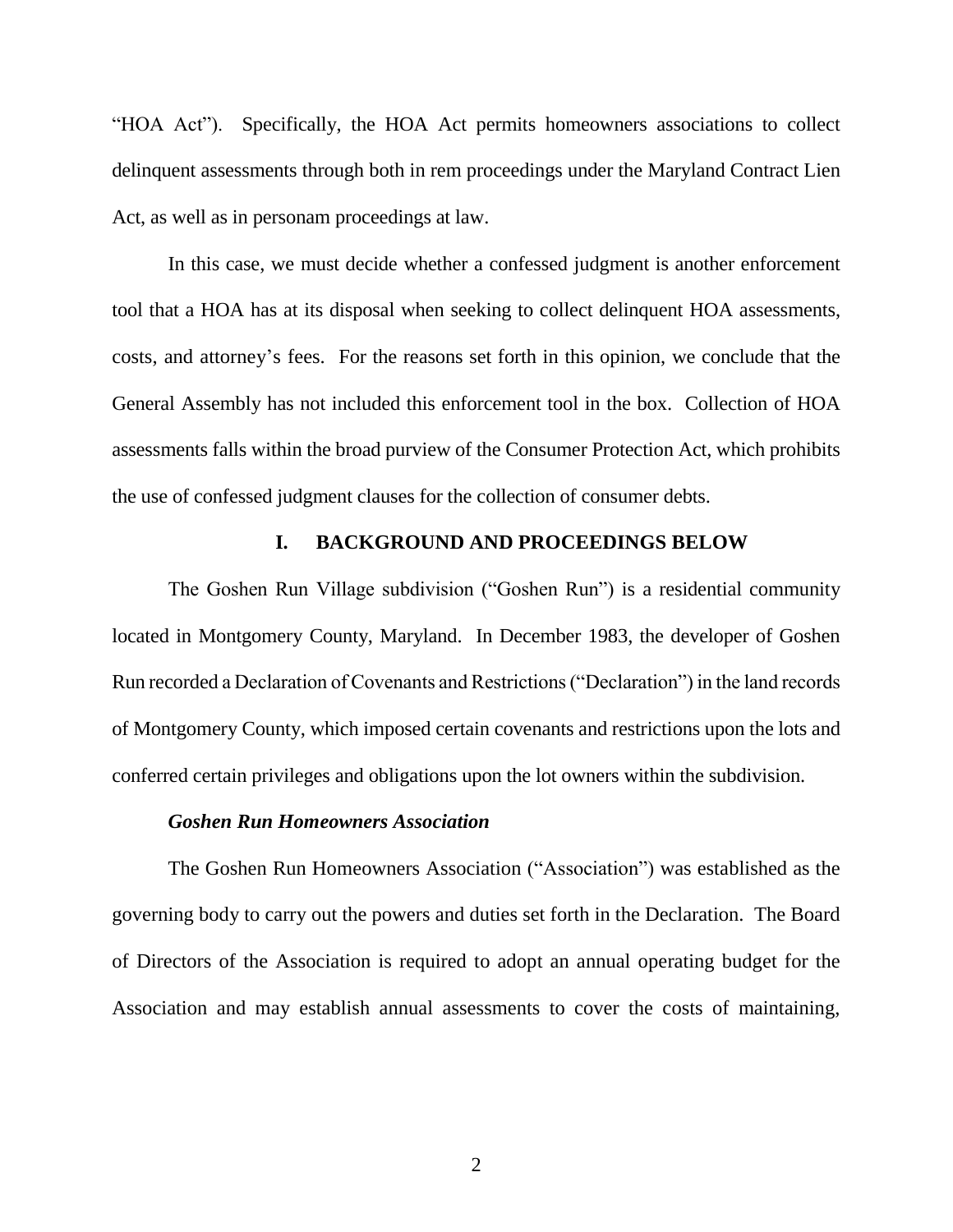repairing, and replacing the common areas and community facilities,<sup>1</sup> as well as any taxes and assessments imposed upon the Association.

Under the Declaration, the Board has the authority to levy assessments on each lot within the subdivision. If a lot owner does not pay an assessment levied under the Declaration, the Association has multiple collection remedies at its disposal. First, the delinquent amount, together with interest and the cost of collection, becomes a continuing lien on the lot belonging to the member against whom the assessment has been levied. Declaration, Article VI, Section 1. In addition, the Association may file a suit against the delinquent lot owner to recover a money judgment for the non-payment of the amount assessed. *Id.* The Board has the authority, by resolution, to establish an interest rate for delinquent assessments, and to impose a late charge. The Declaration further provides that:

> [T]he Association may bring an action at law against the member personally obligated to pay the same, or foreclose on the Lien against the lot or lots then belonging to said member in the manner now or hereafter provided for the foreclosure of mortgages, deeds of trust or other liens on real property in the State of Maryland containing a power of sale or consent to a decree, and subject to the same requirements, both substantive and procedural, or as may otherwise from time to time be provided by law, in either of which events, interest, costs and reasonable attorneys' fees of not less than twenty percent

 $\overline{a}$ 

<sup>&</sup>lt;sup>1</sup> The Declaration describes "common areas" and "community facilities," which are owned or leased by the Association or are otherwise available to the Association "for the use and enjoyment of its members." Article IV, Section 1 of the Declaration creates a right of enjoyment and an appurtenant easement in the common areas for the benefit of each member, subject to certain terms and conditions: "Every member shall have a right and easement of enjoyment in and to the common areas and community facilities and such easement shall be appurtenant to and shall pass with fee title to every lot . . . ."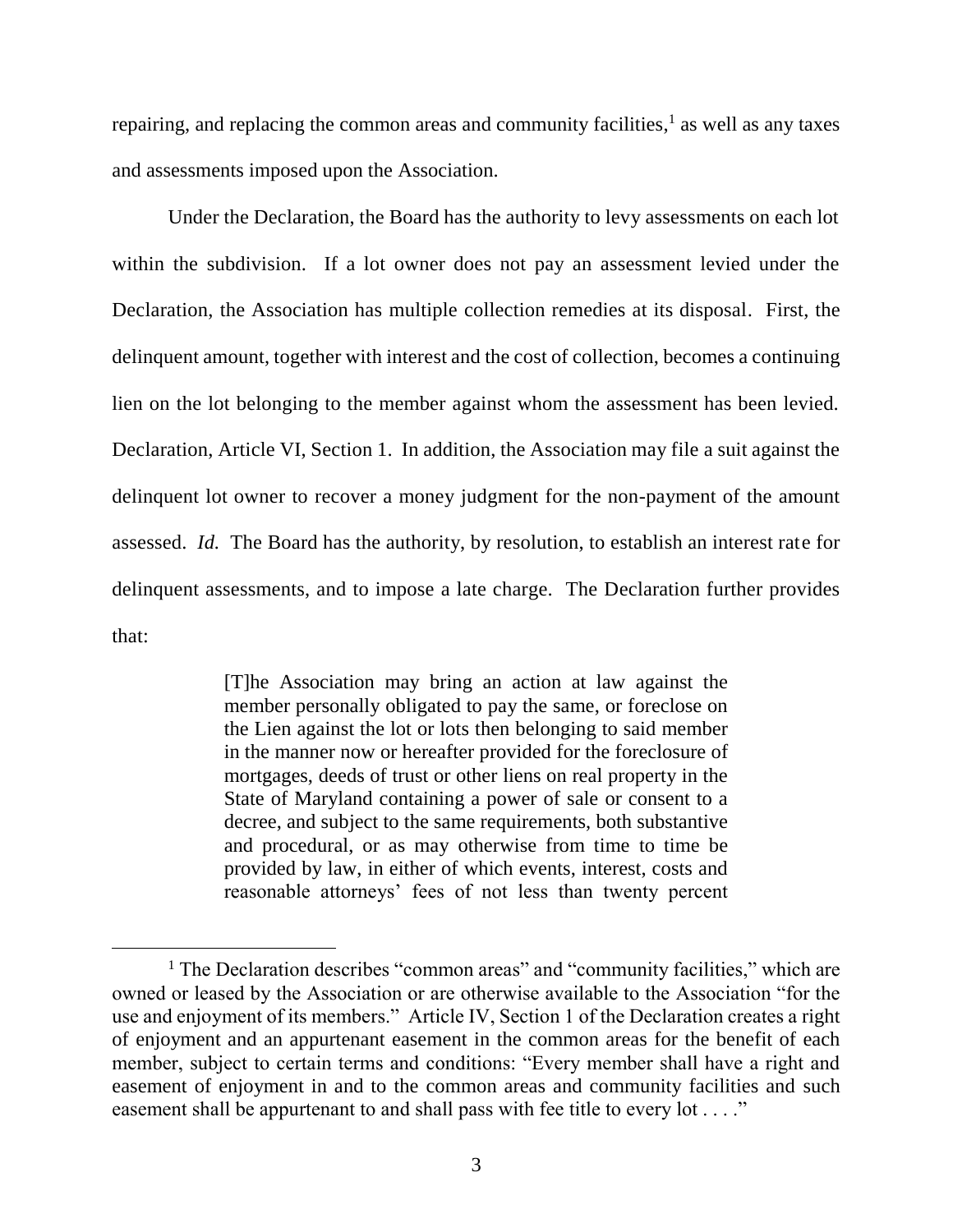(20%) of the sum claimed shall be added to the amount of each assessment.

Declaration, Article VI, Section 1.

#### *Ms. Cisneros and the Confessed Judgment Promissory Note*

Cumanda Cisneros purchased a home in Goshen Run for her principal residence in 2004. Upon purchasing her lot, Ms. Cisneros became obligated to comply with the Declaration. Pursuant to its authority in the Declaration, the Association imposed assessments upon the lots within the subdivision, including Ms. Cisneros's property.

In 2014, Ms. Cisneros became delinquent in her HOA assessment payments and her delinquent account was turned over to the Association's law firm, Andrews & Lawrence Professional Services, LLC ("Andrews"), to pursue collection of the delinquent amount. During the collection process, Ms. Cisneros contacted Andrews and proposed a plan to pay her debt in monthly installments of \$126 over approximately six years. The Association's Board accepted the deferred repayment plan and agreed to forbear collection action. Andrews prepared a promissory note ("Promissory Note" or "Note") and mailed it to Ms. Cisneros with instructions to return it signed and notarized within two weeks. In April 2016, Ms. Cisneros signed the Promissory Note, <sup>2</sup> had it notarized, and returned it to the Association's attorneys.

 $<sup>2</sup>$  Ms. Cisneros executed the Promissory Note with the assistance of a relative. Ms.</sup> Cisneros's native language is Spanish. An interpreter was present at the hearings in this matter. At the hearing in the District Court of Maryland sitting in Montgomery County, Ms. Cisneros testified that she did not know what "the confessed judgment provision meant."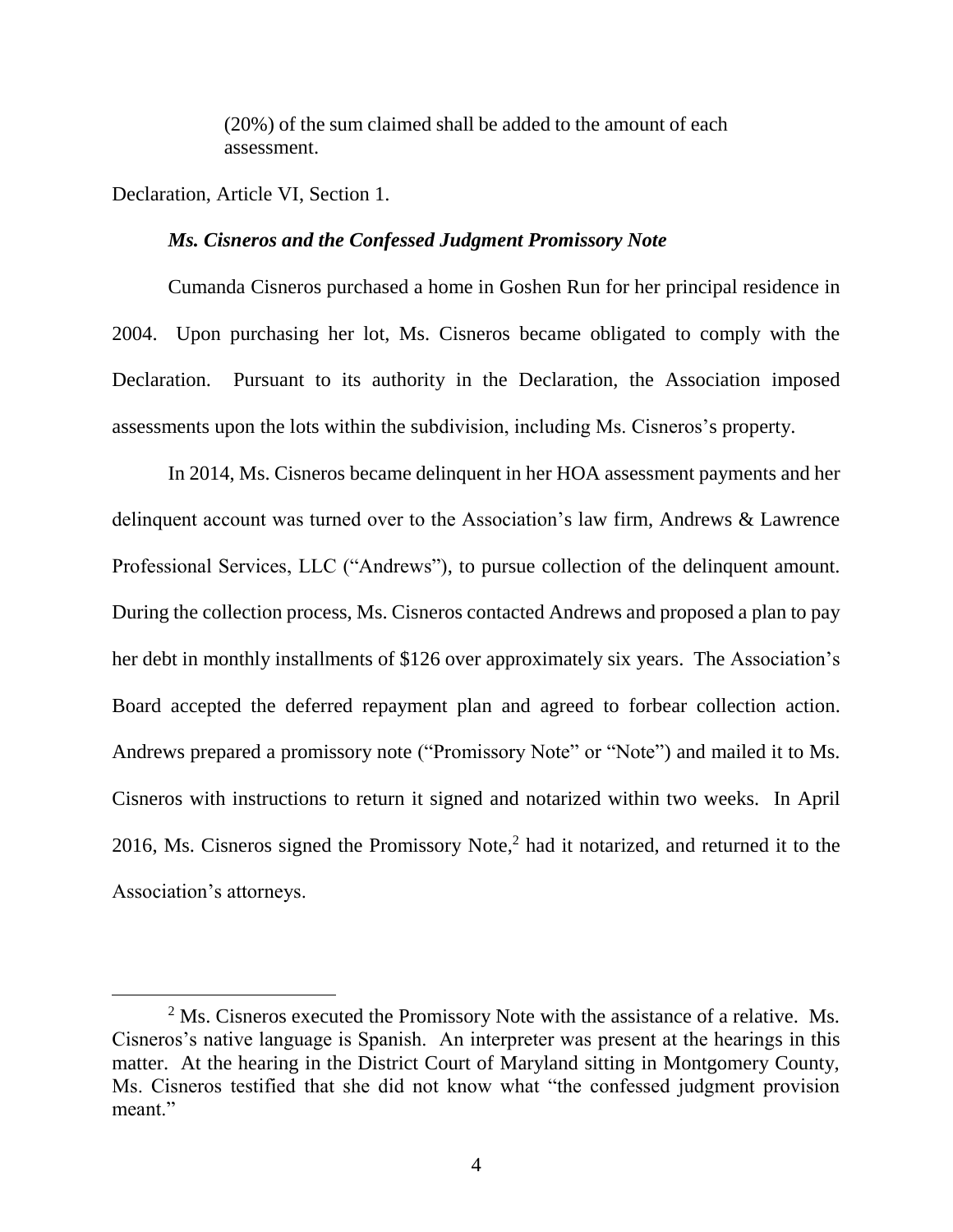The Promissory Note, which was titled "Promissory Note and Mortgage," was for the repayment of the amount of \$8,733.97, payable in 79 installments. The document also included a mortgage secured by Ms. Cisneros's Goshen Run property. The debt evidenced by the Promissory Note was expressly recited as "delinquent homeowners association assessments on [Ms. Cisneros's Goshen Run property] accrued through March 2016 . . . ." The Promissory Note also referenced future HOA assessments that would come due during the term of the payment period of the Note and recited that the failure to pay those future assessments when they came due would trigger a default of the Promissory Note. In the event of a default, all subsequent fees owed after the execution of the Note would become due and payable and be enforceable by confession of judgment under the Promissory Note.

The Promissory Note contained the following provision:

D. Confession of Judgment:

Upon default, the undersigned, CUMANDA CISNEROS, hereby empowers and authorizes any attorney to appear for the undersigned in any court within the United States of America or elsewhere, and confess judgment, or a series of judgments, against the undersigned in favor of GOSHEN RUN HOMEOWNERS ASSOCIATION, INC., for such amounts as may be due and owing thereunder, including the costs of the proceeding and twenty percent (20%) of the outstanding balance as attorney's fees, or such amount as the court shall deem reasonable.

E. Non-Waiver of Legal Defenses.

I, CUMANDA CISNEROS, do not waive any legal defenses to any action to enforce this promissory note and mortgage.

# *Proceedings Below*

Ms. Cisneros defaulted on the Promissory Note. In July 2016, the Association filed

a confessed judgment complaint in the District Court of Maryland sitting in Montgomery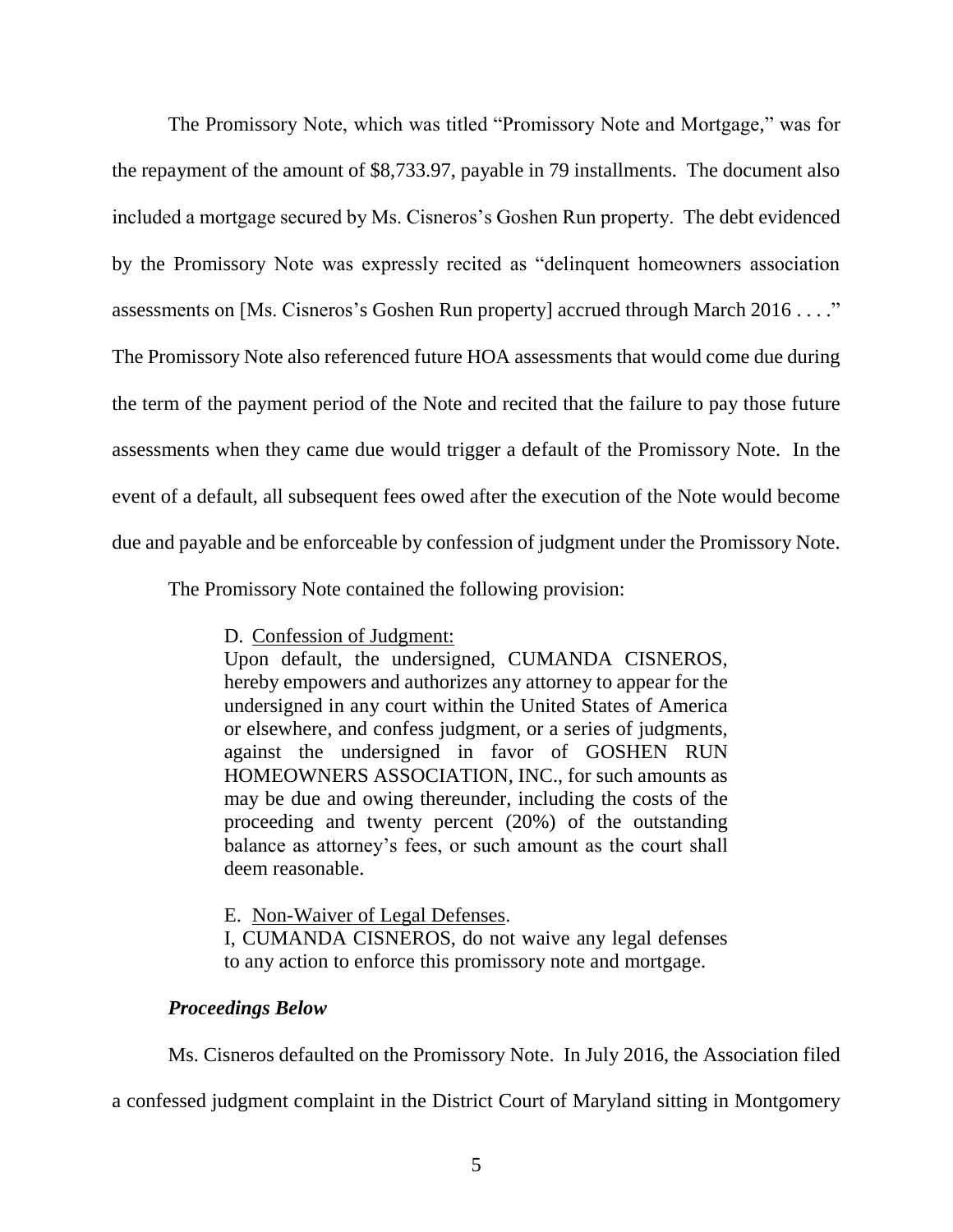County pursuant to Maryland Rule 3-611, attempting to recover the debt memorialized in Ms. Cisneros's Promissory Note. The complaint consisted of the district court's standard form titled "Complaint for Judgment by Confession (Md. Rule 3-611)." As the basis for its complaint, the Association attached the Promissory Note. The standard attestation contained in the affidavit portion of the complaint is required by Md. Rule 3-611(a) and states:

> 8. The instrument does not evidence or arise from a consumer transaction as to which a confessed judgment clause is prohibited by Code, Commercial Law Article § 13-301.

Based on the confessed judgment complaint form, the attached Promissory Note, and the attestation that the debt was not a consumer transaction, the district court entered judgment in the principal amount of \$5,594.17 and attorney's fees of \$300.

The Association did not serve Ms. Cisneros with the confessed judgment for more than a year. During that time, the Association proceeded to garnish Ms. Cisneros's bank account and record liens against her real property. Ms. Cisneros was finally served with the confessed judgment in December 2017. 3 In January 2018, Ms. Cisneros filed a motion

<sup>&</sup>lt;sup>3</sup> After Goshen Run's debt collection attorneys, Andrews & Lawrence Professional Services, LLC ("Andrews"), issued the writ and recorded the liens against Ms. Cisneros but before they served her with the notice of confessed judgment, Ms. Cisneros initiated a class action lawsuit against Andrews in which she alleges that the practice of obtaining confessed judgments for past-due homeowners assessments pursuant to promissory notes containing confessed judgment clauses violates the Fair Debt Collection Practices Act ("FDCPA"), 15 U.S.C. §§ 1692–1692p. Ms. Cisneros filed her class action complaint in the Circuit Court for Montgomery County in October 2017, and the matter was removed to the United States District Court for the District of Maryland in December 2017. As of the date of this opinion, the matter is still pending.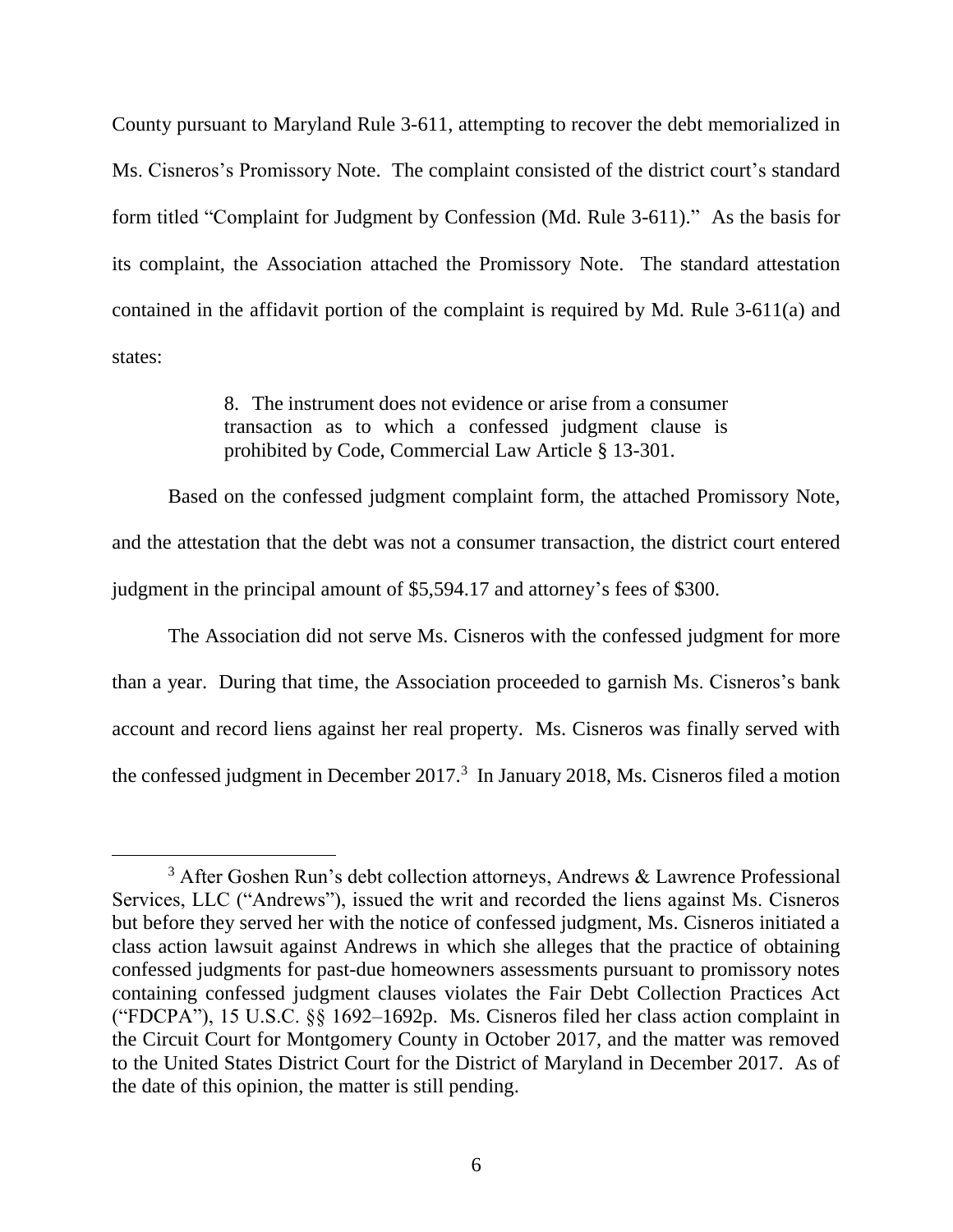to stay, or in the alternative, to vacate the confessed judgment in the district court.<sup>4</sup> Ms. Cisneros alleged that the confessed judgment was entered based upon an illegal confessed judgment promissory note arising from a consumer transaction and consumer debt, and therefore was required to be vacated.

In March 2018, following a hearing during which the Association acknowledged and did not contest that the Promissory Note evidenced a consumer debt, the district court granted Ms. Cisneros's motion to vacate the confessed judgment. In rendering its decision, the district court stated as follows:

> After reviewing all of the memoranda and listening to the arguments of counsel[,] I concur with the Defendant in this matter. I do believe that this was definitely a consumer transaction which has been consented to but that this [was a] confessed judgment note definitely and the Defendant waived her legal defenses and for that reason I will vacate the judgment.

There were no further proceedings as part of the March 2018 hearing. After vacating the confessed judgment, the case was set for trial. Upon receiving the trial notice, Ms. Cisneros filed a motion to dismiss the confessed judgment complaint, arguing that Md. Rule 3-611(b) required dismissal of the complaint given the district court's previous determination that the confessed judgment action violated the CPA.

At the hearing on Ms. Cisneros's motion to dismiss, the district court reaffirmed that the confessed judgment arose from a consumer transaction and was therefore

 $\overline{a}$ 

<sup>&</sup>lt;sup>4</sup> Ms. Cisneros's motion to stay was based upon the federal class action that she had initiated against Andrews. The district court denied the motion to stay but granted the motion to vacate.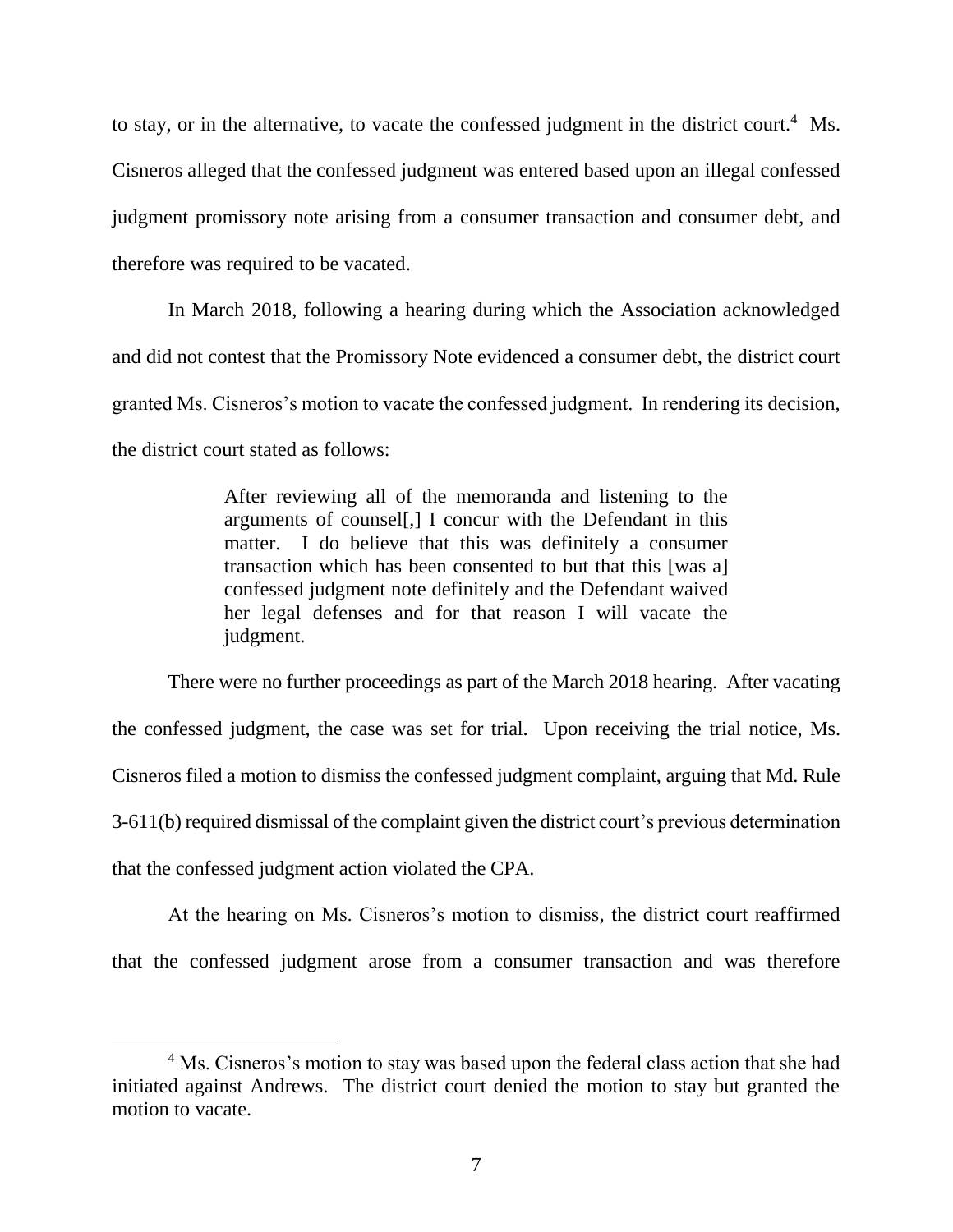prohibited by the CPA. The district court denied Ms. Cisneros's motion to dismiss, and instead severed the confessed judgment provision from the remaining terms of the Promissory Note and permitted the Association leave to file an amended complaint and proceed with a breach of contract action against Ms. Cisneros. The Association filed an amended complaint for breach of contract in May 2018, seeking the same relief claimed in the complaint for confession of judgment plus additional attorney's fees. Following a hearing in June 2018, the district court entered judgment against Ms. Cisneros for \$5,352.53, costs of \$151, and attorney's fees totaling \$1,100.57.

In July 2018, Ms. Cisneros appealed the district court's denial of her motion to dismiss and the judgment entered against her to the Circuit Court for Montgomery County. In January 2019, the circuit court entered a written opinion and order. Specifically, the circuit court found that the payments and the collection of homeowners association dues constituted a consumer transaction under the CPA and that the use of a confessed judgment promissory note to collect the payments was prohibited. The circuit court held that:

> Within the procedural history of this matter, the District Court consistently ruled . . . that the confessed judgment in this case is prohibited. This Court concurs with previous rulings and finds that due to the consumer transaction nature of the agreement between Goshen Run and Ms. Cisneros, the Confessed Judgment cannot stand, which required the complaint to be dismissed.

The Association filed a petition for writ of certiorari, which this Court granted.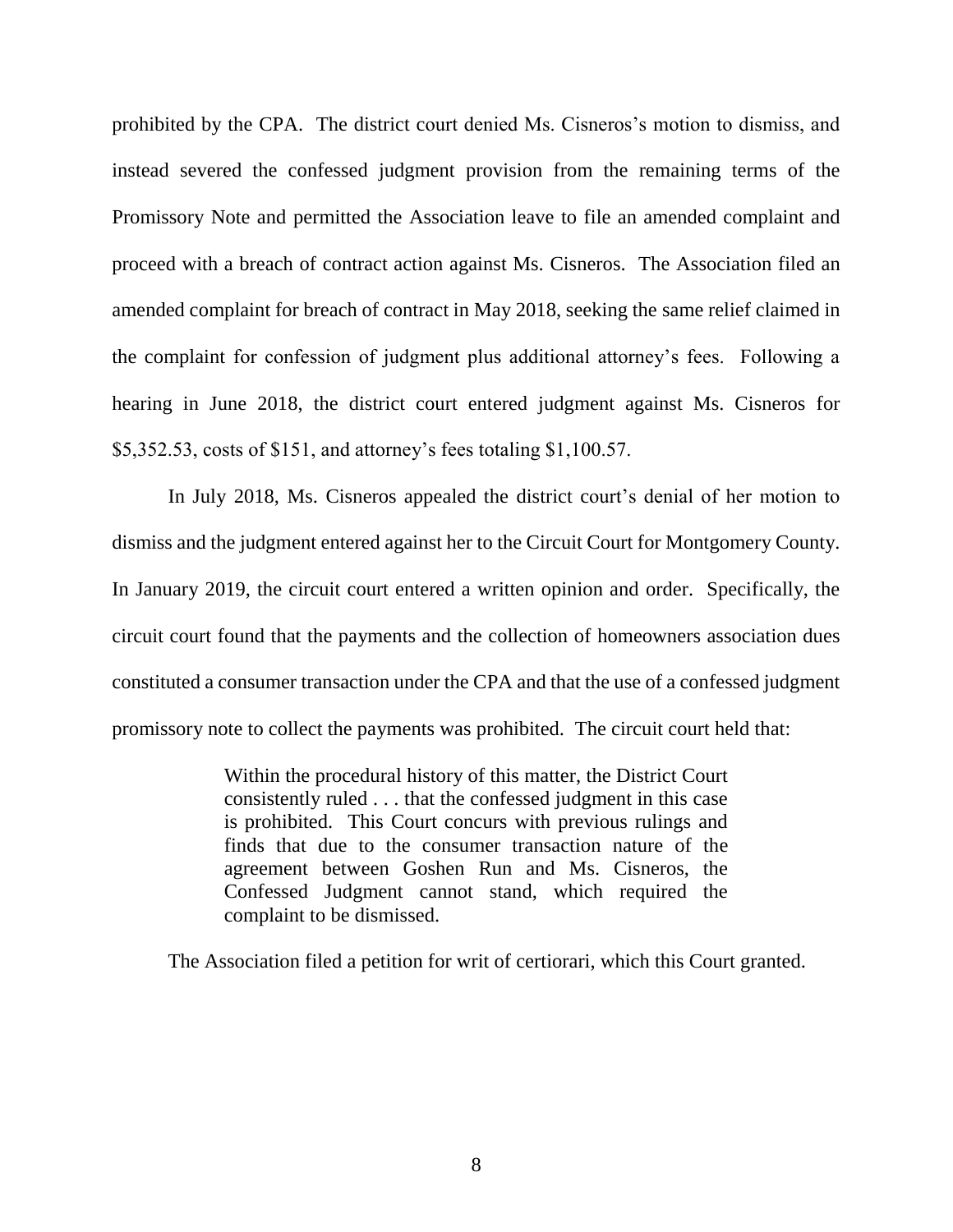# **II. DISCUSSION**

The Association raises four questions on appeal, which we have consolidated and

rephrased for clarity as follows:<sup>5</sup>

- 1. Does the Consumer Protection Act apply to collection efforts by a HOA to collect delinquent HOA assessments?
- 2. Does § 13-301(12) of the Consumer Protection Act prohibit the use of all confessed judgment clauses in contracts related to consumer transactions?
- 3. Did the circuit court err when it found that the HOA's filing of its complaint to confess judgment for the payment or collection of HOA assessments violated the Consumer Protection Act, and that therefore,

- 1. Does a confessed judgment clause in a promissory note/forbearance agreement involving homeowners association assessments that expressly preserves the right of the defendant to assert legal defenses, violate the Maryland Consumer Protection Act [("CPA"), Maryland Code, Commercial Law Article, § 13-301, *et seq*.,]?
- 2. Assuming, *arguendo*, that homeowners association assessments are consumer debts within the meaning of the CPA, if the consideration given by a payee to a promisor in a promissory note is the forbearance of debt collection activity on the antecedent debt, does such a promissory note relate to a "consumer transaction" under the CPA?
- 3. Assuming, *arguendo*, that the answer to the first question is affirmative, was it appropriate for the district court to invoke a severability provision in the note, sever the confession clause, and proceed to trial on the merits, because the CPA does not provide the remedy of voiding contracts?
- 4. Did the circuit court misapply Maryland law when it determined that after a confessed judgment is vacated, it is impermissible to permit a trial on the merits on an amended complaint, as that would constitute "another bite at the apple," and that such complaint should be dismissed pursuant to [Maryland] Rule 3-611(b)?

<sup>5</sup> The questions as presented in the writ for certiorari were: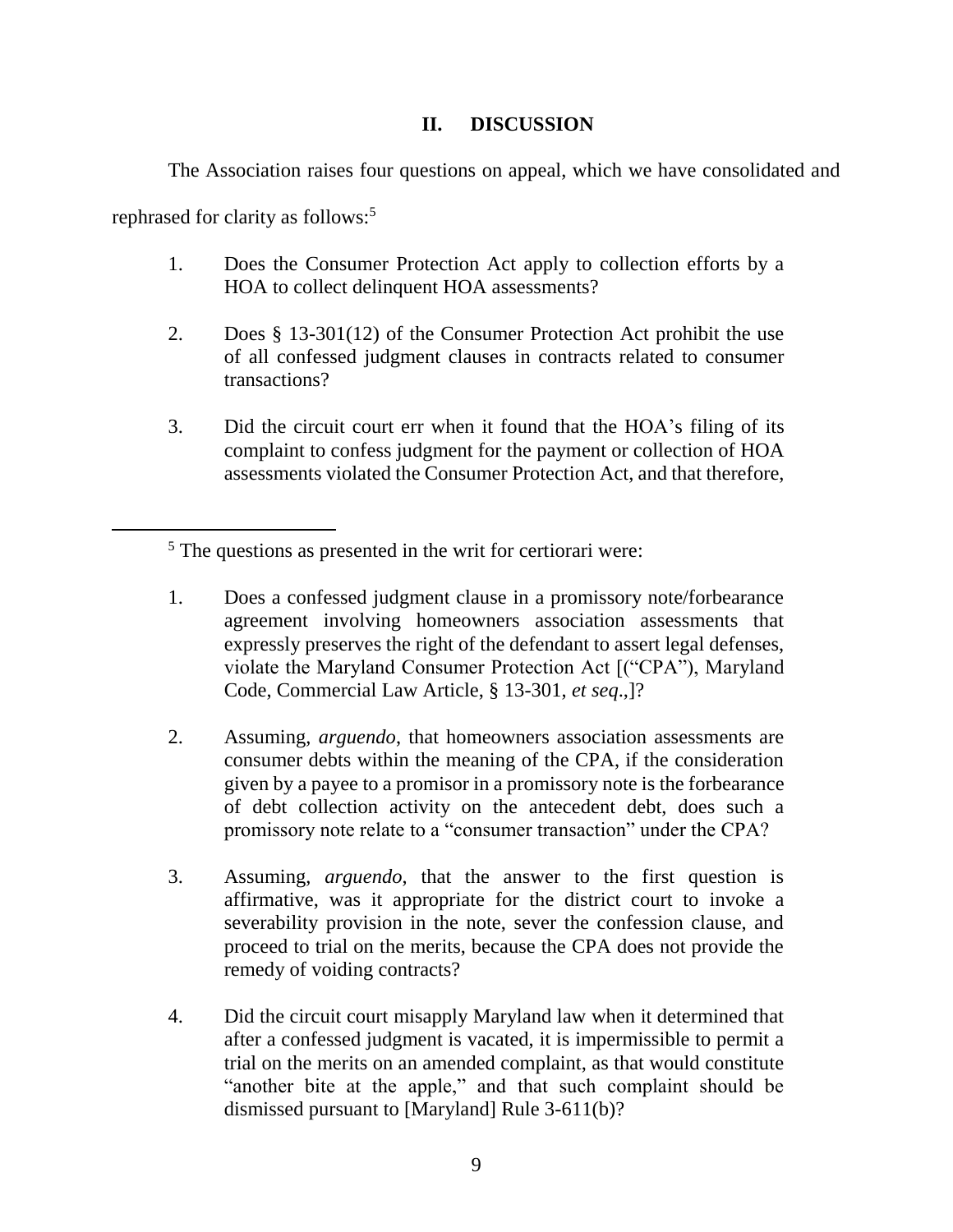the proper procedure was the dismissal of the complaint pursuant to Maryland Rule 3-611(b)?

For the reasons set forth herein, we answer questions one and two in the affirmative. With respect to question 3, we agree that under the procedural posture of this case, dismissal of the unlawful confessed judgment action was appropriate. We hold that HOA assessments fall within the broad definition of "consumer debt" under the CPA. Moreover, the Promissory Note constituted an extension of credit to Ms. Cisneros to pay delinquent HOA assessments, which falls squarely within the definition of "consumer credit" under the CPA. We hold that under the plain language of CL § 13-301(12), the CPA forbids the use of all confessed judgment clauses in contracts related to consumer transactions, and that a creditor cannot circumvent the protections afforded to a debtor under the CPA by inserting language in the confessed judgment clause which purports to preserve a debtor's legal defenses. We hold that because the Association lacked the legal authority to file a confessed judgment complaint, the appropriate remedy under Maryland Rule 3-611(b) was dismissal of the case. However, we hold that the dismissal of the confessed judgment action should have been without prejudice to the Association's right to file a separate breach of contract action severed from the confessed judgment clause. Although the Association may be able to file a separate breach of contract claim under the Promissory Note by severing the confessed judgment clause from the balance of the Note, it was improper to attempt to file such an action within the unlawfully filed confessed judgment action.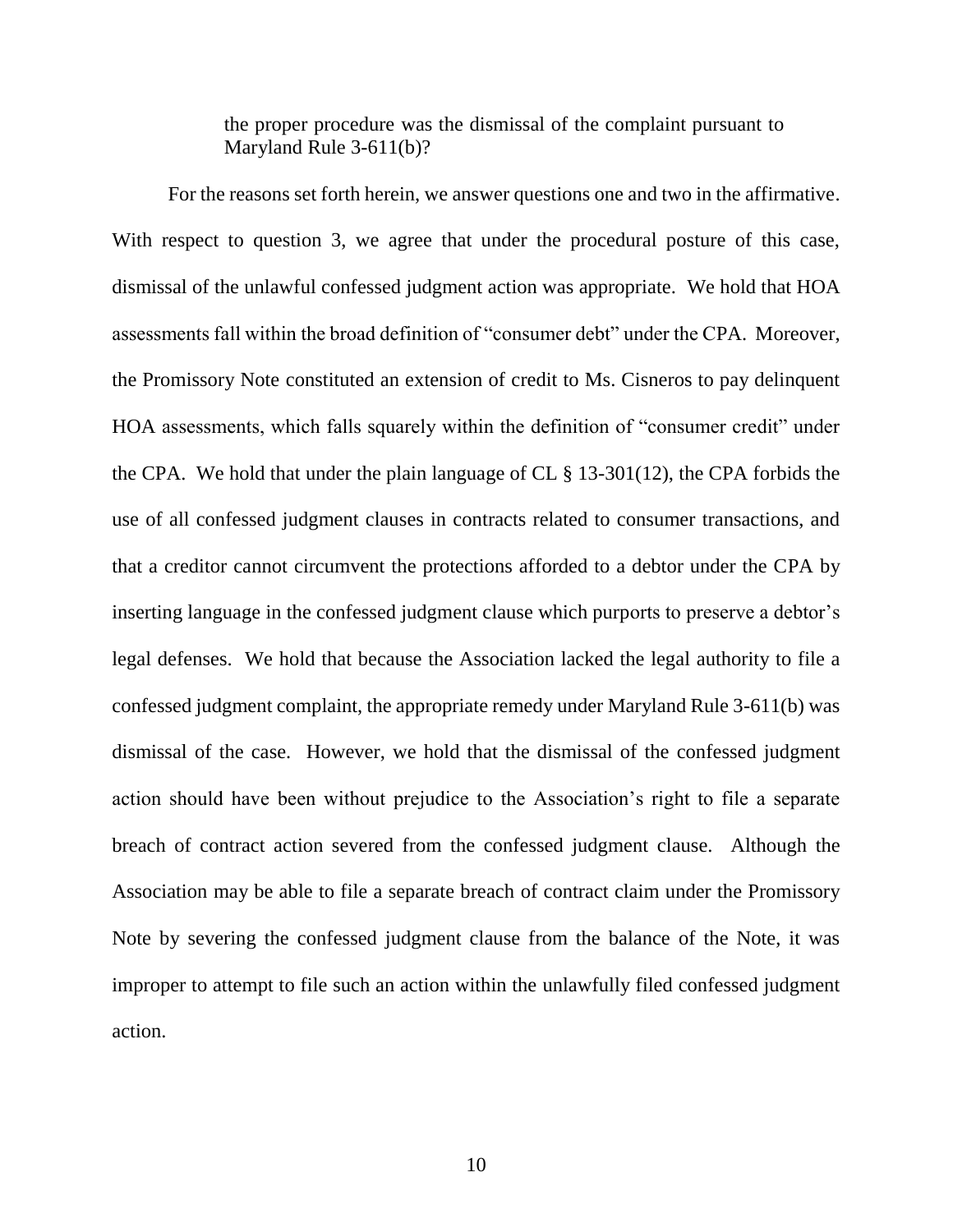#### *A. Standard of Review*

When an action has been tried without a jury, this Court reviews the action on both the law and the evidence. Md. Rule  $8-131(c)$ . The trial court's factual findings are accepted unless clearly erroneous. *Id.* The appellate court affords no deference to the legal conclusions of the district court and the circuit court. *Friendly Fin. Corp. v. Orbit Chrysler Plymouth Dodge Truck, Inc.,* 378 Md. 337, 342–43 (2003). We review their interpretations of the relevant statutes de novo. *Id.* at 43. As this case involves purely questions of law, our standard of review is de novo.

### *B. Parties' Contentions***<sup>6</sup>**

 $\overline{a}$ 

The Association argues that HOA assessments do not constitute "consumer debt" under the CPA. The Association asserts that, even if HOA assessments are considered consumer debt under the CPA, "such status is of no import" because the Promissory Note constituted a new and distinct obligation, enforceable in its own right and according to its own terms. The Association contends that the Promissory Note is not related to a "consumer transaction" and does not constitute the "collection of consumer debts" under the CPA. The Association further argues that the execution of the Promissory Note for the payment of past-due assessments does not constitute the extension of consumer credit under the CPA. The Association characterizes the Promissory Note as a forbearance agreement—in other words, an agreement to *not* engage in debt collection—which it

<sup>&</sup>lt;sup>6</sup> In addition to the contentions raised by the parties, the Attorney General of Maryland filed an Amicus Curiae Brief supporting the position taken by Ms. Cisneros.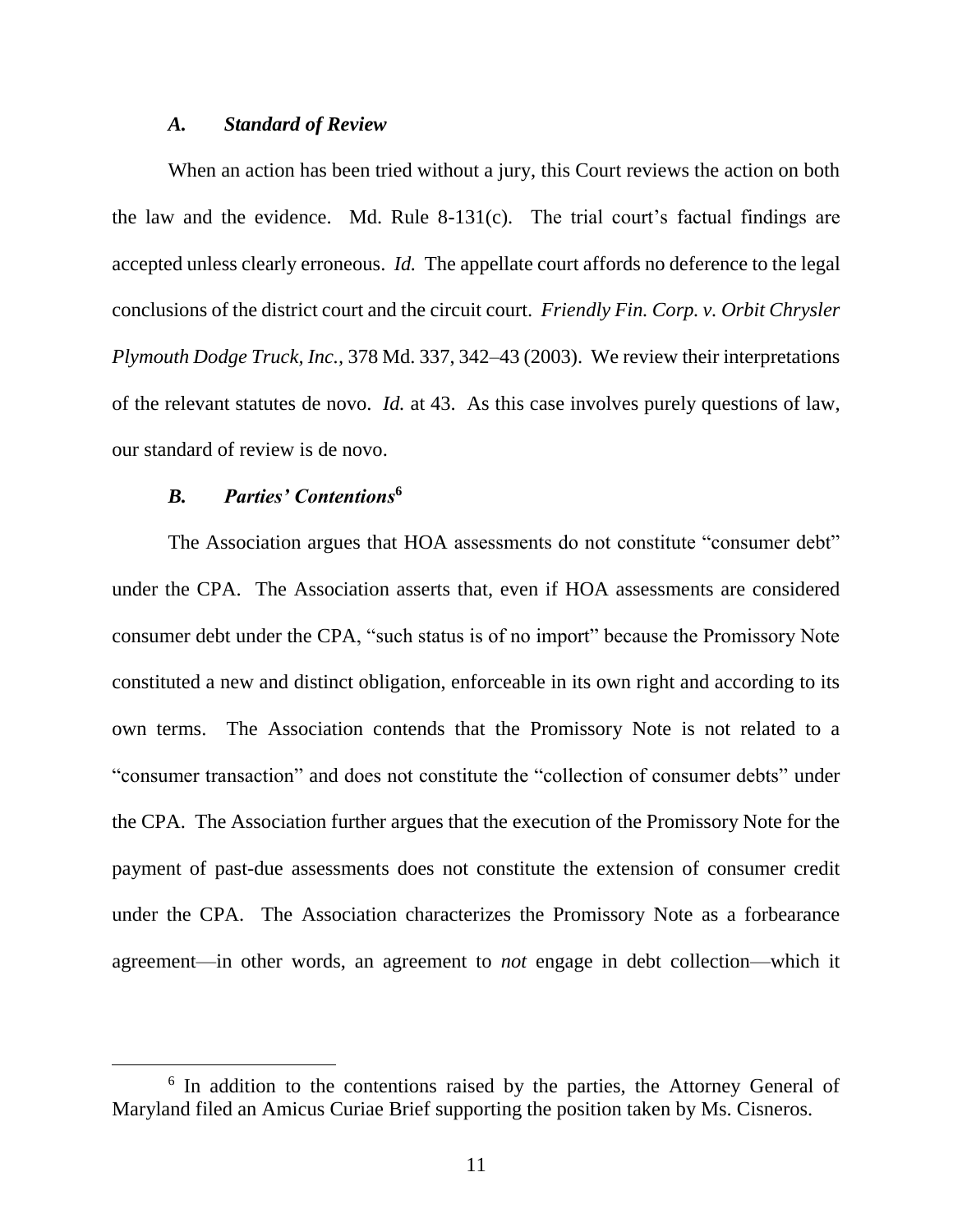contends cannot be considered an unfair or deceptive trade practice in the collection of consumer debts under CL § 13-303(5).

The Association claims that, even if the collection of HOA assessments falls within the purview of the CPA, its confessed judgment clause is not prohibited under the CPA because CL § 13-301(12) does not prohibit the use of all confessed judgments in consumer contracts; rather, it prohibits only a subset of confessed judgment clauses "that waive the consumer's right to assert a legal defense to an action." The Association contends that it escapes the reach of the CPA because the Promissory Note contains a clause whereby Ms. Cisneros agreed that she did "not waive any legal defenses to any action to enforce" the Note. The Association further contends that under the language in its confessed judgment clause, Ms. Cisneros retains all her rights under the law to assert any defenses she wishes to raise under Md. Rule 3-611.

Finally, the Association argues that, even if the CPA applies to its collection efforts and its confessed judgment clause violates the CPA, it should nonetheless be permitted to file an amended complaint within its confessed judgment suit and proceed with a breach of contract claim under the Promissory Note with the confessed judgment clause severed from the remainder of the agreement.

In response, Ms. Cisneros argues that HOA assessments are consumer in nature and fall within the ambit of the CPA. She asserts that the assessments imposed by the Association are for the care and maintenance of the Goshen Run common areas, which she has the right to use and enjoy and from which she derives a personal benefit. As such, Ms. Cisneros claims that the assessments fall within the broad definition of "consumer debt"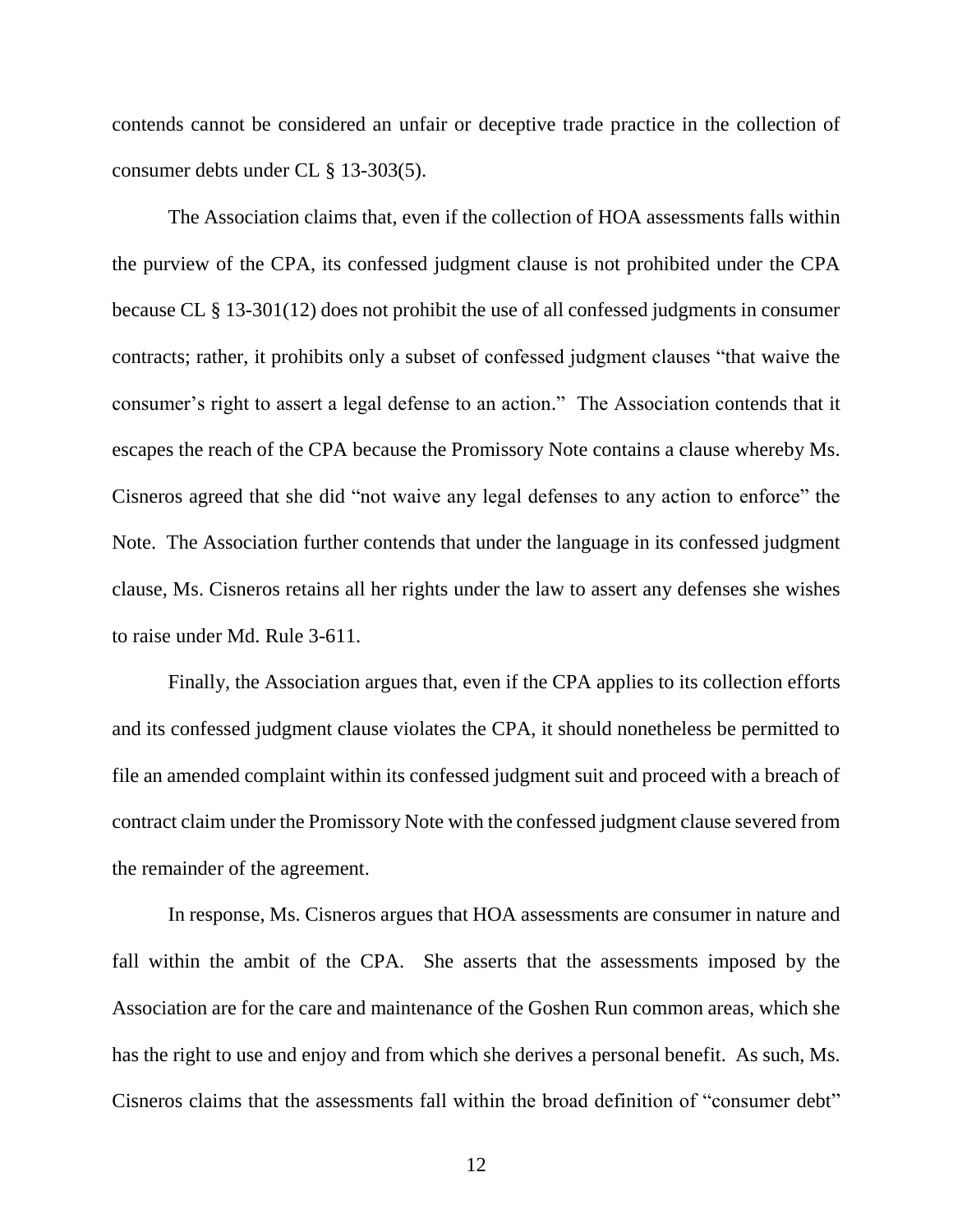under the CPA because the assessments are incurred for her "personal, family, and household needs." Ms. Cisneros also contends that the Promissory Note constitutes an extension of "consumer credit" under the CPA because the Note allows her to repay the delinquent HOA assessments pursuant to a specific payment plan.

As for the enforceability of the confessed judgment clause under the CPA, Ms. Cisneros contends that under the plain language of CL § 13-301(12), the General Assembly intended to prohibit the use of all confessed judgment clauses in contracts related to consumer transactions, not just a subset of confessed judgment clauses. Ms. Cisneros further asserts that despite the language in the confessed judgment clause which purports to preserve her ability to raise defenses to the entry of the confessed judgment, the very essence of a confessed judgment process necessarily involves the waiver of key defenses such as service of process, venue, and personal jurisdiction, which are minimal due process protections.

Finally, Ms. Cisneros claims that the circuit court did not err in holding that dismissal of the confessed judgment complaint was the appropriate remedy. She contends that Md. Rule 3-611(b) mandates dismissal of the unlawful action. She asserts that the Association should not be permitted to proceed on a breach of contract action severed from the confessed judgment clause because the General Assembly intended to prohibit all consumer contracts containing a confessed judgment clause. Accordingly, she contends that principles of severability do not apply here.<sup>7</sup>

 $\overline{a}$ 

 $<sup>7</sup>$  Ms. Cisneros also argues that the Association's use of a confessed judgment is</sup> unconstitutional as applied to her circumstances under the Supreme Court's holdings in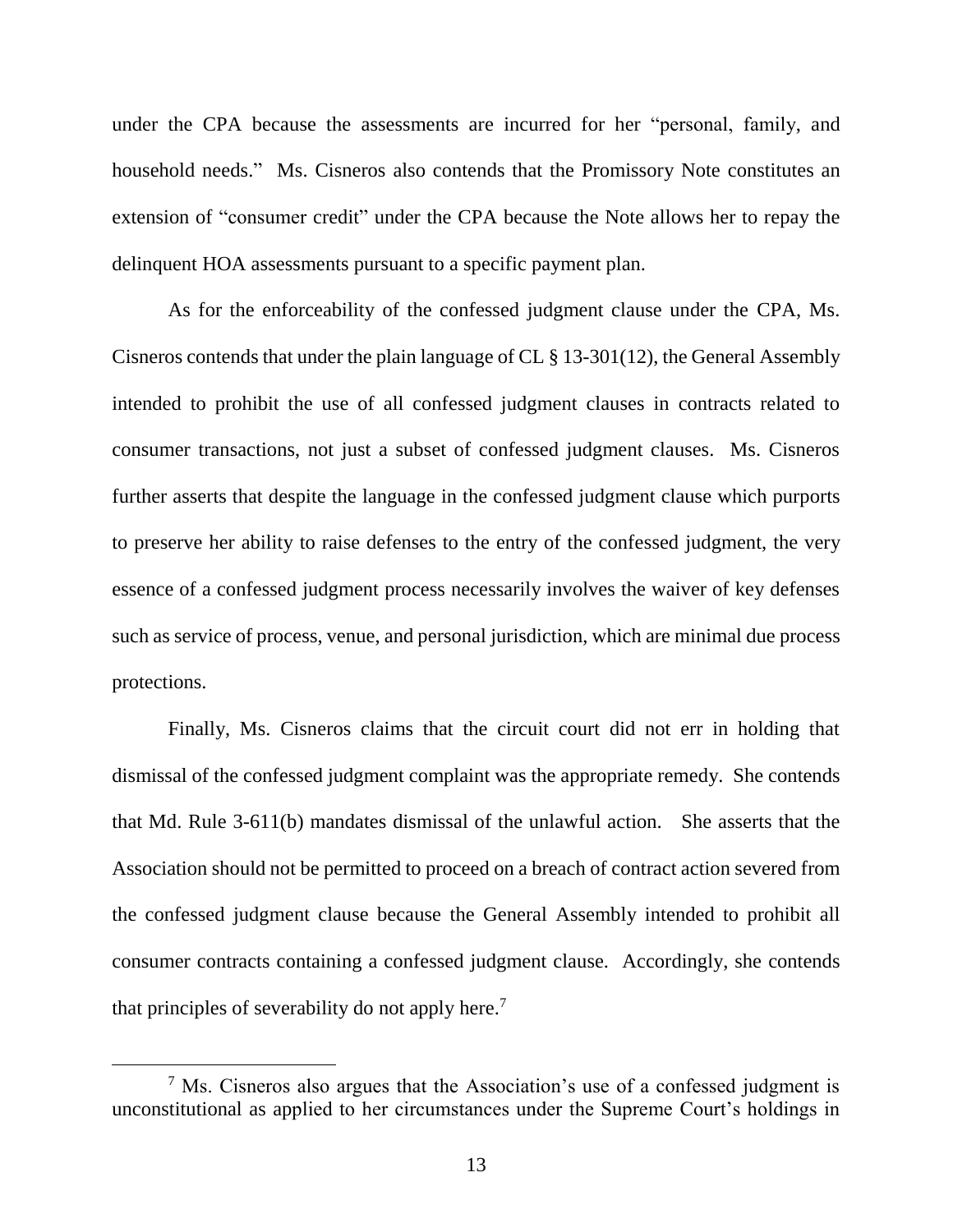## *C. Analysis*

To determine whether a HOA may use a confessed judgment clause to collect delinquent HOA assessments from a lot owner, we must first determine whether the CPA applies to the HOA's collection efforts. Specifically, we must determine whether, under the CPA, Ms. Cisneros is a "consumer"; whether the HOA assessments constitute "consumer debt"; and whether the confessed judgment note constitutes an extension of "consumer credit." As part of our analysis, it is necessary to consider not only the language of the CPA but also the applicable provisions of the Maryland Homeowners Association Act.

### **1. The Maryland Homeowners Association Act**

The General Assembly enacted the Maryland Homeowners Association Act ("HOA Act") in 1987. *See* 1987 Laws of Maryland, chapter 321. In its present form, the Act is set forth in Maryland Code, Real Property Article ("RP"), § 11B-101, *et seq.* (2015). The HOA Act applies to the sale of lots that are subject to a declaration of a HOA. RP § 11B-102. The provisions of the HOA Act extend far beyond the initial purchase of a lot or the resale of a lot within a development. The HOA Act also provides the legislative framework

*D.H. Overmyer v. Frick Co.*, 405 U.S. 174 (1972) and *Swarb v. Lennox*, 405 U.S. 191 (1972) and our holding in *Billingsley v. Lincoln National Bank*, 271 Md. 683 (1974). Ms. Cisneros contends that the waiver of her due process rights to notice and personal jurisdiction were not "voluntary, knowing, and intelligently made, or an intentional relinquishment or abandonment of a known right or privilege." *Overmyer*, 405 U.S. at 186 (internal citations omitted). Ms. Cisneros testified through an interpreter that she did not understand what a confessed judgment clause meant. Because we hold that a HOA cannot use a confessed judgment clause to collect delinquent HOA assessments and that the appropriate remedy was dismissal of the case under Maryland Rule 3-611(b), we do not need to reach the constitutionality of the entry of a confessed judgment as applied to Ms. Cisneros.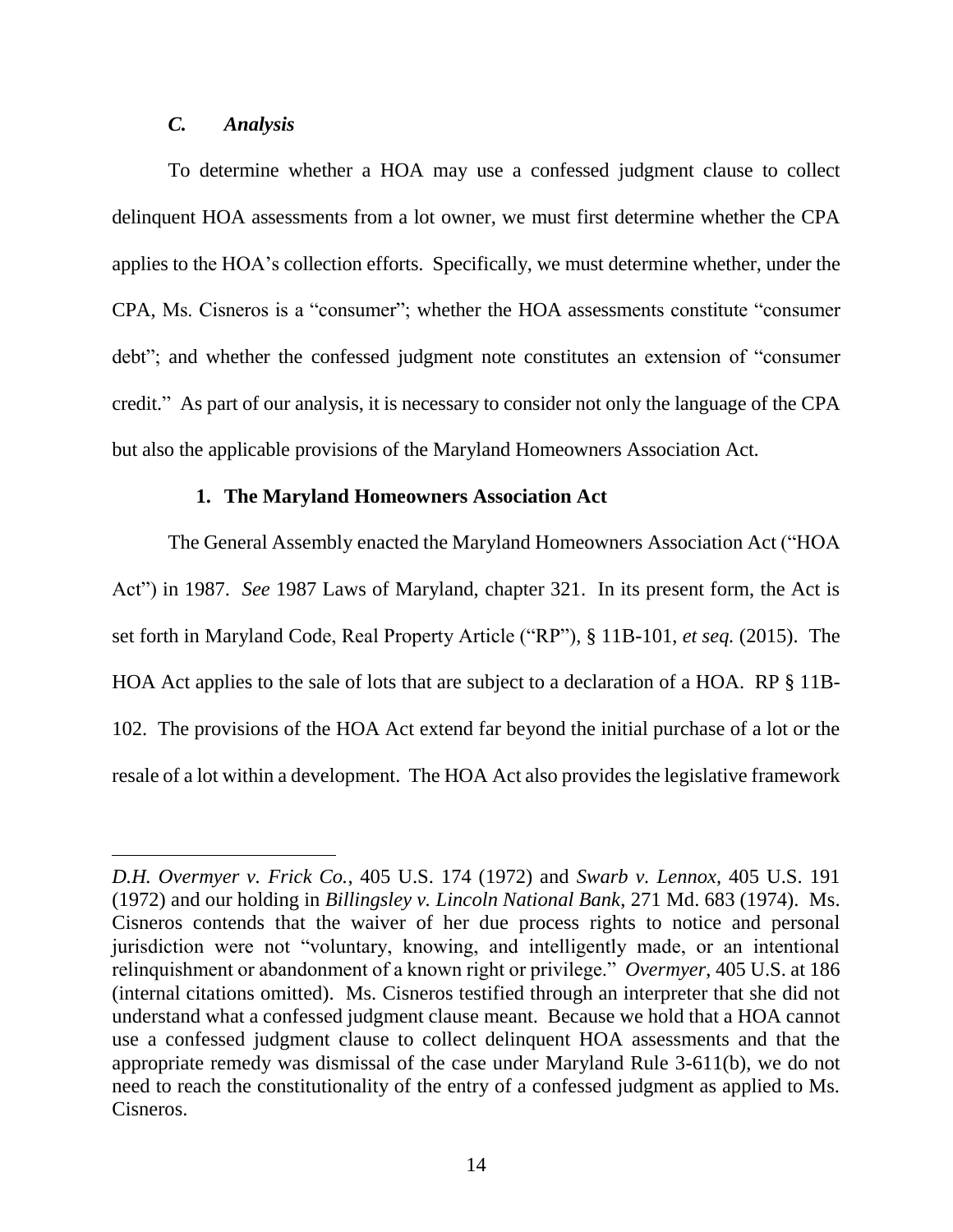under which HOAs<sup>8</sup> operate and manage their affairs. A HOA is governed by its governing body<sup>9</sup> in accordance with its declaration,  $10$  as well as other corporate documents such as its bylaws, and rules and regulations promulgated and adopted in accordance with the declaration and other governing documents.

The HOA Act contains provisions which address many operational and governance aspects of a development that are subject to a HOA declaration, such as the notice and conduct of meetings of the HOA or its governing body, requirements for maintaining books and records of the association, and the establishment of an annual budget for repair and maintenance of common areas. RP §§ 11B-111, 112, 112.2.

In connection with the establishment of a budget, the HOA has the authority to adopt assessments and charges to cover the expenses for maintaining and repairing common areas.<sup>11</sup> Under its declaration, the homeowners association can establish and impose upon

 $\overline{a}$ 

<sup>&</sup>lt;sup>8</sup> "Homeowners association" is defined under the HOA Act as "a person having the authority to enforce the provisions of a declaration" and "includes an incorporated or unincorporated association." Maryland Code, Real Property Article ("RP"), § 11B-101(i).

<sup>&</sup>lt;sup>9</sup> "Governing body" is defined as "the homeowners association, board of directors, or other entity established to govern the development." RP § 11B-101(h).

 $10$  The declaration of a HOA is the genesis of its authority. The HOA Act defines the "declaration" as: "an instrument, however denominated, recorded among the land records of the county in which the property of the declarant is located, that creates the authority for a homeowners association to impose on lots or on the owners or occupants of lots, . . . any mandatory fee in connection with the provision of services or otherwise for the benefit of some or all of the lots, the owners or occupants of lots, or the common areas." RP § 11B-101(d)(1).

<sup>&</sup>lt;sup>11</sup> Under the HOA Act, "common areas" are defined as "property which is owned or leased by a homeowners association." RP § 11B-101(b).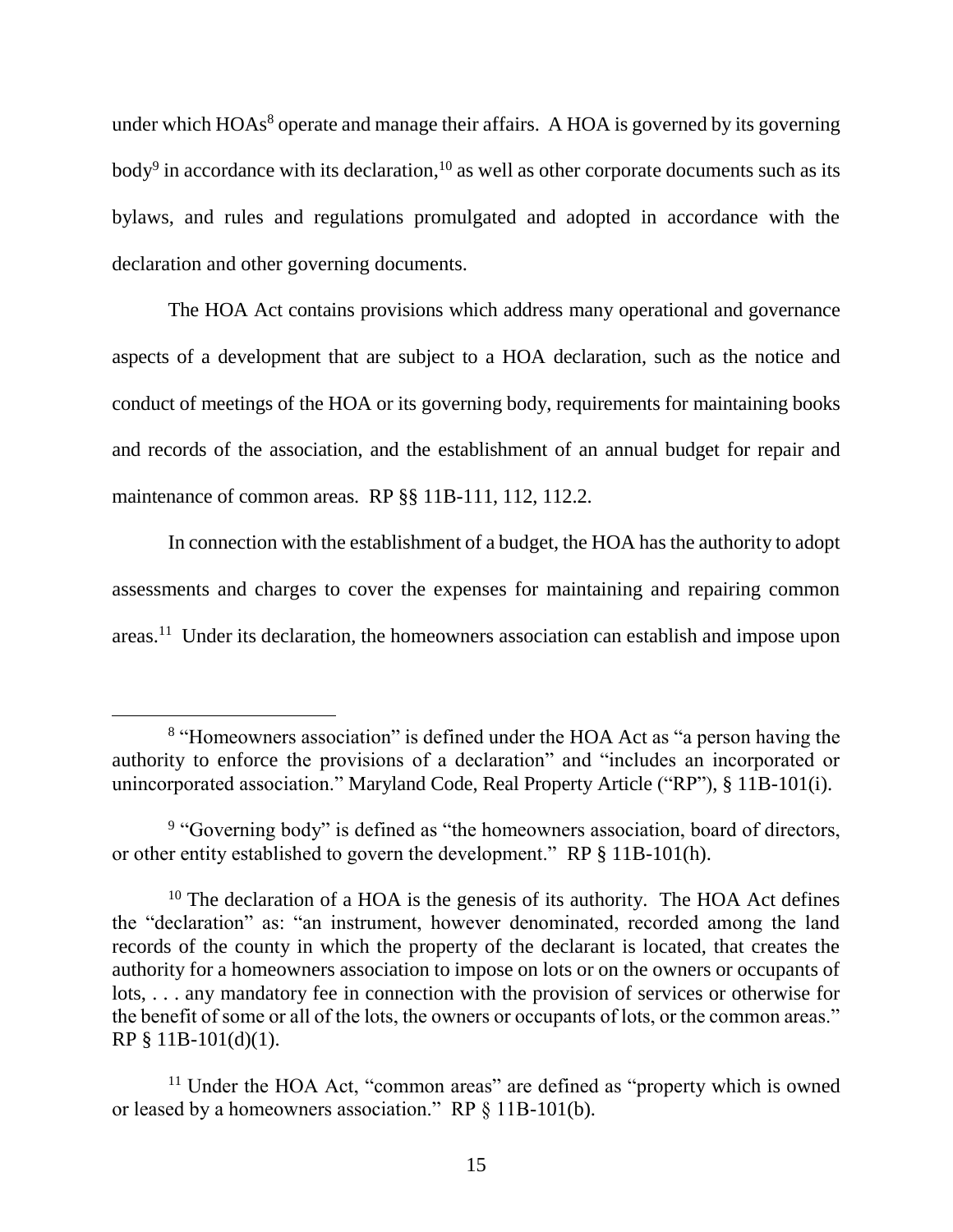any lot, or on the owners or occupants of any lot, mandatory assessments or fees to cover "the provision of services or otherwise for the benefit of the owners of the lots, the owners or occupants of the lots, or the common areas." RP  $\S 11B-101(d)(1)$ .

Section 11B-117(a) of the HOA Act states that, "[a]s provided in the declaration, a lot owner shall be liable for all homeowners association assessments and charges that come due during the time that the lot owner owns the lot." To encourage the payment of timely assessments, the HOA Act gives a HOA the authority to establish in its declaration or bylaws "a late charge of \$15 or one-tenth of the total amount of any delinquent assessment or installment, whichever is greater, provided the charge may not be imposed more than once for the same delinquent payment and may be imposed only if the delinquency has continued for at least 15 calendar days." RP § 11B-112.1.

With respect to enforcement, the HOA Act permits a HOA to establish provisions in its declaration for collection of delinquent assessments through both in rem and in personam proceedings. Section 11B-117(b) provides:

> *Enforcement. —* In addition to any other remedies available at law, a homeowners association may enforce the payment of the assessments and charges provided in the declaration by the imposition of a lien on a lot in accordance with the Maryland Contract Lien Act.

The express language of the HOA Act authorizes the governing body of a HOA to take enforcement action to collect delinquent assessments and charges owed by the individual lot owners within the development. As part of its collection efforts, the HOA is authorized to assess late charges, to impose a lien on the lot in accordance with the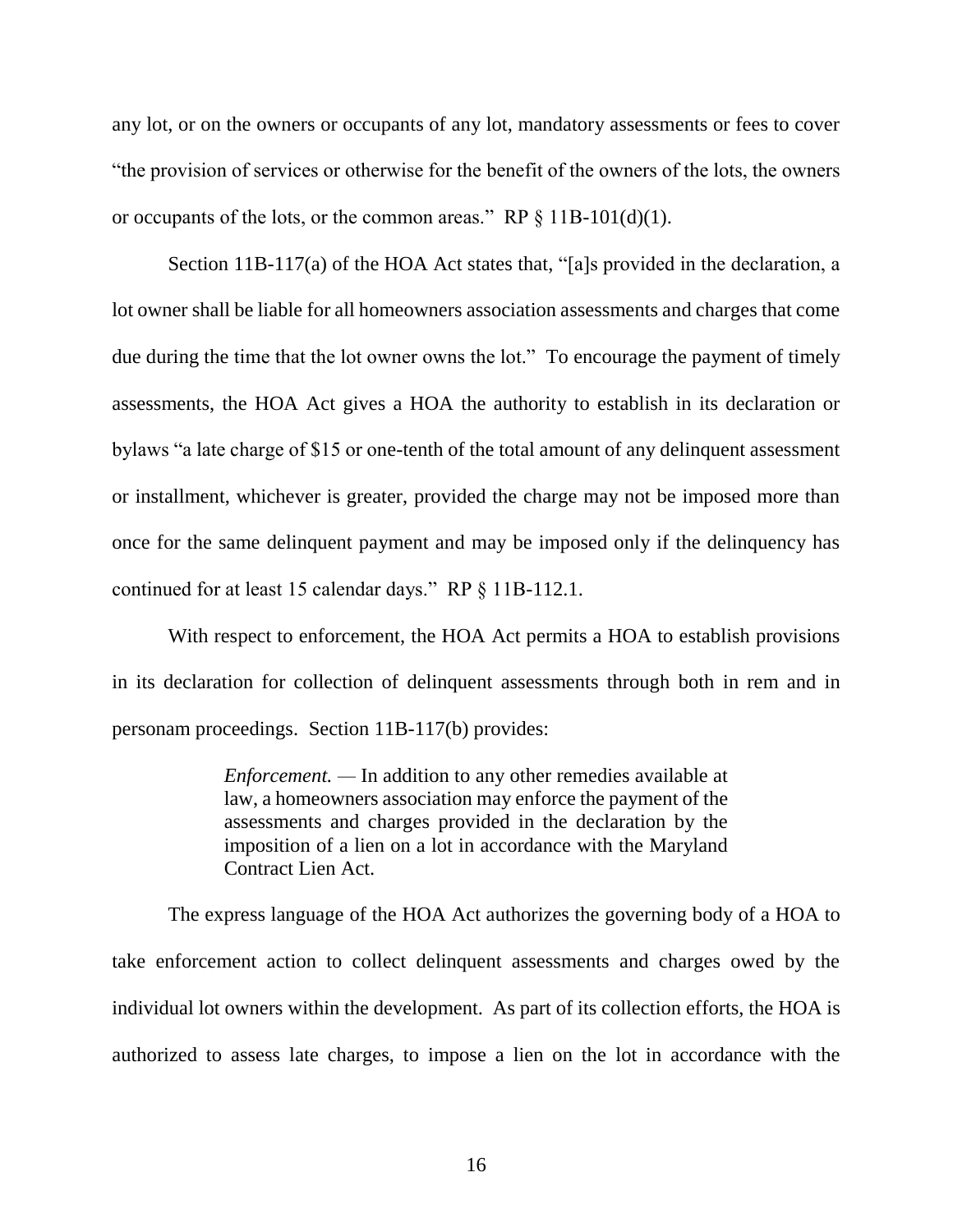Maryland Contract Lien Act, Md. Code, Real Property Article, § 14-201 *et seq.* (2013), and to file suit against the individual lot owner for the amount of the debt owed.

In 2007, the HOA Act was amended to add RP § 11B-115, titled "Enforcement Authority of Division of Consumer Protection." ("2007 Amendment"). The 2007 Amendment added a specific definition of "consumer" to the HOA Act, which defines consumer as "an actual or prospective purchaser, lessee, assignee, or recipient of a lot in a development." RP § 11B-115(a). The 2007 Amendment provides that the section "is intended to provide minimum standards for protection of consumers in the State." RP § 11B-115(b). The 2007 Amendment brought the HOA Act within the specific enforcement authority of the Office of the Attorney General under the CPA. Specifically, the 2007 Amendment states that "to the extent that a violation of any provision of this title affects a consumer, that violation shall be within the scope of the enforcement duties and powers of the Division of the Consumer Protection of the Office of the Attorney General, as described in Title 13 of the Commercial Law Article." RP § 11B-115(c).

## **2. Collection of HOA Assessments Falls Within the Scope of the Consumer Protection Act**

The Consumer Protection Act is set forth in CL § 13-101, *et seq.* The purpose of the CPA is to "set certain minimum standards for the protection of consumers across the State . . . ." CL  $\S$  13-102(b)(1). In enacting the CPA, the General Assembly determined that the State "should take strong protective and preventative steps to investigate unlawful consumer practices, to assist the public in obtaining relief from these practices and to prevent these practices from occurring in Maryland." CL § 13-102(b)(3). The General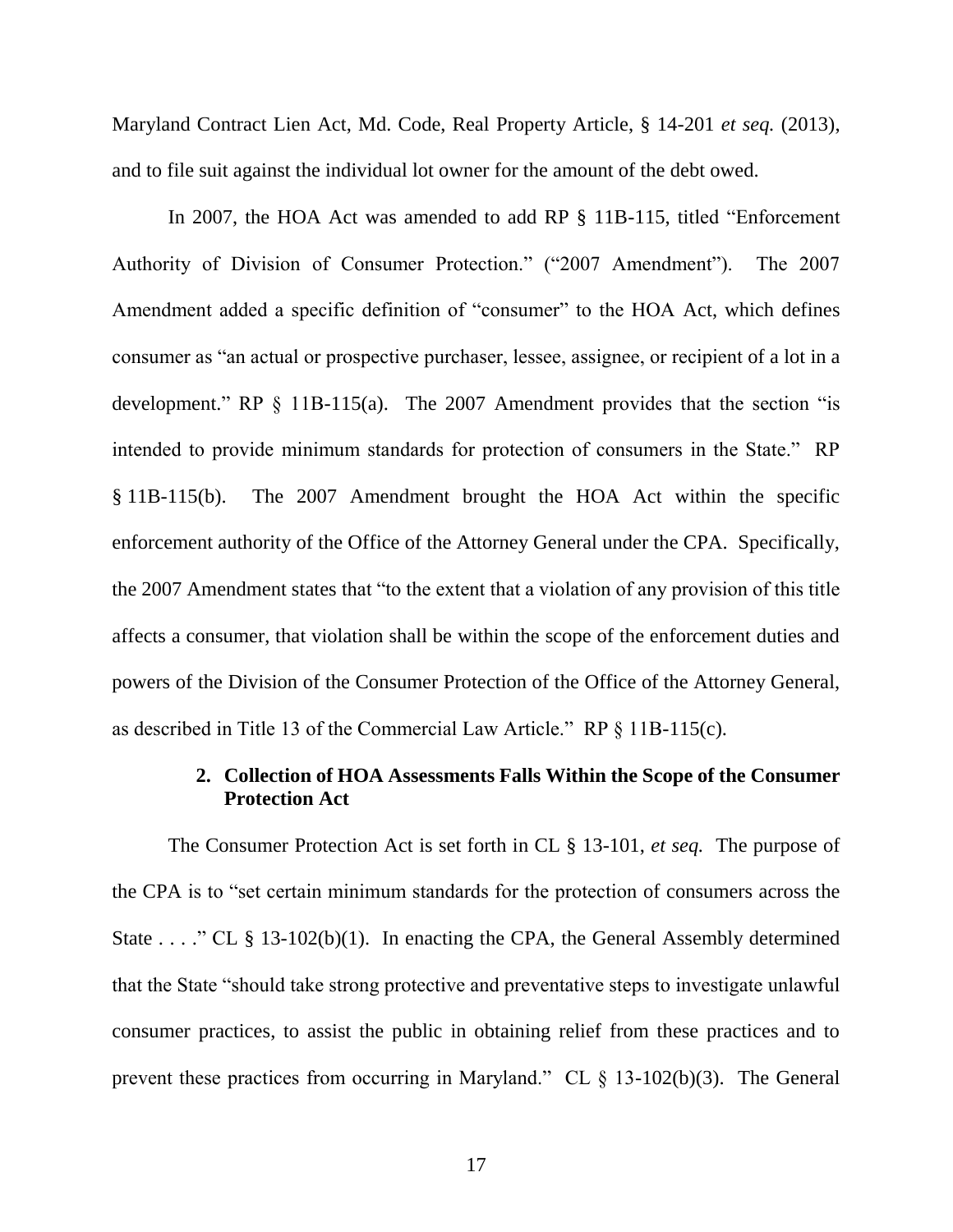Assembly further instructed that the CPA shall be "construed and applied liberally to promote its purpose." CL § 13-105. To that end, the CPA prohibits all trade practices that are unfair, abusive, or deceptive in, among other things, the collection of consumer debts. *See* CL §§ 13-301(14)(iii); 13-303(5).

Section 13-303 of the CPA generally prohibits unfair, abusive, or deceptive trade practices, and § 13-301 contains a nonexclusive list of practices that are defined to be unfair or deceptive. Practices defined to be unfair, abusive, or deceptive include the "[u]se of a contract related to a consumer transaction which contains a confessed judgment clause that waives the consumer's right to assert a legal defense to an action." CL  $\S$  13-301(12).

Under the CPA, "consumer credit," "consumer debts," "consumer goods," "consumer realty," and "consumer services" are defined, respectively, as "credit, debts or obligations, goods, real property, and services which are primarily for personal, household, family or agricultural purposes." CL  $\S$  13-101(d)(1). Similarly, "consumer" is defined as "an actual or prospective purchaser, lessee, or recipient of consumer goods, consumer services, consumer realty, or consumer credit." CL § 13-101(c). "Merchant" is defined as "a person who directly or indirectly offers or makes available to any consumers any consumer goods, consumer services, consumer realty, or consumer credit." CL  $\S 13{\text -}101(g)(1)$ .<sup>12</sup>

 $12$  Although the term "consumer transaction" is not expressly defined within the Consumer Protection Act, it is defined in a closely related statute—the Maryland Consumer Debt Collection Act ("MCDCA"), Md. Code Ann., Comm. Law Art. § 14-201 *et seq.*—as "any transaction involving a person seeking or acquiring real or personal property, services, money or credit for personal, family, or household purposes." CL  $\S$  14-201(c).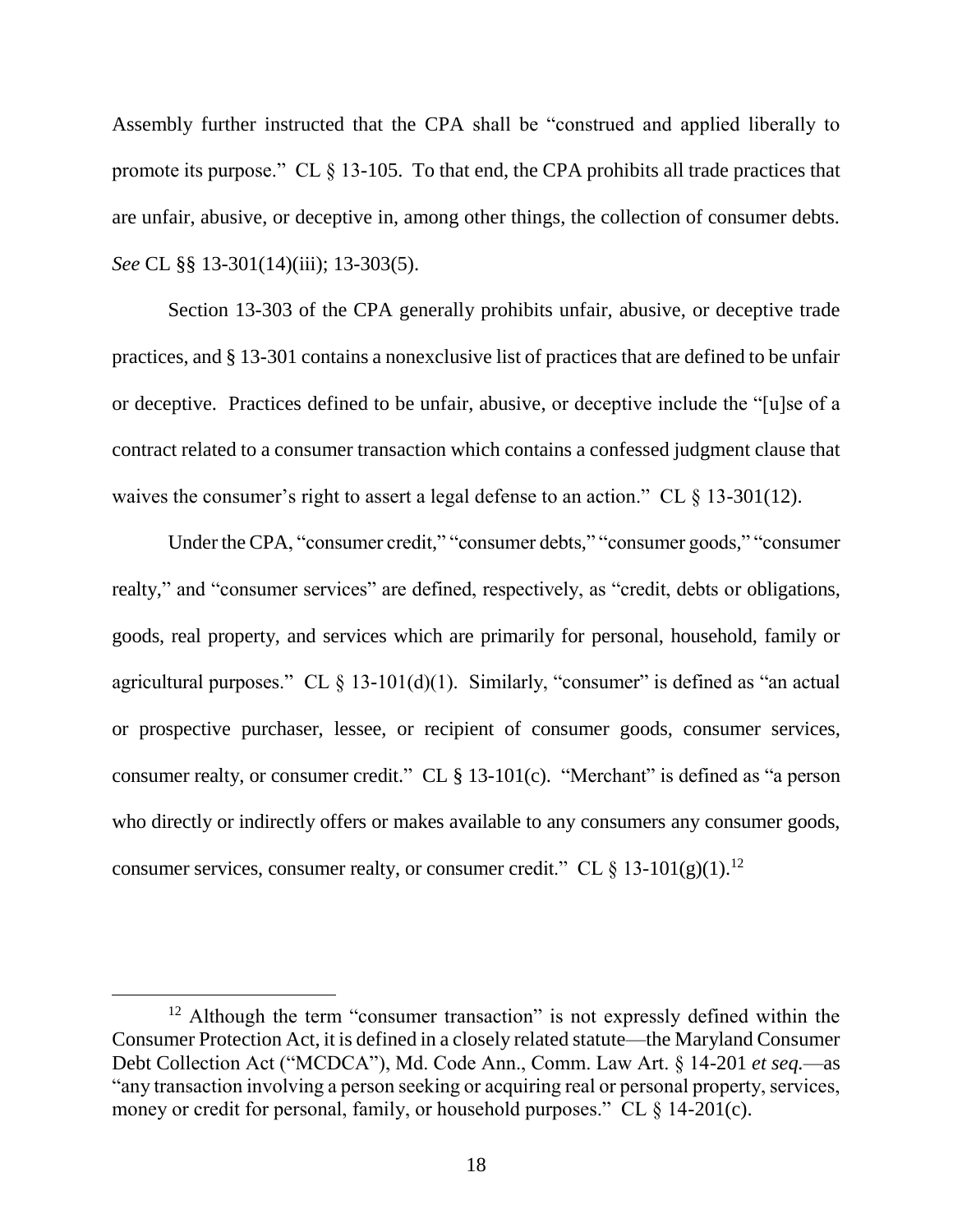#### *Ms. Cisneros is a "consumer" under the CPA and the HOA Act*

Ms. Cisneros falls within the definition of "consumer" under the CPA. She is a purchaser and recipient of consumer services and consumer realty, which are primarily for her household and family purposes. Ms. Cisneros also falls within the definition of "consumer" under the HOA Act, which defines "consumer" as "an actual or prospective purchaser, lessee, assignee, or recipient of a lot in a development." RP § 11B-115(a). Under the HOA Act, Ms. Cisneros is an "actual purchaser" of a lot. Immediately upon her purchase of a lot, she became subject to the Declaration, including an obligation to pay assessments. In other words, Ms. Cisneros was legally obligated to pay the HOA assessments the moment her deed was signed.

#### *HOA assessments are "consumer debt"*

The HOA assessments and charges fit within the broad definition of "consumer debt" under the Consumer Protection Act. The assessments are established to cover the repair, maintenance, and expenses associated with the "Common Areas" and "Community Facilities," which are defined under the Goshen Run Declaration as "all real property owned or leased by the Association or otherwise available to the Association *for the benefit, use and enjoyment of its members.*"Declaration, Article IV, Section 1(c) (emphasis added). Under the Goshen Run Declaration, each member has an appurtenant "right and easement of enjoyment in and to the common areas and community facilities . . . ." Declaration, Article IV, Section 1. As a lot owner, Ms. Cisneros has a right to use and enjoy the common areas and community facilities, and a concomitant duty to pay the assessments or fees—debts which are incurred "primarily for personal, household [or]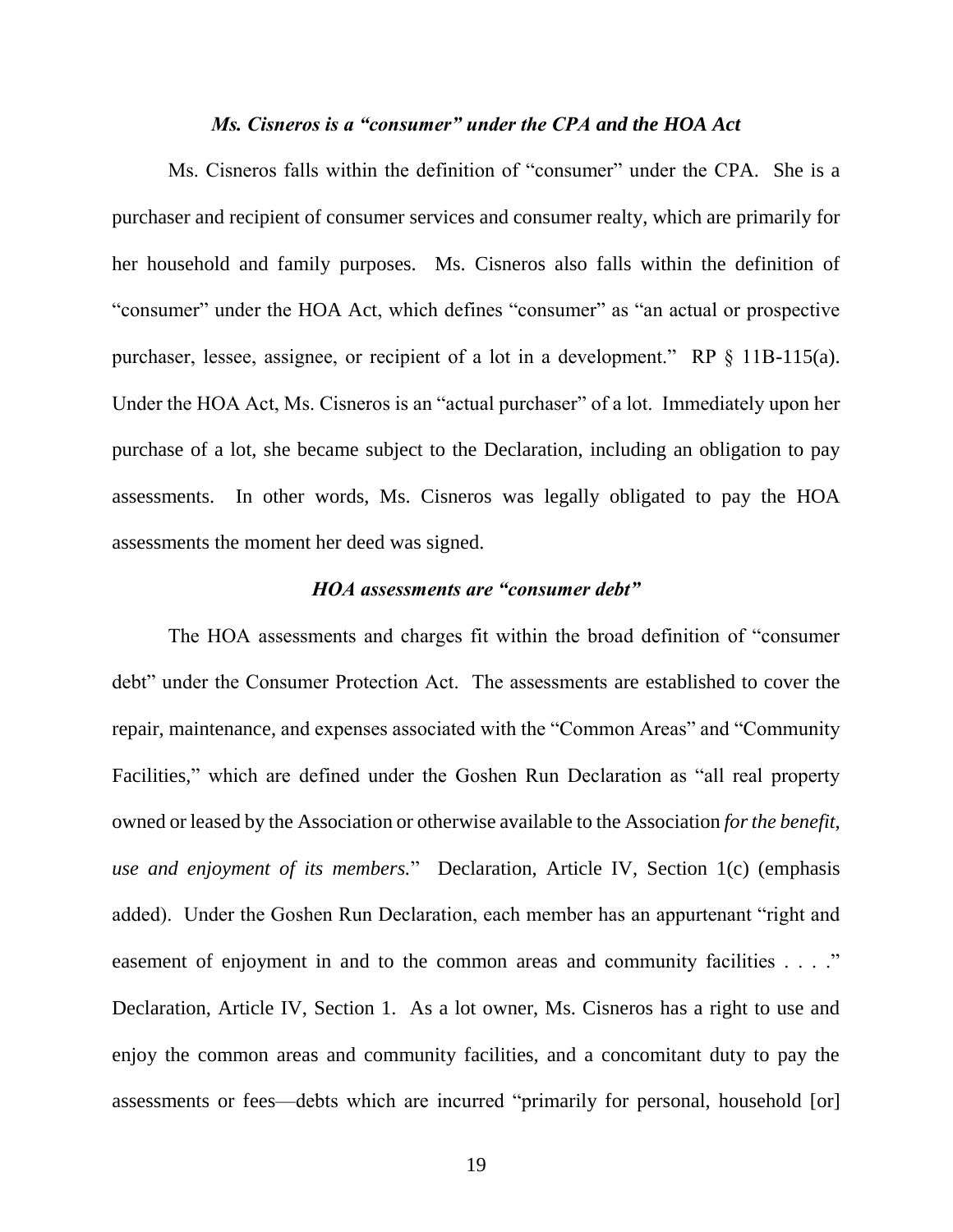family . . . purposes." CL § 13-101(d)(1). As noted above, Ms. Cisneros's obligation to pay the HOA assessments arose in connection with the purchase of her property, even if the timing and amount of the particular assessment was yet to be determined. The fact that the assessments may benefit more than a single household does not change their character as debts incurred primarily for personal, household or family purposes.

In arriving at this conclusion, we note that several federal courts construing the parallel federal statute, and several state supreme courts analyzing similar state consumer protection statutes, have reached the same result. Although not binding, these cases are instructive.

Under the federal Fair Debt Collection Practices Act ("FDCPA"), debt is defined as "any obligation or alleged obligation of a consumer to pay money arising out of a transaction in which the money, property, insurance, or services which are the subject of the transaction are primarily for personal, family or household purposes, whether or not such obligation has been reduced to judgment." 15 U.S.C.A. § 1692a(5).

The Third Circuit was the first to construe this definition. In *Zimmerman v. HBO Affiliate Group*, 834 F.2d 1163 (3d Cir. 1987), that court concluded that, to be a debt, there must be an actual extension of credit plus a deferred payment obligation, i.e., a transaction in which "a consumer is offered or extended the right to acquire money or property." *Id.* at 1168–69.

Several courts thereafter used *Zimmerman's* "extension of credit" analysis to conclude that condominium or HOA assessments are not debt because the unit owner is required to pay the dues and assessments up front, prior to the association providing any services in return.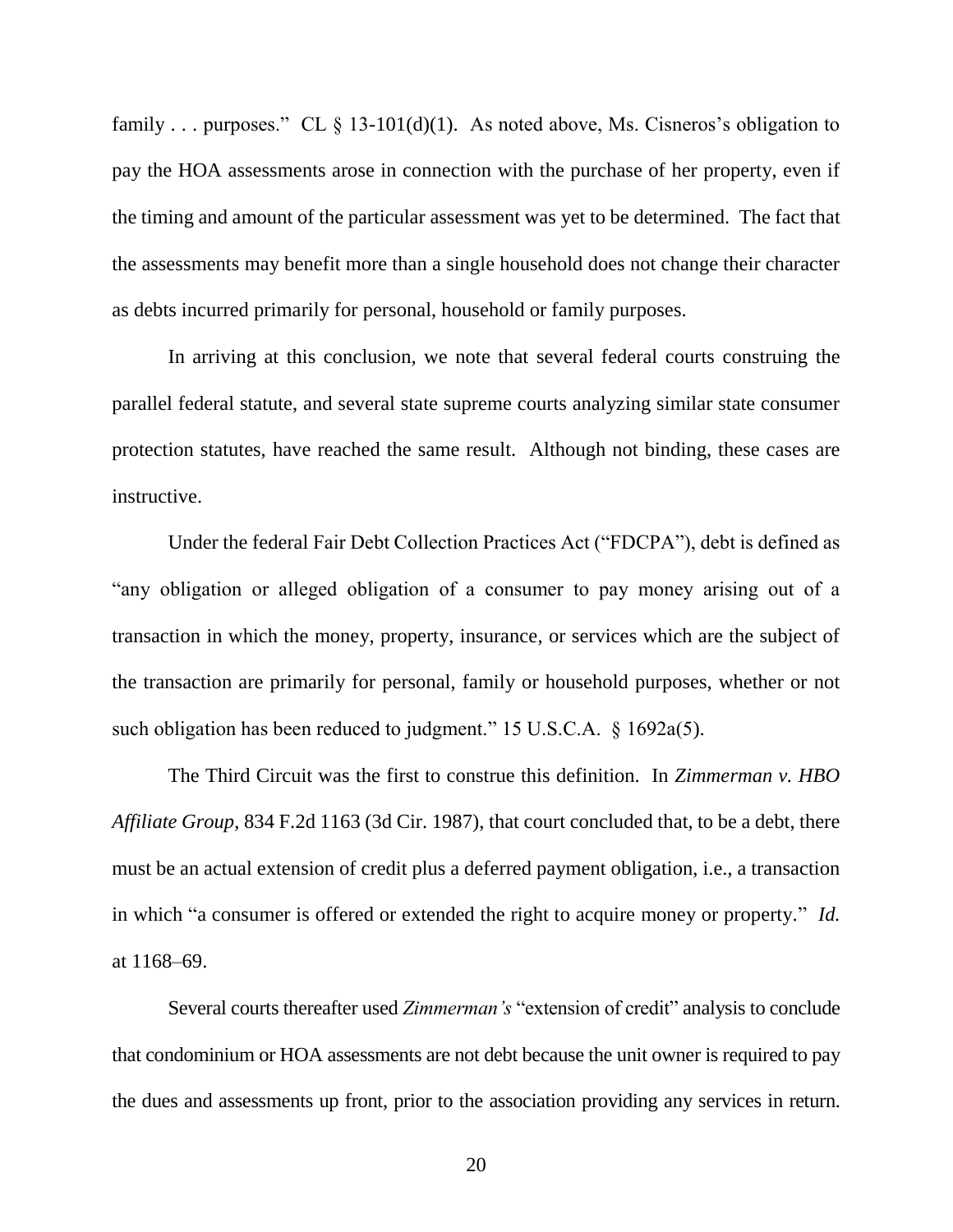*See, e.g.*, *Azar v. Hayter*, 874 F. Supp. 1314 (N.D. Fla. 1995) (condominium association fees); *Nance v. Pett*y*, Livingston, Dawson & Devening*, 881 F. Supp. 223 (W.D. Va. 1994) (HOA dues); *see also Bryan v. Clayton*, 698 So. 2d 1236 (Fla. Dist. Ct. App. 1997) (holding that condominium association fees are not debt under Florida state law).

*Zimmerman's* extension of credit argument has come under sharp criticism. In *Newman v. Boehm, Pearlstein & Bright, Ltd.*, 119 F.3d 477, 481 (7th Cir. 1997), the court rejected *Zimmerman's* analysis, stating that "because the statute's definition of 'debt' focuses on the transaction creating the obligation to pay, it would seem to make little difference under that definition that unit owners are generally required to pay their assessments first, before any goods are provided by the association." The court in *Newman* concluded that HOA assessments are indeed debt under the FDCPA. *Id.* at 481–82. The court reasoned that:

> By paying the purchase price and accepting title to their home, the [homeowners] became bound by the Declaration of Covenants, Conditions, and Restrictions of their homeowners association, which required the payment of regular and special assessments imposed by the association . . . . It is therefore clear that the obligation to pay in these circumstances arose in connection with the purchase of the homes themselves, even if the timing and amount of the particular assessments was yet to be determined.

*Id.* at 481. The court in *Newman* further explained that:

There can be little doubt that the subject of those transactions [the purchase of a home] had a personal, family, or household purpose. More specifically, however, we also believe that the assessments themselves satisfy the statutory requirement. To the extent that the assessments were to be used to improve or maintain commonly-owned areas, that purpose, too, qualifies as "personal, family, or household." In our view, when a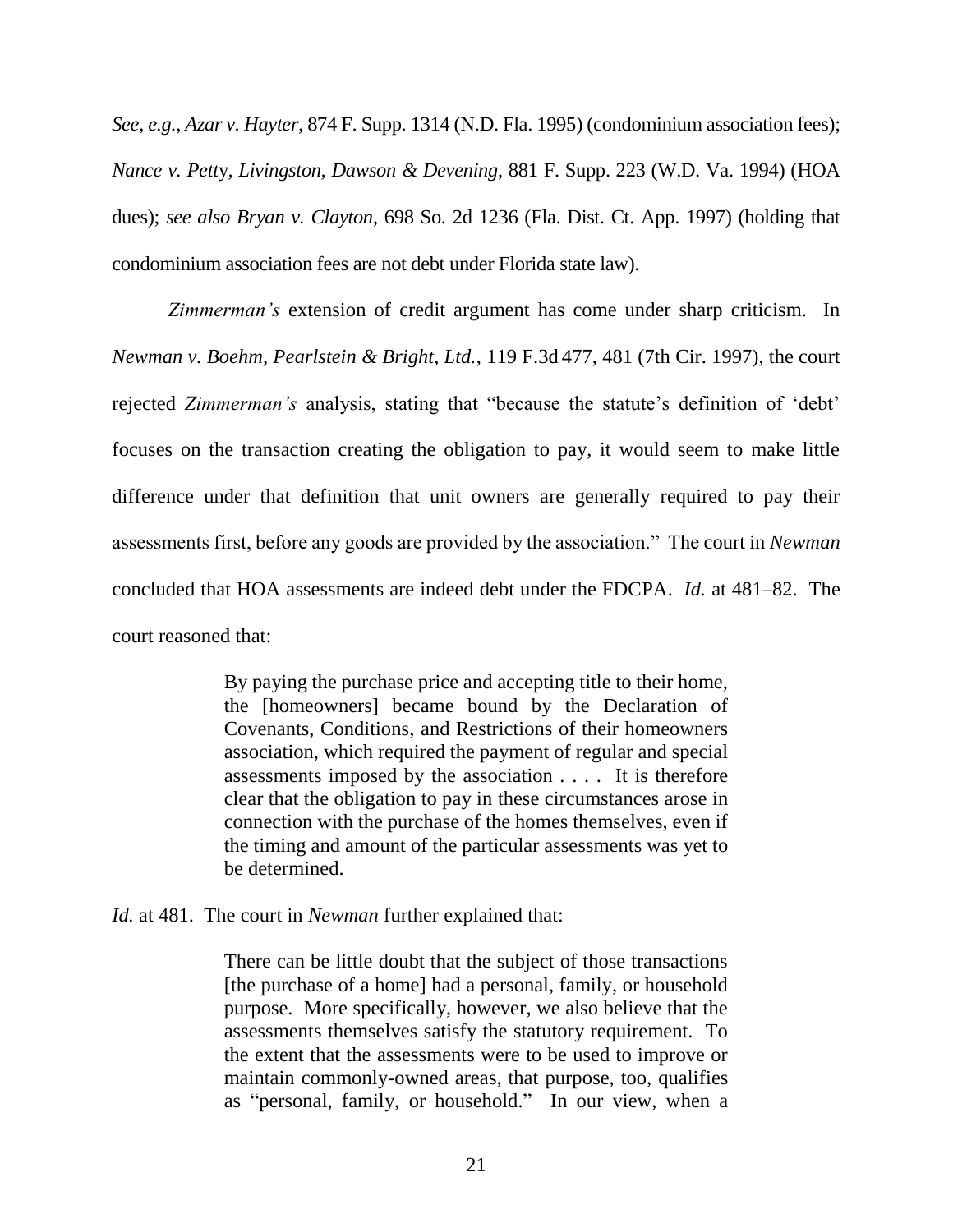special assessment is used to pay for services like snow removal from a common walkway or landscaping of a common yard, the assessments are for a household purpose even if more than a single household benefits.

*Id.*

Since then, nearly every state or federal court that has considered the issue has concluded that HOA assessments or dues are properly classified as consumer debt. *See, e.g., Agrelo v. Affinity Mgmt. Servs., LLC,* 841 F.3d 944, 951 (11th Cir. 2016) (holding that the term "debt" under both the FDCPA and the Florida Consumer Collection Practices Act was broad enough to encompass homeowners' obligations to pay a fine imposed by a HOA pursuant to the association's governing documents); *Haddad v. Zelmanski, Danner & Fioritto, PLLC*, 698 F.3d 290, 291 (6th Cir. 2012) (holding that condominium owner's obligation to pay assessments constituted "debt" under the FDCPA and the Michigan Debt Collection Practices Act); *Ladick v. Gemert*, 146 F.3d 1205, 1206-7 (10th Cir. 1998) (concluding that an assessment owed to a condominium association qualifies as 'debt' within the meaning of the Fair Debt Collection Practices Act based upon the express finding that "although the assessment at issue here is used to maintain and repair the common area, it nevertheless has a primarily personal, family, or household purpose"); *Taylor v. Mount Oak Manor Homeowners Ass'n,* 11 F. Supp. 2d 753, 755 (D. Md. 1998) (concluding that HOA assessments are "debts" under the FDCPA); *Garner v. Kansas*, No. 98-1274, 1999 WL 262100, at \*2 (E.D. La. 1999) ("Upon review of the FDCPA and the case law discussing the issue, the Court concludes that condominium fees do constitute 'debts' under the FDCPA."); *Caron v. Charles E. Maxwell, P.C.*, 48 F. Supp. 2d 932, 934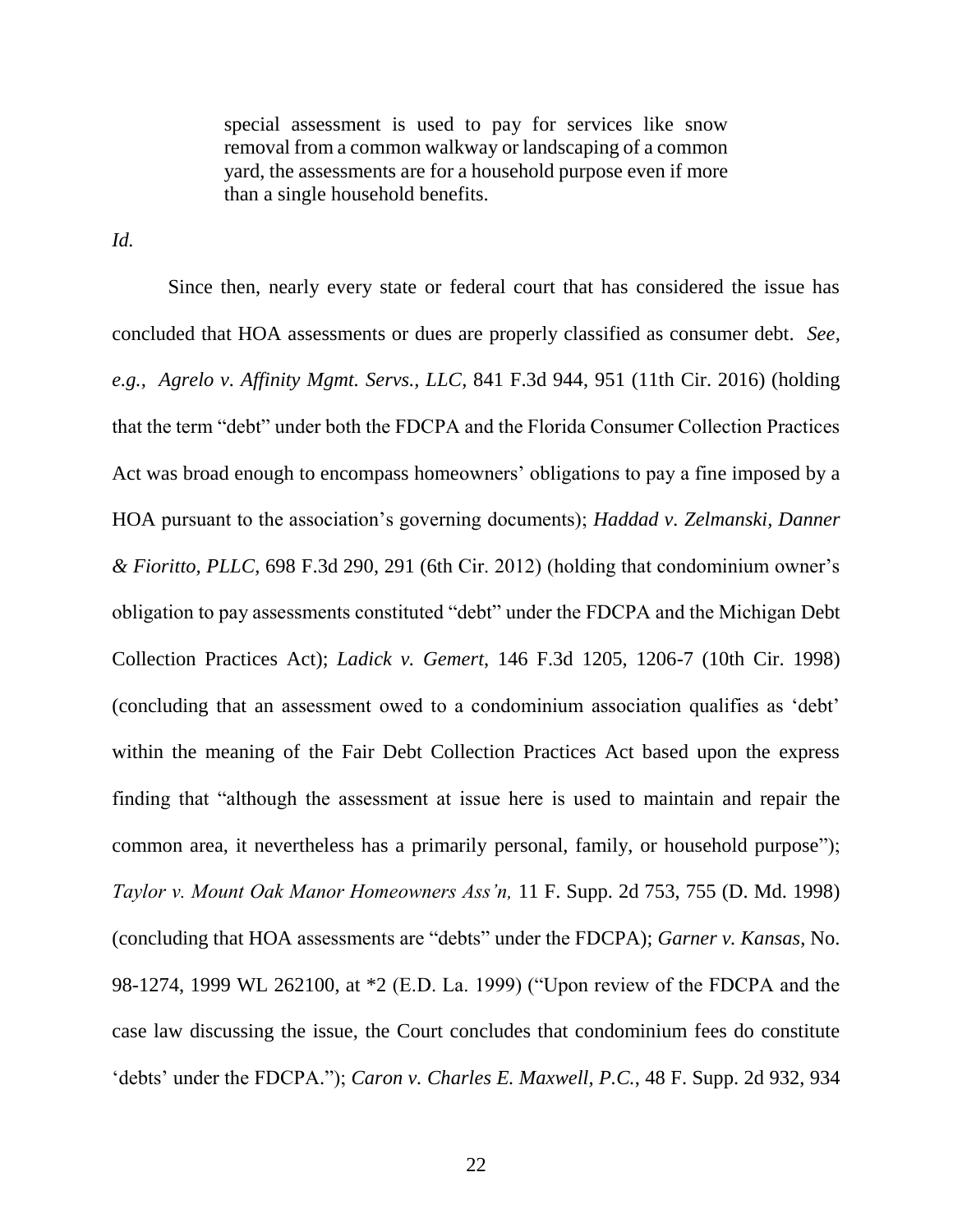(D. Ariz. 1999) (adopting *Newman* reasoning that HOA assessments are collected in order to improve and maintain commonly owned areas by each unit owner, which directly benefit each household in the development. As a result, the assessments have a "personal, family, or household purpose"); *Thies v. Law Offices of William A. Wyman*, 969 F. Supp. 604, 608 (S.D. Cal. 1997) (applying the *Newman* rationale and concluding "homeowner association fees for maintenance and improvement of common areas within a housing development are a service primarily for personal, family, and household purposes"); *Reid v. Ayers*, 138 N.C. App. 261, 264 (N.C. 2000) (holding that HOA assessments constitute "debt" under the North Carolina Debt Collection Act); *Loigman v. Kings Landing Condo. Ass'n*, 324 N.J. Super. 97, 105–07 (N.J. Ch. Div. 1999) (holding that condominium assessments fall within the scope of the FDCPA and that the association's attorney violated the FDCPA by failing to halt its collection efforts with respect to unpaid assessments after the unit owner questioned and sought verification of the amount).

Our holding that HOA assessments constitute consumer debt because they are incurred primarily for personal, household, and family purposes is consistent with the majority of the federal courts interpreting similar language under the FDCPA, as well as state courts interpreting similar consumer protection statutes.

### *The Promissory Note constituted an extension of "consumer credit"*

In addition to delinquent HOA assessments constituting "consumer debt" under the CPA, the Promissory Note also constituted an extension of credit to Ms. Cisneros to pay the HOA assessments, which falls squarely within the definition of "consumer credit" under the CPA. Whether a transaction involves a consumer good, service, or loan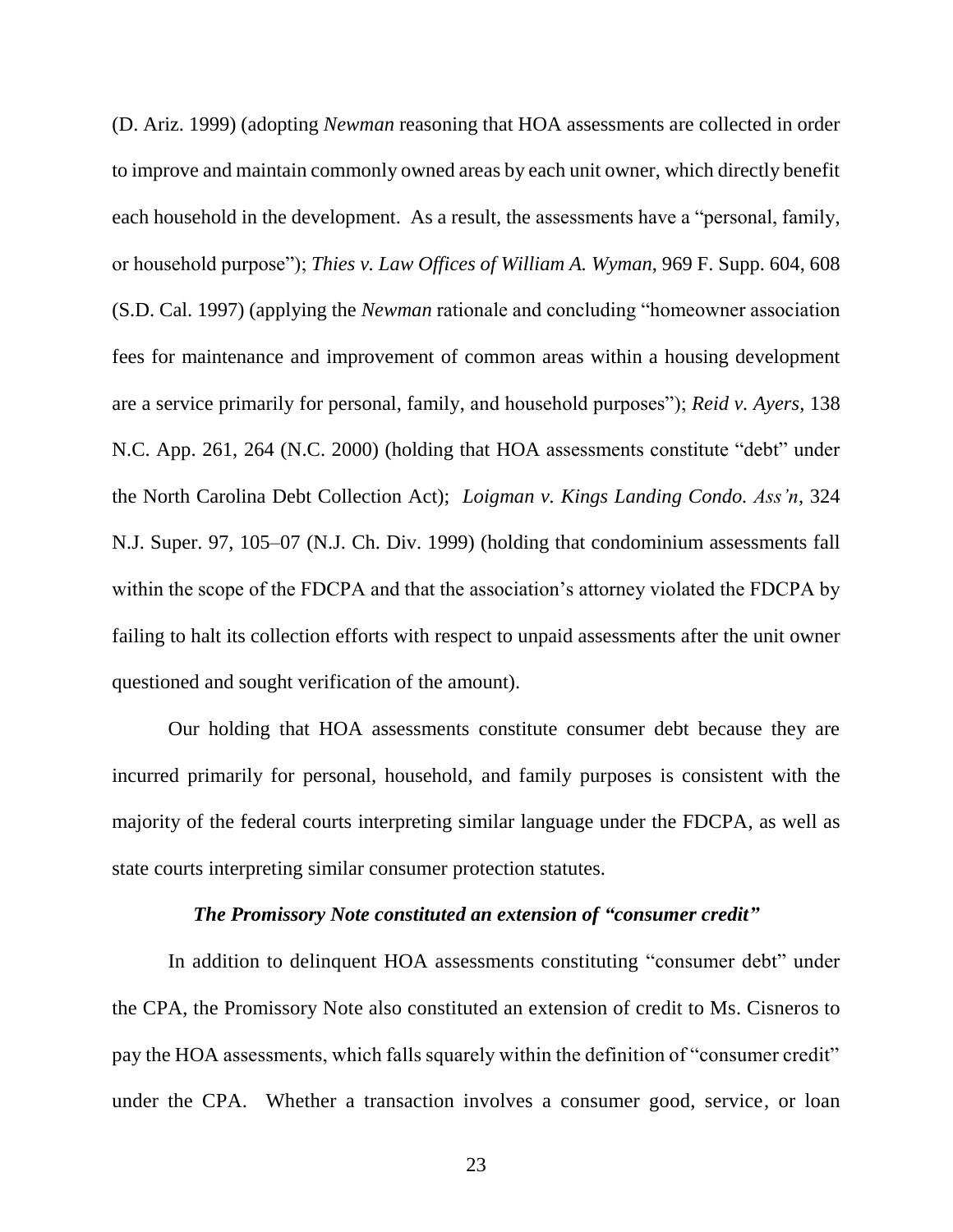depends upon the purpose for which a good, service, or loan is used. *See Boatel Indus., Inc. v. Hester*, 77 Md. App. 284, 303 (1988). As discussed above, the CPA defines "consumer credit" as credit "primarily for personal, household, family, or agricultural purposes." CL § 13-101(d)(1).

The CPA's definition of "consumer credit" is consistent with the definition of "credit" and "extension of credit" in the context of other consumer debt statutes codified in the Commercial Law Article. *See* Maryland Equal Credit Opportunity Act, CL § 12- 701(d) ("'Credit' means the right guaranteed by a creditor to a debtor to: (1) Defer payment of a debt; (2) Incur a debt and defer its payment; or (3) Purchase property or services and defer payment for it."); *see also* Maryland Credit Services Businesses Act, CL § 14-1901(f) ("'Extension of credit' means the right to defer payment of debt or to incur debt and defer its payment, primarily for personal, family, or household purposes."). Given its broad language, we read CL § 13-101(d) to apply generally to transactions in which repayment of personal, household, family, and agricultural debts are deferred.

The language in the Promissory Note clearly reflects that it consists of an extension of credit for the payment of HOA assessments—a debt incurred by Ms. Cisneros for personal, household and family purposes:

> For value received and delinquent homeowners association assessments on the unit at … (the "Subject Property") accrued through March 2016, the undersigned, Cumanda Cisneros, (the PROMISSOR), promise(s) to pay to the order of GOSHEN RUN HOMEOWNERS ASSOCIATION, INC., the sum of EIGHT THOUSAND SEVEN HUNDRED THIRTY-THREE DOLLARS AND NINETY-SEVEN CENTS (\$8,733.97), by SEVENTY-NINE (79) payments as follows: . . .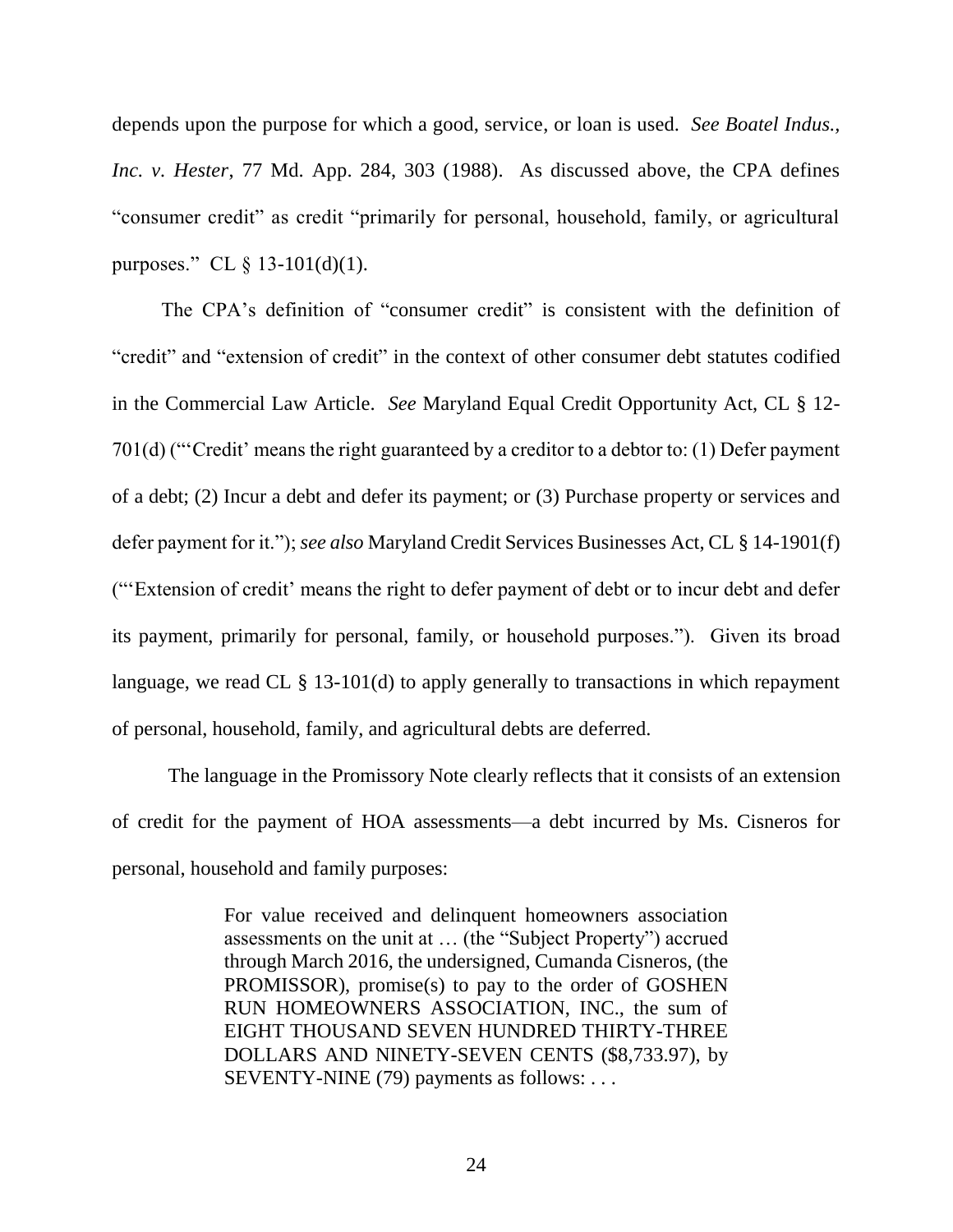On its face, the Promissory Note is comprised of Ms. Cisneros's acknowledgment of and agreement to repay the delinquent HOA assessments under a specific plan. As such, the Promissory Note is an extension of credit to Ms. Cisneros. *Cf. Schinnerer v. Maryland Ins. Admin.*, 147 Md. App. 474, 492–93 (2002) (recognizing that promissory notes made by an insurance agent to the order of the insurance company to pay premiums collected after they were due constituted an extension of credit), *cert denied Schinnerer v. Maryland Ins. Admin.*, 373 Md. 408 (2003). Contrary to Goshen Run's assertions, the incorporation of the past-due HOA assessments into the Promissory Note did not transform the underlying consumer nature of the debt. Accordingly, the Promissory Note constitutes an extension of "consumer credit," which falls within the purview of the Consumer Protection Act.

In conclusion, we hold that the collection of HOA assessments falls within the purview of the CPA.<sup>13</sup> The HOA assessments are imposed for the maintenance of common

 $\overline{a}$ 

<sup>&</sup>lt;sup>13</sup> Our holding that the collection of HOA assessments falls within the scope of the CPA is consistent with our decision in *MRA Property Management, Inc. v. Armstrong*, 426 Md. 83, 112 (2012). In *MRA*, we held that a condominium association could be liable under the CPA for providing misleading budgets—including assessments—to prospective condominium purchasers. The Court rejected the condominium management company's argument that its compliance with the disclosure obligations of the Maryland Condominium Act, Md. Code, Real Prop. Art. § 11-101 *et seq.* insulated them from liability for false and deceptive trade practices. The Court opined that *both* statutes protected prospective purchasers of condominium units:

The Maryland Condominium Act, in Section 11-135, creates duties for the [property management company] and the Association in the sale of a condominium unit. The Consumer Protection Act, on the other hand, establishes boundaries beyond which the [property management company] and the Association may not go, unless they wish to be liable for deceptive or unfair trade practices. The Maryland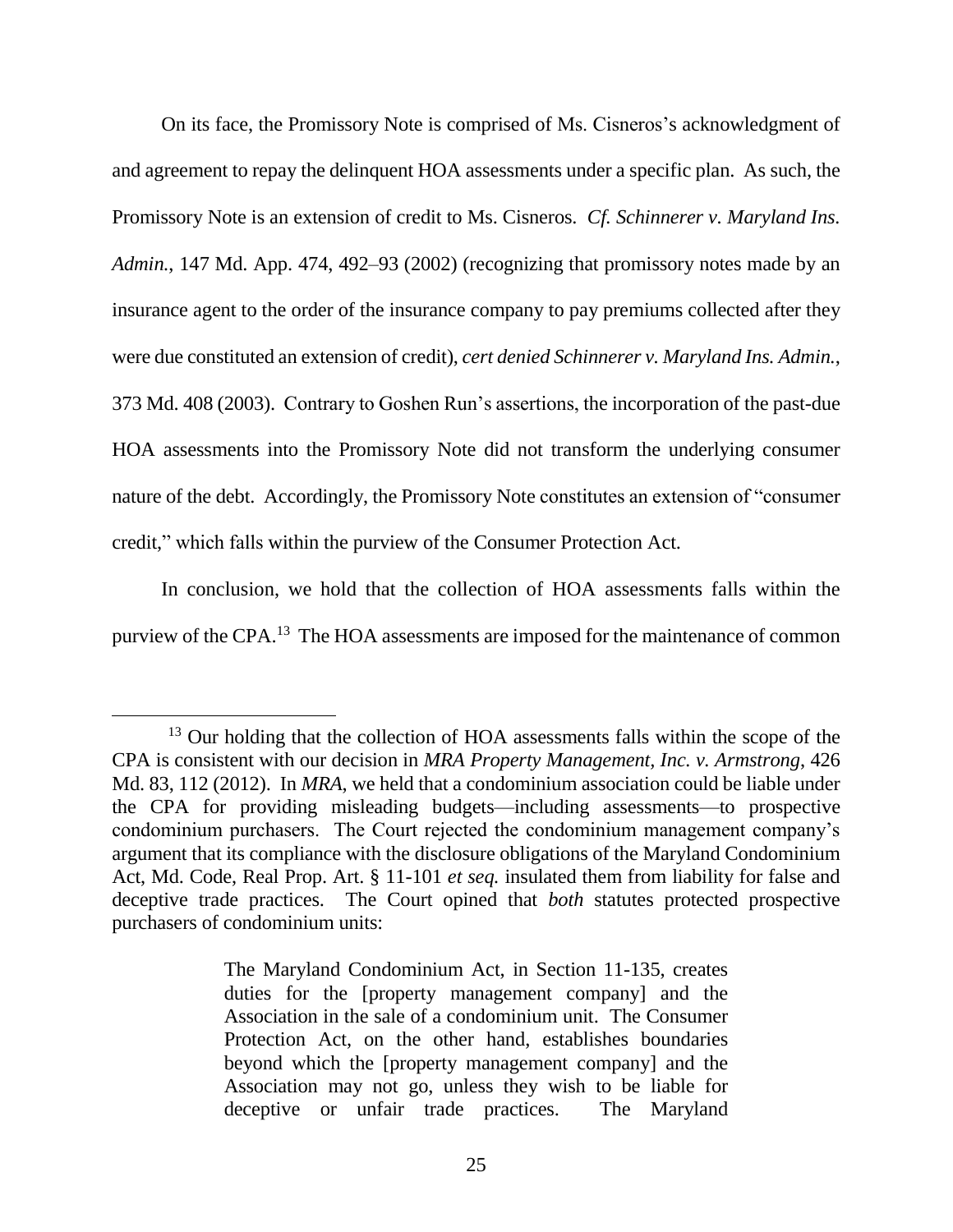areas, which Ms. Cisneros has the right to use and enjoy. She became obligated to pay these debts the moment her deed was signed. She is the purchaser of realty (her personal residence) and consumer services (the maintenance of the common areas over which she has an easement and a right to use and enjoy). Ms. Cisneros falls within the definition of "consumer" under both the HOA Act and the CPA. The assessments fall within the broad definition of "consumer debt" under the CPA because they are debts primarily incurred for her personal, household, and family purposes. Additionally, the Promissory Note constituted an extension of credit to pay the HOA assessments. Through the Promissory Note, the Association has extended credit for her to pay the HOA assessments pursuant to a payment plan.

# **3. Enforceability of Confessed Judgment Note Under the Consumer Protection Act**

Having determined that the Consumer Protection Act applies to the collection of Ms. Cisneros's HOA assessments, we must now determine whether the Association's attempt to collect this debt under the confessed judgment clause of the Promissory Note violated the CPA.

The CPA prohibits all trade practices that are unfair, abusive, or deceptive in, among other things, the collection of consumer debts. *See* CL §§ 13-301(14)(iii); 13-303(5). Section 13-303 of the CPA generally prohibits unfair, abusive, or deceptive trade practices,

*Id.* at 112–13.

Condominium Act requires disclosures, while the Consumer Protection Act mandates that those disclosures not be deceptive.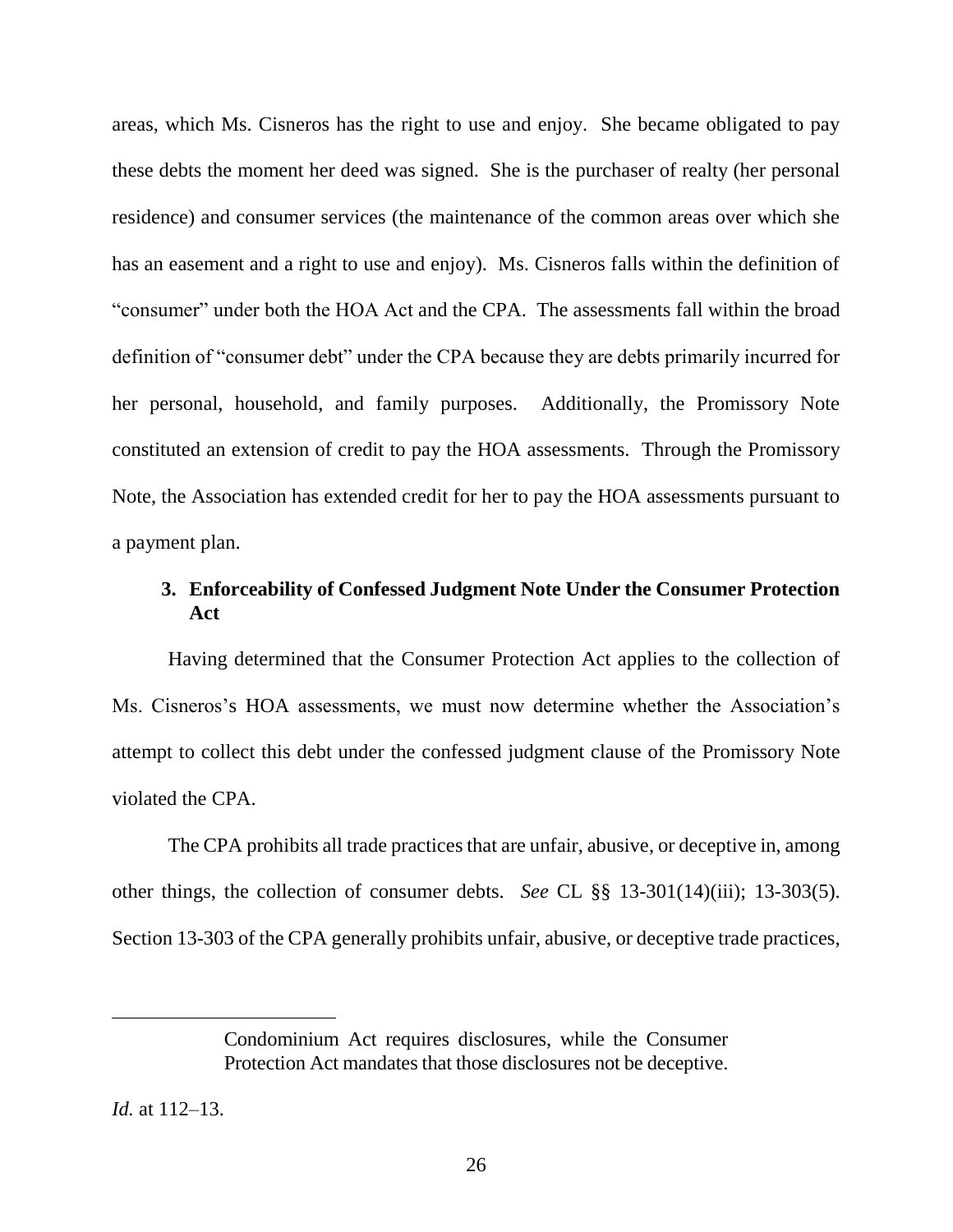and Section 13-301 contains a nonexclusive list of practices that are defined to be unfair or deceptive. *Golt v. Phillips*, 308 Md. 1, 8–9 (1985). These acts and practices include the "[u]se of a contract related to a consumer transaction which contains a confessed judgment clause that waives the consumer's right to assert a legal defense to an action." CL § 13- 301(12).

The Association argues that, under the CPA, not all confessed judgment clauses are prohibited. Rather, the Association's position is that, under the plain language of CL § 13- 301(12), only confessed judgment clauses "that waive the consumer's right to assert legal defenses" are considered unfair or deceptive and therefore unlawful under CL §13-303(5). According to the Association, the confessed judgment provision contained in the Promissory Note is not an unfair or deceptive trade practice under the CPA because the Note contained the following provision immediately after the confessed judgment clause:

> E. Non-Waiver of Legal Defenses. I, CUMANDA CISNEROS, do not waive any legal defenses to any action to enforce this promissory note and mortgage.

The Association contends that under this provision, Ms. Cisneros retained all her rights under the law to assert defenses to the enforcement of the Note by confession of judgment. Accordingly, the Association argues that the confessed judgment clause contained in the Promissory Note does not violate the CPA.

Ms. Cisneros argues that the confessed judgment provision in the Promissory Note violates the CPA. Ms. Cisneros contends that the Association's attempt to avoid the CPA by adding subsection E. to the Note, which purports to preserve Ms. Cisneros's defenses,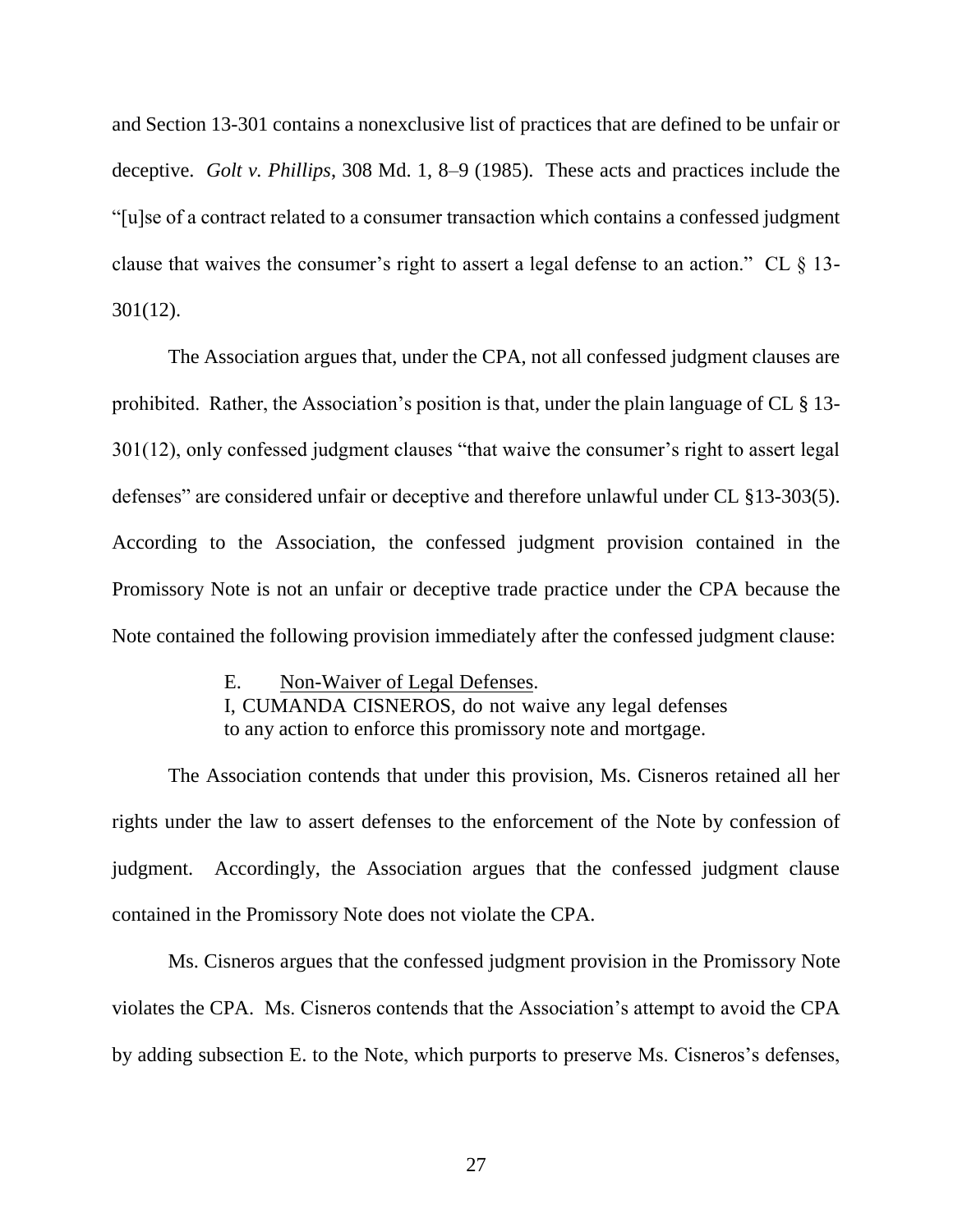is meaningless because the very nature of the confessed judgment process necessarily involves a waiver of significant legal defenses.

Before we analyze the language set forth in CL  $\S$  13-301(12), it is instructive to provide some background related to confessed judgments, as well as the process for obtaining a confessed judgment under the Maryland Rules of Procedure.

## *Confessed Judgments—Background*

Confessed judgments derive from the ancient legal device known as the "cognovit note," dating back to at least William Blackstone's time, by which the debtor consents in advance to the holder's obtaining a judgment without notice to the debtor or a hearing. *Overmyer*, 405 U.S. at 176. In *Schlossberg v. Citizens Bank*, 341 Md. 650, 655 (1996), this Court summarized the function of a judgment by confession:

> A confession of judgment clause in a debt instrument is a device designed to facilitate collection of a debt. It is a provision by which debtors agree to the entry of a judgment against them without the benefit of a trial in the event of a default on the debt instrument. As a general rule, a judgment by confession is entitled to the same faith and credit as any other judgment.

(internal citations omitted). However, given the ease with which a creditor may obtain a confessed judgment, we have been liberal in considering attacks on confessed judgments. Specifically, we have concluded that:

> Because the widespread practice of including a provision authorizing a confessed judgment in promissory notes lends itself to fraud and abuse . . . this Court has made clear that judgments by confession are to be "'freely stricken out on motion to let in defenses."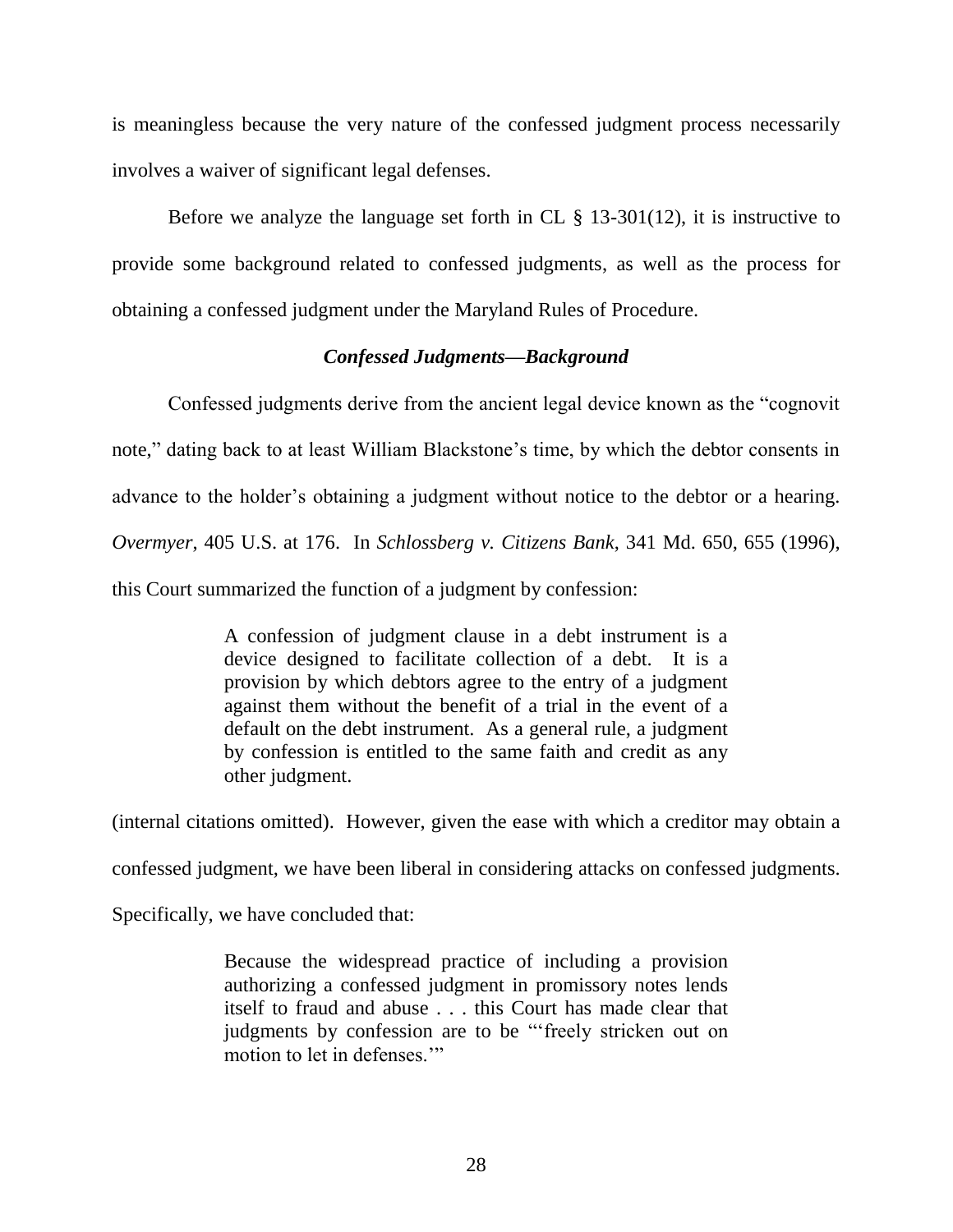*Schlossberg*, 341 Md. at 655 (citing *Keiner v. Commerce Trust Co.*, 154 Md. 366, 370 (1927) (citation omitted)).Even in business transactions involving commercial debts, we have recognized that "'the practice of including in a promissory note a provision authorizing confession of judgment lends itself far too readily to fraud and abuse.'" *Pease v. Wachovia SBA Lending, Inc.*, 416 Md. 211, 230–31 (2010) (quoting *Garliss v. Key Fed. Sav. Bank*, 97 Md. App. 96, 103 (1994) (citing *Keiner*, 154 Md. at 366)).

The ability for the confessed judgment process to lead to fraud, abuse, and unfair results is obvious from the nature of the proceeding. Unlike a typical civil action, a confessed judgment is entered prior to service on the defendant and without a trial. *See* Md. Rule 2-611; 3-611. It is entirely ex parte. Although the rules provide a mechanism for the defendant to move to open, vacate, or modify the judgment within 30 days after service of the notice of a judgment,  $^{14}$  the debtor's defenses are limited. *See NILS, LLC v. Antezana*, 171 Md. App. 717, 728–29 (2006) (noting that meritorious defenses that can be raised by a defendant in a post-judgment attack pursuant to Md. Rule 2-611(c) include only the execution of the note itself and the amount due).

Under the confessed judgment procedure, all the defendant's pre-judgment defenses are waived. For example, Md. Rule 2-322 sets forth many legal defenses that a defendant can raise prior to the entry of judgment, which include: lack of jurisdiction over the person, improper venue, insufficiency of process, insufficiency of service of process, and failure

<sup>&</sup>lt;sup>14</sup> Maryland Rules 2-611 and 3-611 establish identical procedures in the District Court and Circuit Courts of Maryland for obtaining a confessed judgment, as well the courts' ability to open, vacate, modify, or strike a judgment upon motion of a defendant after entry.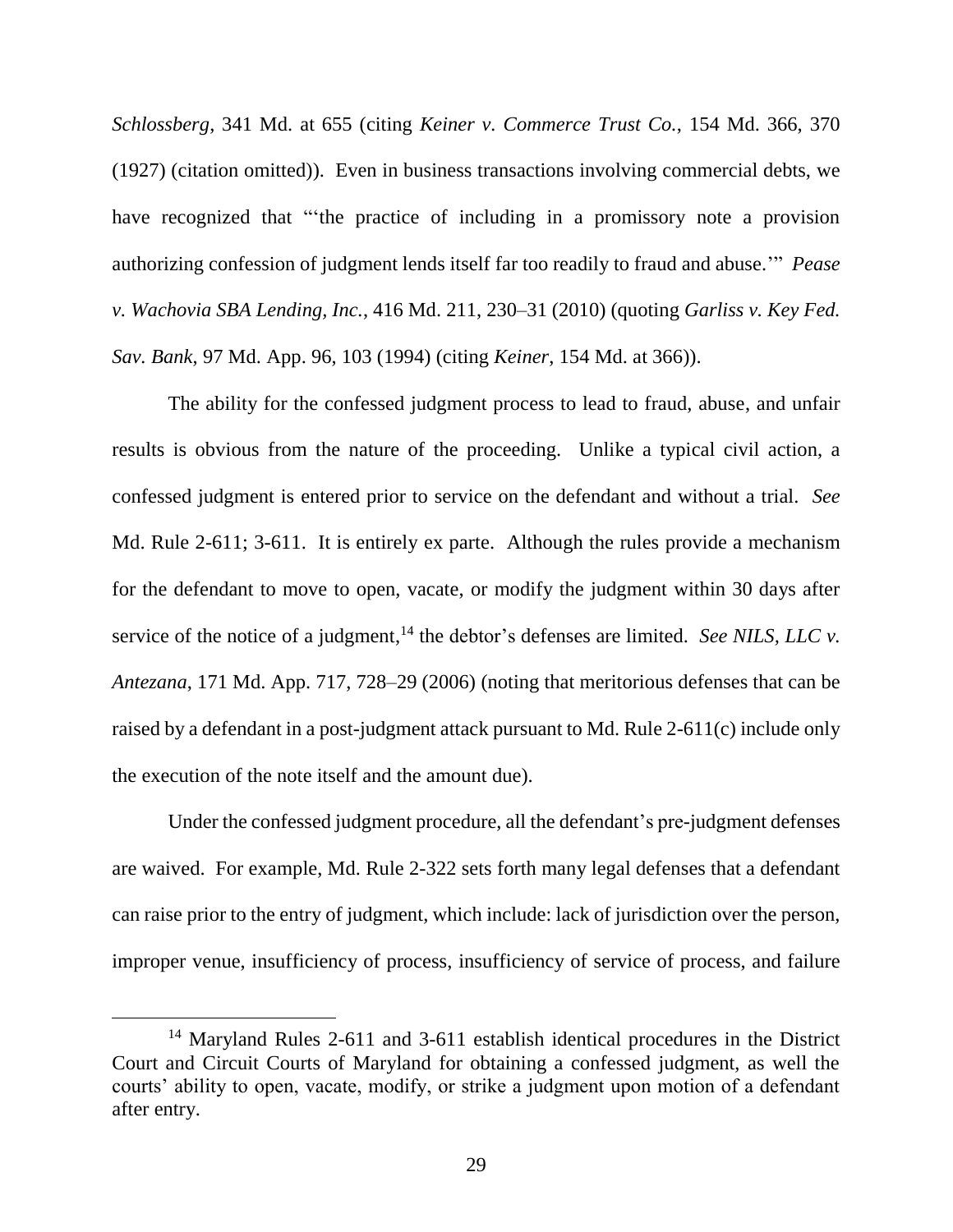to state a claim upon which relief can be granted. Because many of these defenses provide fundamental due process protections, case law makes clear that a confessed judgment clause is unconstitutional unless the promisor waives his or her due process rights.

In 1972, the United States Supreme Court decided two companion cases on the same day, both of which challenged the constitutionality of the confessed judgment process: *D.H. Overmyer v. Frick*, 405 U.S. 174 (1972) (Ohio confessed judgments) and *Swarb v. Lennox*, 405 U.S. 191 (1972) (Pennsylvania confessed judgments). Subsequently, in 1974, this Court analyzed Maryland's confessed judgment procedure in light of *Overmyer* and *Swarb.* These cases are instructive in understanding the constitutional limitations associated with the enforcement of confessed judgment clauses.

In *Overmyer*, the Supreme Court considered the constitutionality of Ohio's confessed judgment procedure. In that case, both parties were corporations which bargained at arm's length before a cognovit clause was included in a reformed contract. The debtor argued that the cognovit process, whereby the debtor, in advance of default, waives service of process and authorizes entry of judgment, offends the Due Process Clause of the Fourteenth Amendment. The Supreme Court held that Ohio's confessed judgment procedure did not violate Overmyer's due process rights under the Fourteenth Amendment because the right to receive notice prior to the entry of civil judgment is subject to waiver. The Court held that under the facts of the case, Overmyer, a sophisticated warehousing corporation, had "voluntarily, intelligently, and knowingly waived the rights it otherwise possessed to prejudgment notice and hearing . . . ." *Id.* at 187. The Court cautioned, though, that "[o]ur holding . . . is not controlling precedent for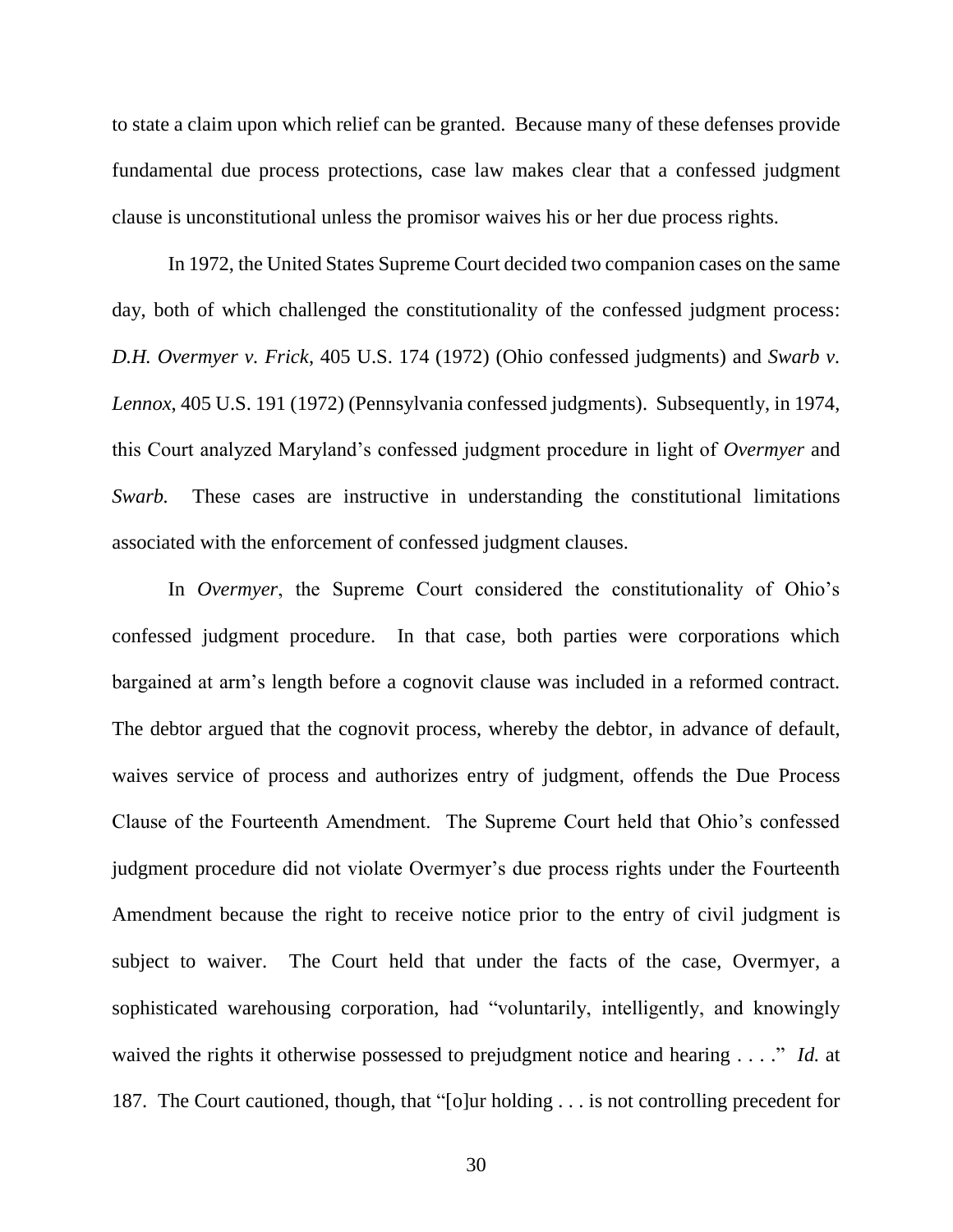other facts of other cases. For example, where the contract is one of adhesion, where there is great disparity in bargaining power, and where the debtor receives nothing for the cognovit provision, other legal consequences may ensue." *Id.* at 188.

In a companion case to *Overmyer*, the Supreme Court considered the constitutionality of Pennsylvania's confessed judgment procedure in a class action brought by Pennsylvania citizens who had signed documents containing confessed judgment clauses. *Swarb v. Lennox*, 405 U.S. 191 (1972). The lower court held that the Pennsylvania confessed judgment process was not facially unconstitutional. However, based upon the evidence presented, the lower court held that a class action could be maintained on behalf of Pennsylvania residents who earn less than \$10,000 annually, and who signed consumer financing or lease contracts containing a confessed judgment clause. The lower court held that the Pennsylvania practice of confessing judgments against the designated class was unconstitutional against a member of that class in the absence of a showing that the debtor "intentionally, understandably, and voluntarily waived" his rights under Pennsylvania law.

On appeal, the sole issue presented to the Supreme Court was whether the Pennsylvania confessed judgment statute was facially unconstitutional. The Supreme Court cited to *Overmyer* and held that the statute was not unconstitutional on its face. The Supreme Court did not reach the rest of the merits of the case because no cross appeal was taken. Although the Supreme Court did not address the merits of the lower court's opinion, the Court reiterated that the *Overmyer* decision was not controlling precedent for other facts of other cases. *Id.* at 201.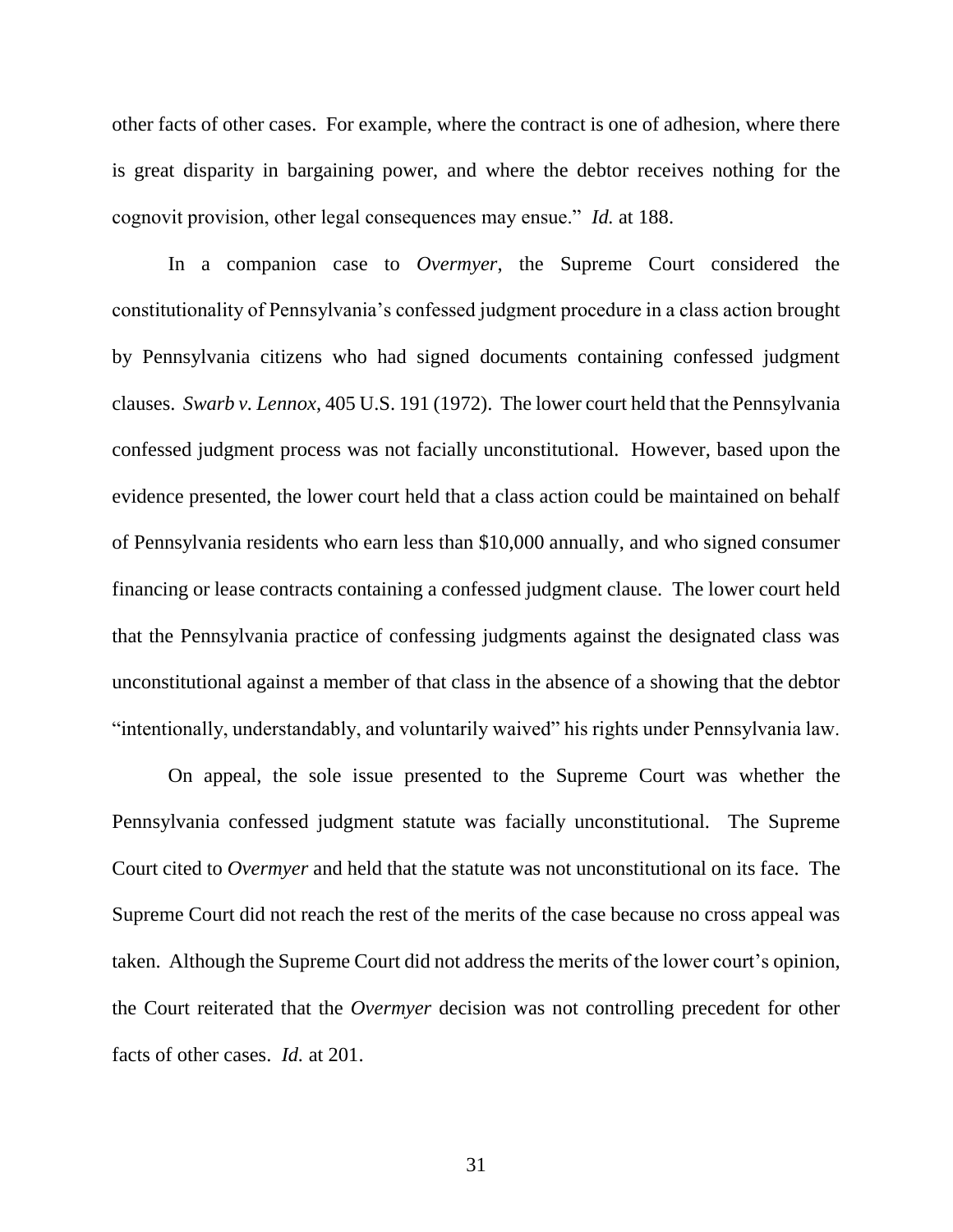After the Supreme Court's decisions in *Overmyer* and *Swarb*, this Court considered the constitutionality of the Maryland confessed judgment rules in *Billingsley v. Lincoln National Bank*, 271 Md. 683 (1974). Like the parties in *Overmyer*, *Billingsley* involved sophisticated parties—a corporate borrower and a commercial bank. This Court specifically relied upon the Supreme Court's analysis in *Overmyer* and *Swarb*, stating that "[f]ortunately, we are not required to chart a new course dealing with this important contention, since the Supreme Court has recently addressed itself to the very issue presented here." *Billingsley*, 271 Md. at 687. We held that the Maryland confessed judgment rules were not unconstitutional on their face. *Id.* at 692. We further held that the debtor offered no evidence to establish that the confessed judgment procedure was unconstitutional as applied under the facts of that case. In that situation, we held that the instrument was not a contract of adhesion, given the original face amount of the note (\$46,000) and the fact that one of the appellants signed the note as the vice president of the corporate maker. This Court declined to remand the case to determine whether the appellants knowingly and intelligently waived their rights to notice, finding that under the facts of the case, appellants had such an opportunity at the hearing on their motion to vacate.

The Supreme Court's decisions in *Overmyer* and *Swarb*, and our decision in *Billingsley* make clear that, although the confessed judgment process is not unconstitutional on its face, there are situations in which the judgment may be challenged if the debtor did not knowingly, intelligently, and voluntarily waive his or her rights prior to execution of the contract or note. These situations exist where the contract is one of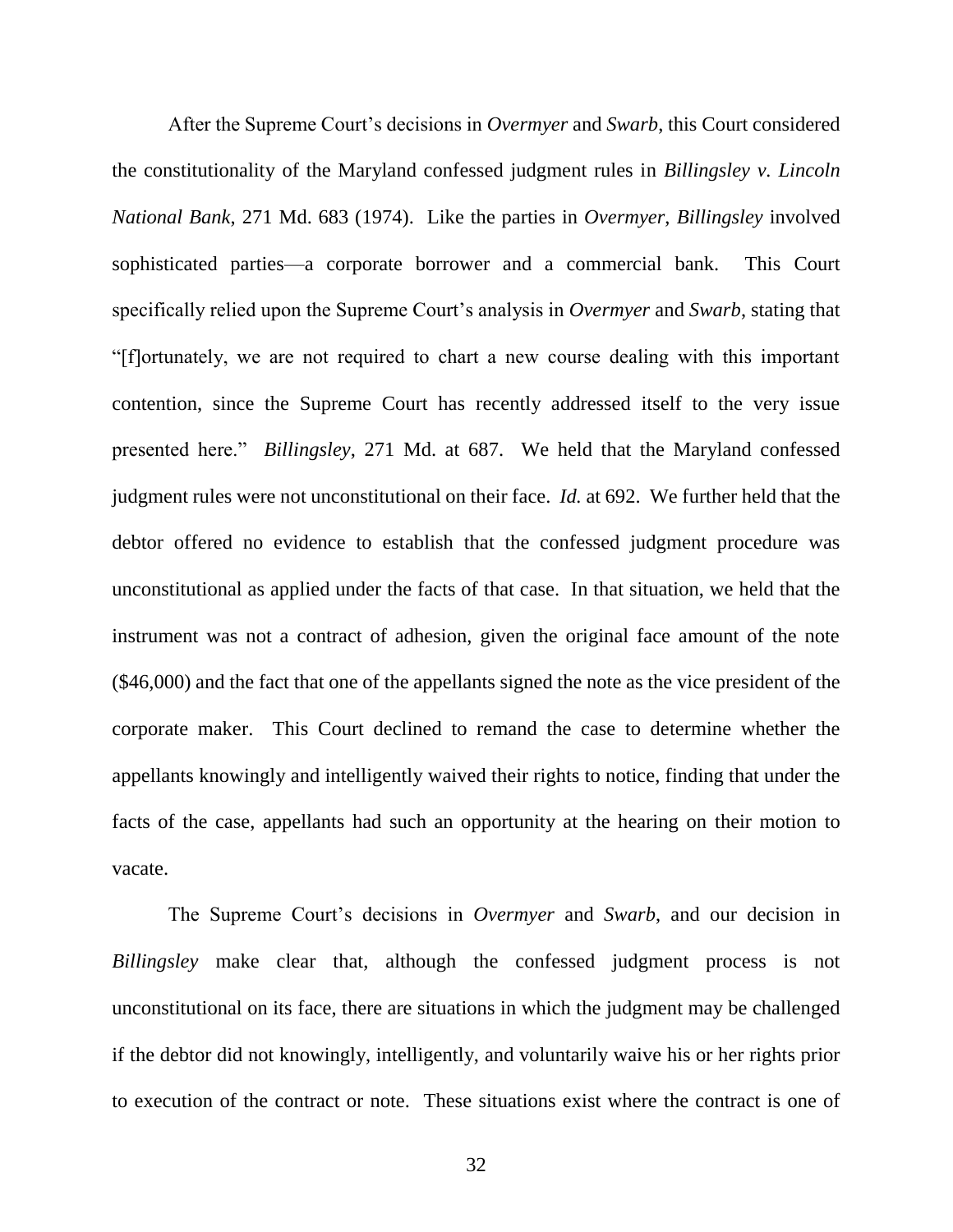adhesion, there is great disparity in bargaining power, or the debtor receives nothing for the cognovit provision.

### *1981 Amendment to the Consumer Protection Act*

Against the backdrop of the Supreme Court cases of *Overmyer* and *Swarb*, and our case of *Billingsley*, in 1981, the General Assembly amended the Consumer Protection Act to prohibit the use of confessed judgment clauses "related to a consumer transaction" by adding what is now CL § 13-301(12) through the enactment of 1981 Laws of Maryland, chapter 388 ("H.B. 692"). We must determine whether the General Assembly intended to prohibit the use of *all* confessed judgment clauses in contracts related to consumer transactions or, as the Association argues, only intended to prohibit the use of a subset of confessed judgment clauses that include a waiver of a consumer's right to assert any legal defense to such an action. For the reasons set forth below, we hold that all confessed judgment clauses are prohibited in contracts related to consumer transactions.

"The ultimate objective of our analysis is to extract and effectuate the actual intent of the Legislature in enacting the statute." *Reier v. State Dep't of Assessments & Taxation*, 397 Md. 2, 26 (2007) (citing *Deville v. State*, 383 Md. 217, 223 (2004)). "This process begins with an examination of the plain language of the statute." *Id.* In *Koste v. Oxford*, we summarized our statutory construction analysis as follows:

> The primary goal of statutory construction is "to discern the legislative purpose, the ends to be accomplished, or the evils to be remedied by a particular provision[.]" In doing so, we first look to the "normal, plain meaning of the language of the statute," read as a whole so that "no word, clause, sentence or phrase is rendered surplusage, superfluous, meaningless or nugatory[.]" If the language of a statute is clear and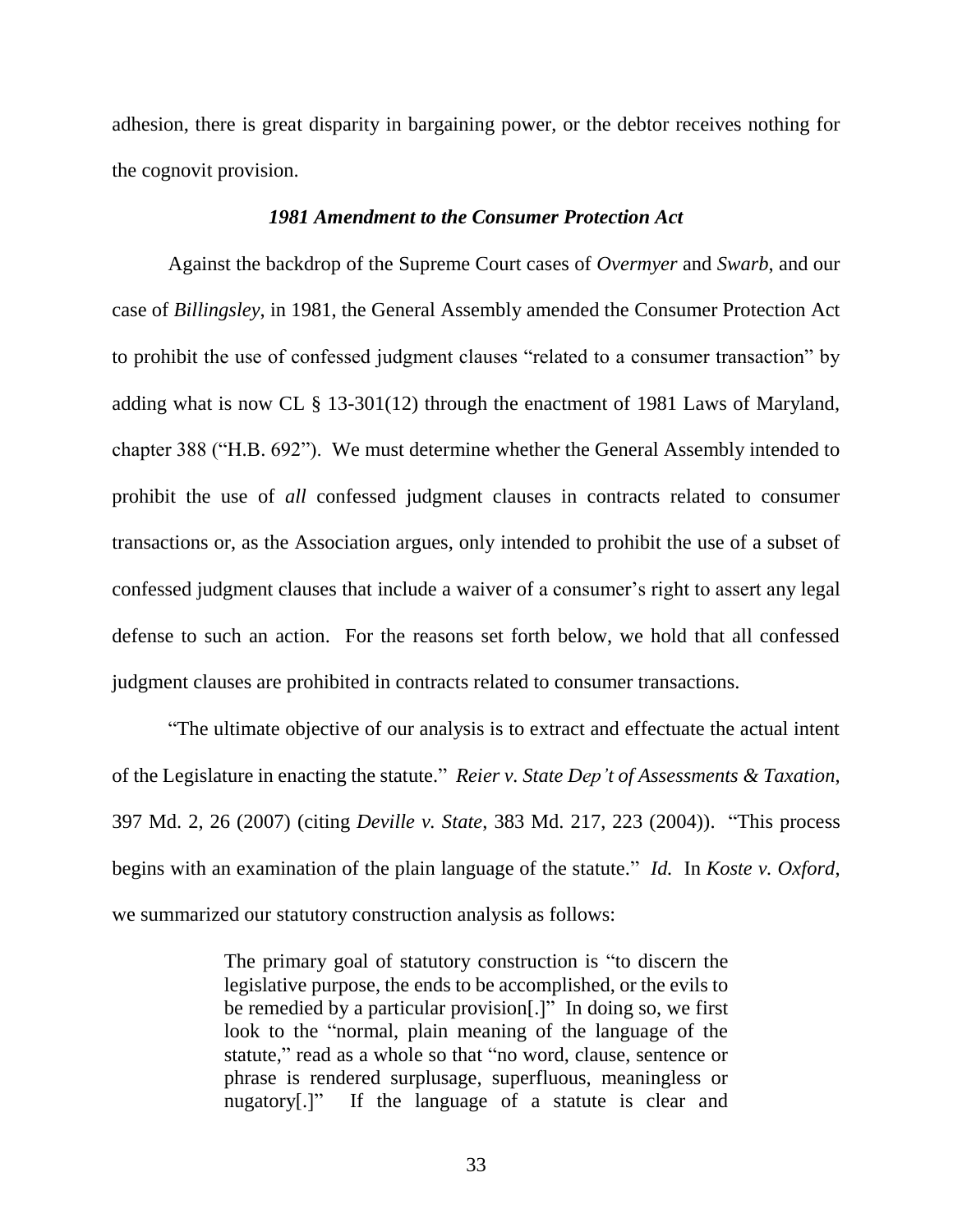unambiguous, we "need not look beyond the statute's provisions and our analysis ends." Where the language of the statute is ambiguous and may be subject to more than one interpretation, however, we look to the statute's legislative history, case law, purpose, structure, and overarching statutory scheme in aid of searching for the intention of the Legislature.

431 Md. 14, 25–26 (2013) (citing *Whitley v. Md. State Bd. of Elections*, 429 Md. 132, 149 (2012) (additional internal citations omitted)).

We hold that under the plain language of the statute, the CPA prohibits the use of all confessed judgment clauses in consumer transactions because the very essence of a confessed judgment clause *requires* a waiver of a "consumer's right to assert a legal defense to an action." CL § 13-301(12). In *Schlossberg v. Citizens Bank of Maryland*, we explained that "[a] confession of judgment clause in a debt instrument . . . is a provision by which debtors agree to the entry of judgment against them without the benefit of a trial in the event of a default on the debt instrument." 341 Md. 650, 655 (1996). A confessed judgment, by its inherent attributes, mandates that a debtor waive his or her right to assert any pre-judgment defenses including lack of venue, personal jurisdiction, and service of process. These pre-judgment defenses are significant and are intended to protect an individual's right to due process of law. *See Flanahan v. Dep't of Human Res.*, 412 Md. 616, 624 (2010) ("The Maryland Rules governing service of process are 'declaratory of the basic requirements of due process of law . . .' and the 'failure to comply with those Rules constitutes a jurisdictional defect that prevents a court from exercising personal jurisdiction over the defendant.'") (internal citations omitted).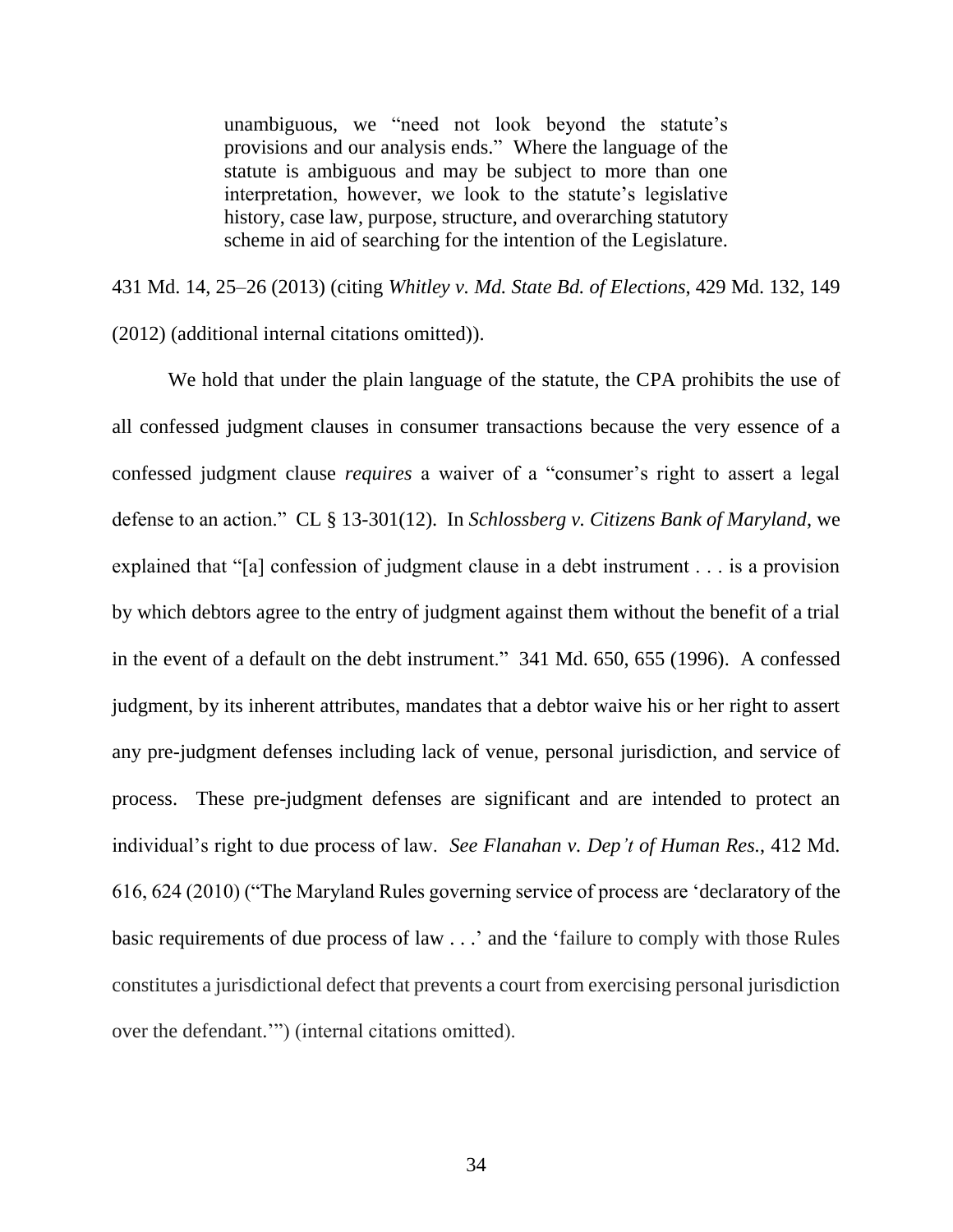The Association argues that we should interpret the words following the pronoun "that" as a restrictive modifying clause, thereby limiting the prohibition on the use of confessed judgments under the CPA only to those "that waive the consumer's rights to assert legal defenses to an action." CL § 13-301(12). Although we agree that the pronoun "that" is typically used to introduce a restrictive clause,<sup>15</sup> we reject this interpretation here because it is unreasonable. When interpreting the language in a statute, our interpretation "must be reasonable, not 'absurd, illogical, or incompatible with common sense."" *State v. Neiswanger Mgmt. Servs., LLC*, 457 Md. 441, 459 (2018) (quoting *Lockshin v. Semsker*, 412 Md. 257, 276 (2010)). The Association's interpretation, which purports to distinguish between confessed judgment clauses generally on the one hand, and a subset category of confessed judgments "that waive the consumer's rights to assert legal defenses to an action" on the other, is based upon a fiction that a confessed judgment debtor is not waiving his or her legal defenses and leads to an illogical result.

A confessed judgment clause *necessarily waives* all legal defenses that a consumer could assert prior to entry of judgment. Indeed, that is precisely what happened in this case. Despite the language in the Promissory Note stating that Ms. Cisneros "[did] not waive any defenses to any action to enforce this promissory note and mortgage," she clearly waived many defenses by executing the Promissory Note containing the confessed judgment clause. For example, Ms. Cisneros waived her right to challenge venue and personal jurisdiction. These defenses are significant. Under this waiver of personal

 $\overline{a}$ 

<sup>15</sup> *See that & which, A. Generally,* Bryan Garner, Garner's Dictionary of Legal Usage (3d ed. 2011).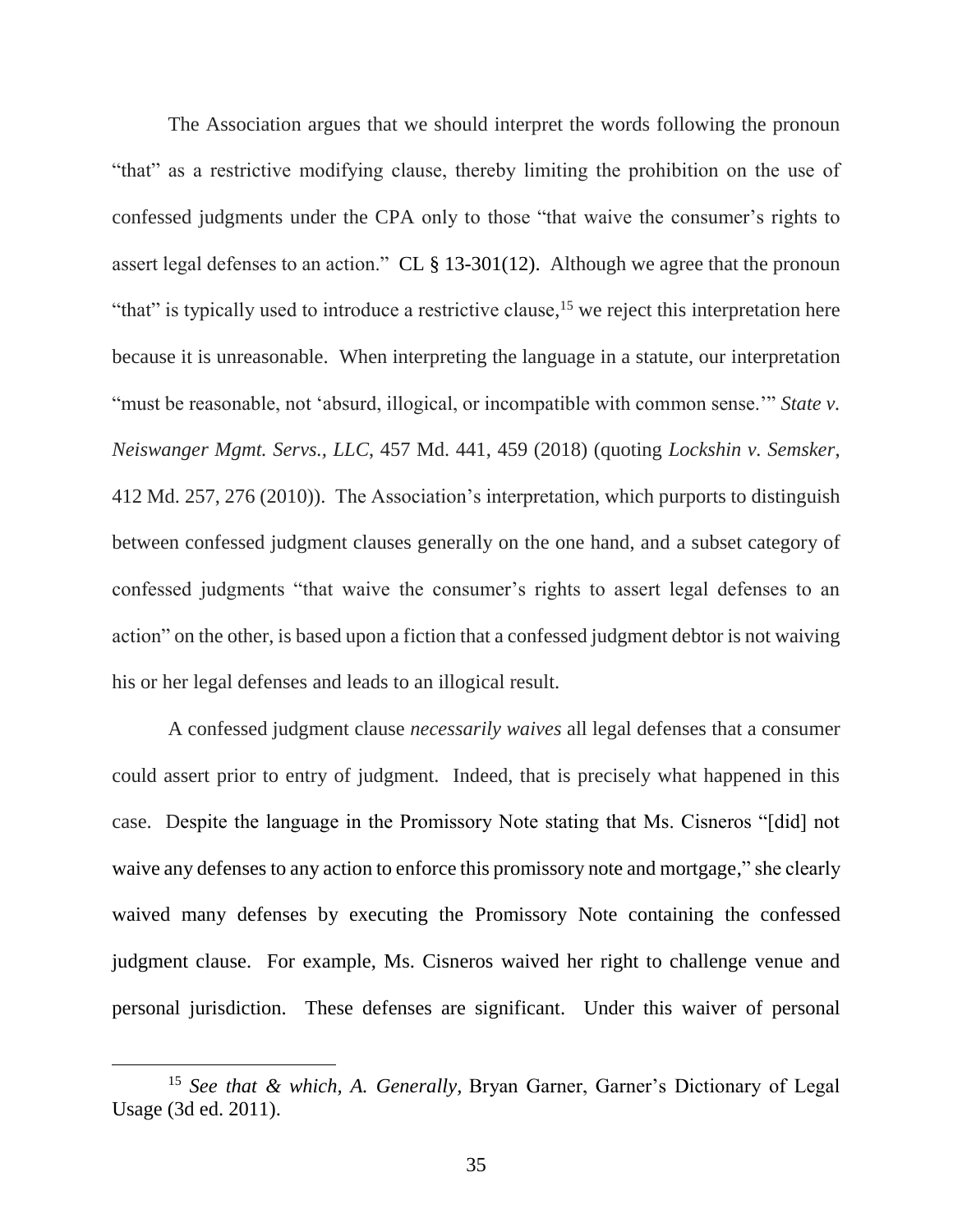jurisdiction, the Association could obtain a confessed judgment against Ms. Cisneros in any of the 50 states, the District of Columbia, or Puerto Rico.<sup>16</sup> After the entry of a confessed judgment, Ms. Cisneros or a similarly situated defendant is limited to raising any post-judgment defenses in the jurisdiction that entered the confessed judgment. Moreover, such post-judgment defenses are limited to challenges on the execution of the note or on the amount due. *NILS, LLC v. Antezana*, 171 Md. App. 717, 728 (2006) ("A defense to the claim is a defense challenging: 1) the execution of the promissory note itself or 2) the amount of debt due on the note."). Under the confessed judgment process, once judgment is entered, the burden falls to the defendant to raise meritorious defenses in a post-judgment proceeding. *Id.* at 726. To suggest that a confessed judgment debtor does not "waive defenses" is illogical.

<sup>16</sup> At oral argument, counsel for the Association conceded that the confessed judgment provisions in the Promissory Note would authorize the Association to enter judgment against Ms. Cisneros anywhere in the United States and that she would then be forced to present any post-judgment defenses in that jurisdiction. The possibility of such an occurrence is not simply speculative. There has been a documented increase in the use confessed judgment clauses by lenders to obtain judgments in other states that are more favorable to the entry of confessed judgments. The recent uptick in these predatory practices is described in a series of articles published in Bloomberg. *See* Zachary R. Mider & Zeke Faux, *Sign Here to Lose Everything: Part 1: "I Hereby Confess Judgment,"* Bloomberg (Nov. 20, 2018) [https://www.bloomberg.com/graphics/2018-confessions-of](https://www.bloomberg.com/graphics/2018-confessions-of-judgment/)[judgment/](https://www.bloomberg.com/graphics/2018-confessions-of-judgment/) (https://perma.cc/VKG4-8836); Zachary R. Mider & Zeke Faux, *Sign Here to Lose Everything: Part 3: Rubber-Stamp Justice,* Bloomberg (Nov. 29, 2018) [https://www.bloomberg.com/graphics/2018-confessions-of-judgment-new-york-court](https://www.bloomberg.com/graphics/2018-confessions-of-judgment-new-york-court-clerks/)[clerks/](https://www.bloomberg.com/graphics/2018-confessions-of-judgment-new-york-court-clerks/) (https://perma.cc/DXV6-2J2T). Courts in rural New York have become favorite venues of creditors because they can enter judgments usually in one day. One court in Orange County, New York entered 176 judgments in the month of July 2018 for one creditor against small businesses in 38 states and Puerto Rico (none of which were located in New York). Mider & Faux, *How to Lose Everything: Part I*, *supra*.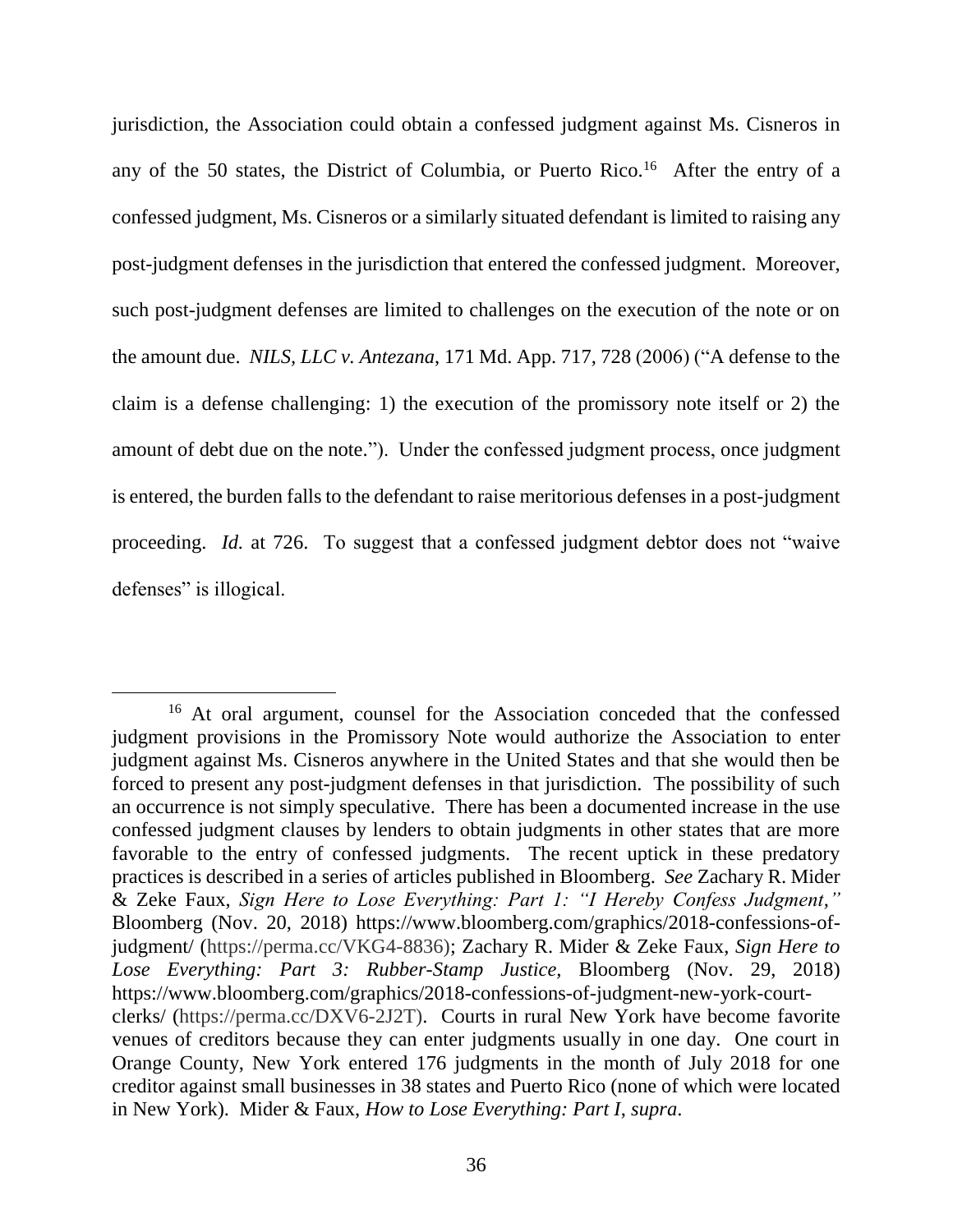We hold that the plain language of CL § 13-301(12) is unambiguous and prohibits all confessed judgment clauses in consumer contracts. The very nature of a confessed judgment action necessarily involves the waiver of significant defenses which protect due process. We do not find the language in the statute to be ambiguous because the Association's interpretation is not a reasonable or logical one. *See Koste*, 431 Md. at 29 ("When the plain language of a statute is 'subject to more than *one reasonable interpretation*,' the statutory language is ambiguous.") (citations omitted) (emphasis added); *Lewis v. State*, 348 Md. 648, 654 (1998) ("[W]e interpret the meaning and effect of the language in light of the objectives and purposes of the provision enacted. Such an interpretation must be reasonable and consonant with logic and common sense. In addition, we seek to avoid construing a statute in a manner that leads to an illogical or untenable outcome.") (citations omitted). Adding language to a confessed judgment clause stating that the debtor is not "waiving defenses" does not make it so—nor does it rescue a confessed judgment provision from the CPA's clear prohibition on their use in consumer contracts.

However, even assuming the General Assembly's use of the relative pronoun "that" instead of the relative pronoun "which" in the statute created ambiguity, our review of the legislative history, purpose, structure, and overarching statutory scheme confirms that the General Assembly intended to prohibit the use of all confessed judgment clauses in consumer contracts. *See State v. Roshchin*, 446 Md. 128, 140 (2016) (holding that "even when the language is unambiguous, it is useful to review the legislative history of the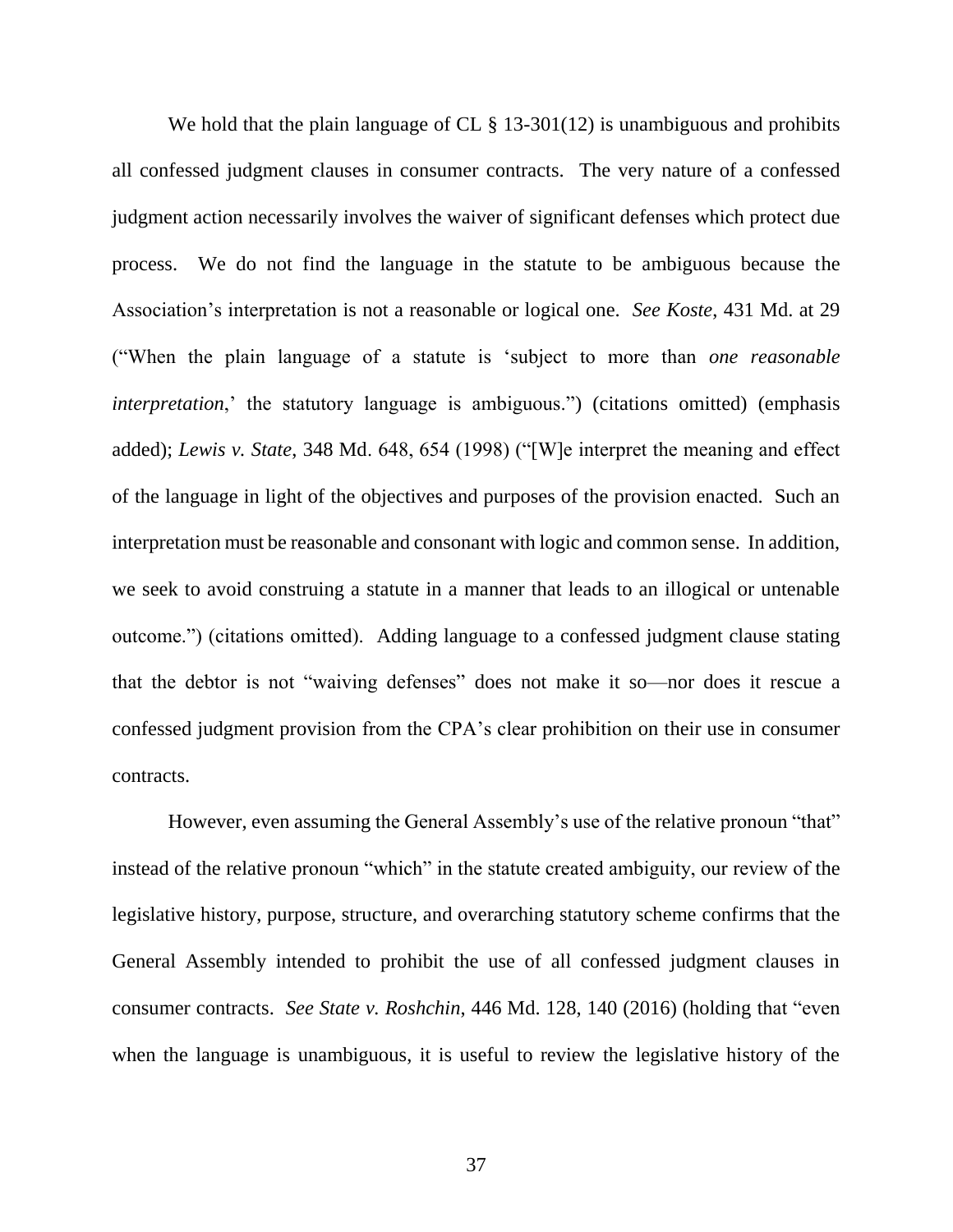statute to confirm that interpretation and to eliminate another version of legislative intent alleged to be latent in the language.") (citation omitted).

The General Assembly enacted the prohibition on confessed judgment clauses through H.B. 692. The legislative history of H.B. 692 makes clear that, throughout the legislative process from January through May 1981, the bill's proponents in the General Assembly were aware of the Supreme Court's recent holding in *Overmyer* and this Court's holding in *Billingsley,* and were concerned that confessed judgment clauses allowed the holder of a confessed judgment note, through its agents, to appear in court on behalf of the consumer-defendant to confess judgment against that consumer in favor of the holder—all without the knowledge of the consumer.

H.B. 692, as originally drafted, prohibited only the use of confessed judgment clauses for home improvements. The original legislation, as proposed by the Consumer Law Center of the Legal Aid Bureau in January 1981, at the request of Delegate John Pica, Jr., had the stated purpose of "prohibiting the use of confessed judgment notes in home improvement transactions," and would have amended the licensing statute applicable to home improvement companies to prohibit "the use of a confessed judgment note, cognovits or other clause authorizing the holder to appear in court and enter judgment against the maker in the case of default." Following the drafting process, H.B. 692 was introduced with altered language to prohibit home improvement companies' "use of a confessed judgment note, authorizing the holder to appear in court and enter judgment against the maker in case of default." The bill clearly equated the "use of a confessed judgment note" with "authorizing the holder to appear in court and enter judgment against the maker in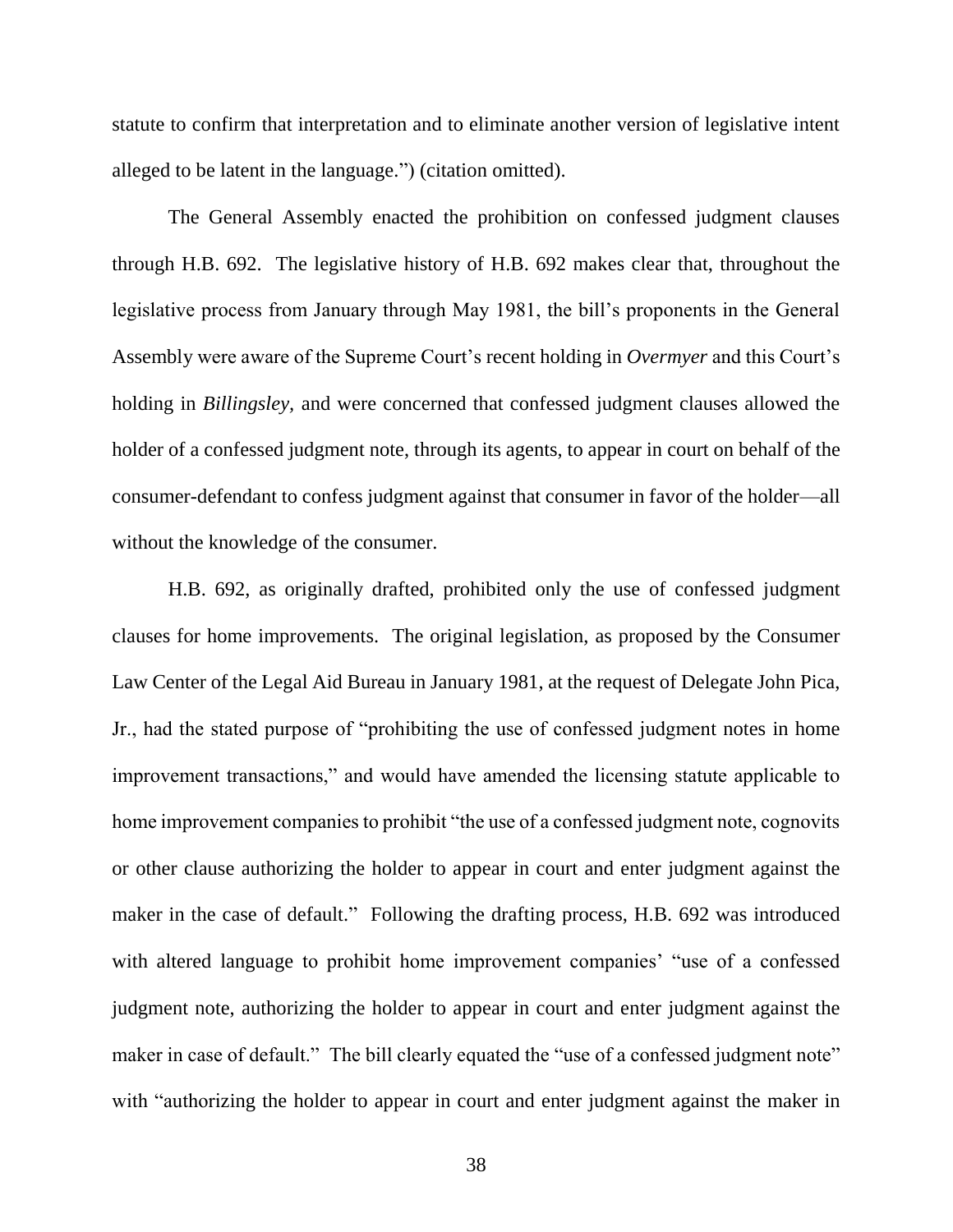case of default." As such, the original bill focused exclusively on prohibiting the activity occurring prior to the entry of confessed judgment against the consumer. The written testimony of the bill's sponsor, Delegate Pica, confirms this interpretation. His remarks expressed the bill's intent to ban the use of all confessed judgment clauses in home improvement transactions and focused exclusively on the harm caused by the activity leading up to, and including, the entry of confessed judgment by a court. Delegate Pica explained that the legislation was "merely extending existing Maryland law prohibiting confessed judgments in loans not secured by residential real property, consumer loans, and retail sales contracts."

In explaining the many reasons to prohibit confessed judgments in home improvement contracts, Delegate Pica noted "the first of these reasons is that confessed judgments tend to eliminate the minimal due process rights of notice and opportunity to be heard, rights which have been devoted to constitutional standards, thus deprival of them results in substantial harm to consumers." Delegate Pica referred to the Supreme Court's holding in *Overmyer* and this Court's holding in *Billingsley*, noting that although the confessed judgment process has been determined to be facially constitutional in some transactions, "they may not be in certain [other] factual situations, especially situations where contracts of adhesion are most likely to flourish." Delegate Pica further noted that the "ex[]parte nature of the proceeding as a practical matter cuts off any defense on the counterclaim that may be available to the consumer," and that as a result, consumers often end up making payments on the disputed debts.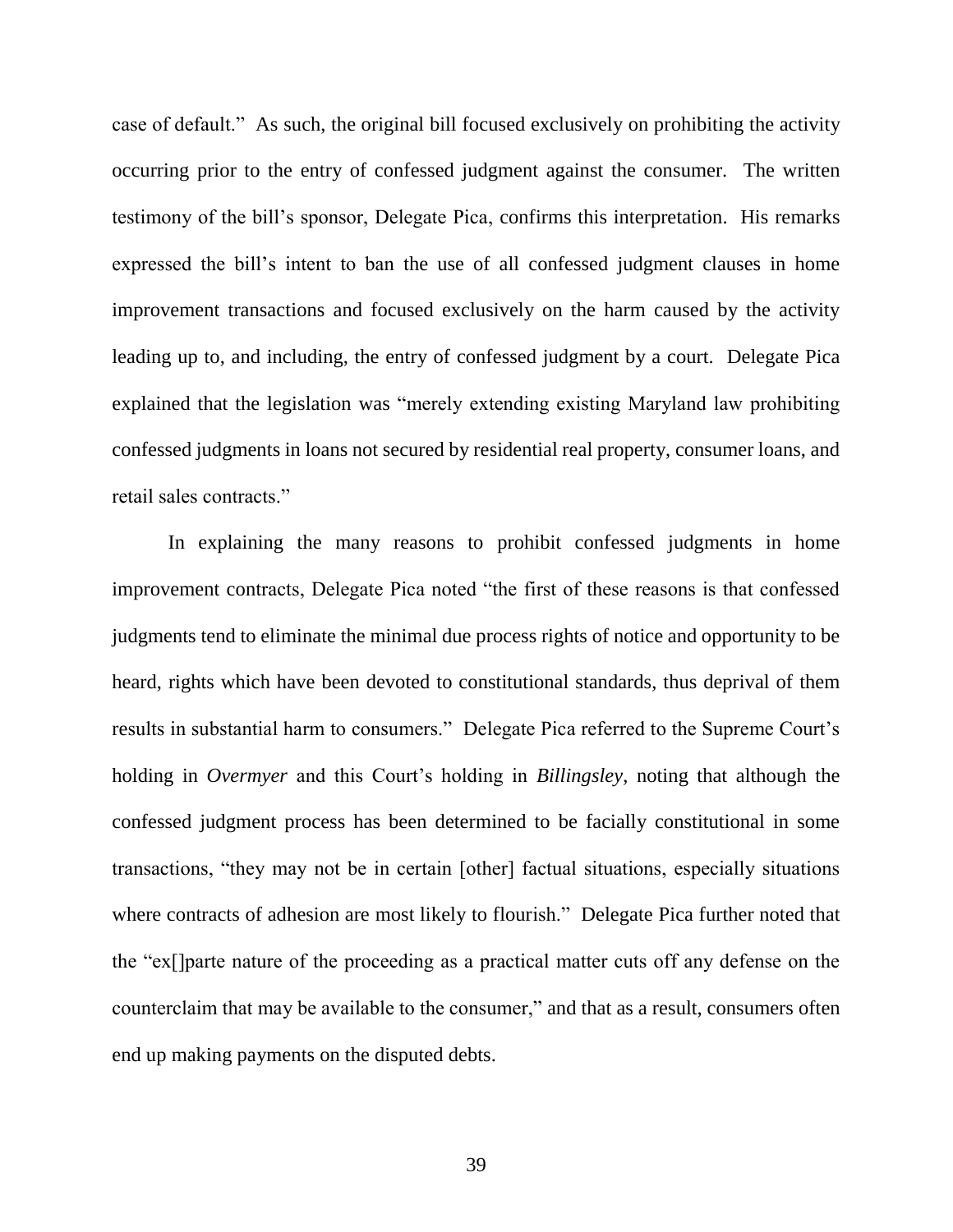Subsequently, the Economic Matters Committee amended H.B. 692 by extending the scope of the bill to apply to all consumer transactions—not just those in the home improvement context—and it introduced the language, which appears in the present form of CL § 13-301(12). This amended version of H.B. 692 was adopted and went into effect on July 1, 1981. The legislative history is devoid of support for the notion that by adding the clause "that waives the consumer's right to assert a legal defense to an action," the General Assembly intended to limit the type of confessed judgment contracts that were prohibited. The Committee file explains the purpose of these amendments to the original bill:

> Makes use of a confessed judgment clause in any consumer transaction an unfair or deceptive trade practice.

> Amendments rewrite the bill so that it applies to all consumer contracts, not just home improvement.

With these amendments, the language "use of a confessed judgment" in the original bill ultimately became "use of a contract related to a consumer transaction which contains a confessed judgment clause," while the original description of the instrument as "authorizing the holder to appear in court and enter judgment against the maker of the note" became "that waives the consumer's right to assert a legal defense to an action." The first of these changes reflects an expansion of the types of instruments being covered; from "confessed judgment notes" to "any contract related to a consumer transaction." The second of these changes appears to reflect a shift in emphasis from the acts taken by the holder of the note, to the harm that the holder's actions have on the consumer.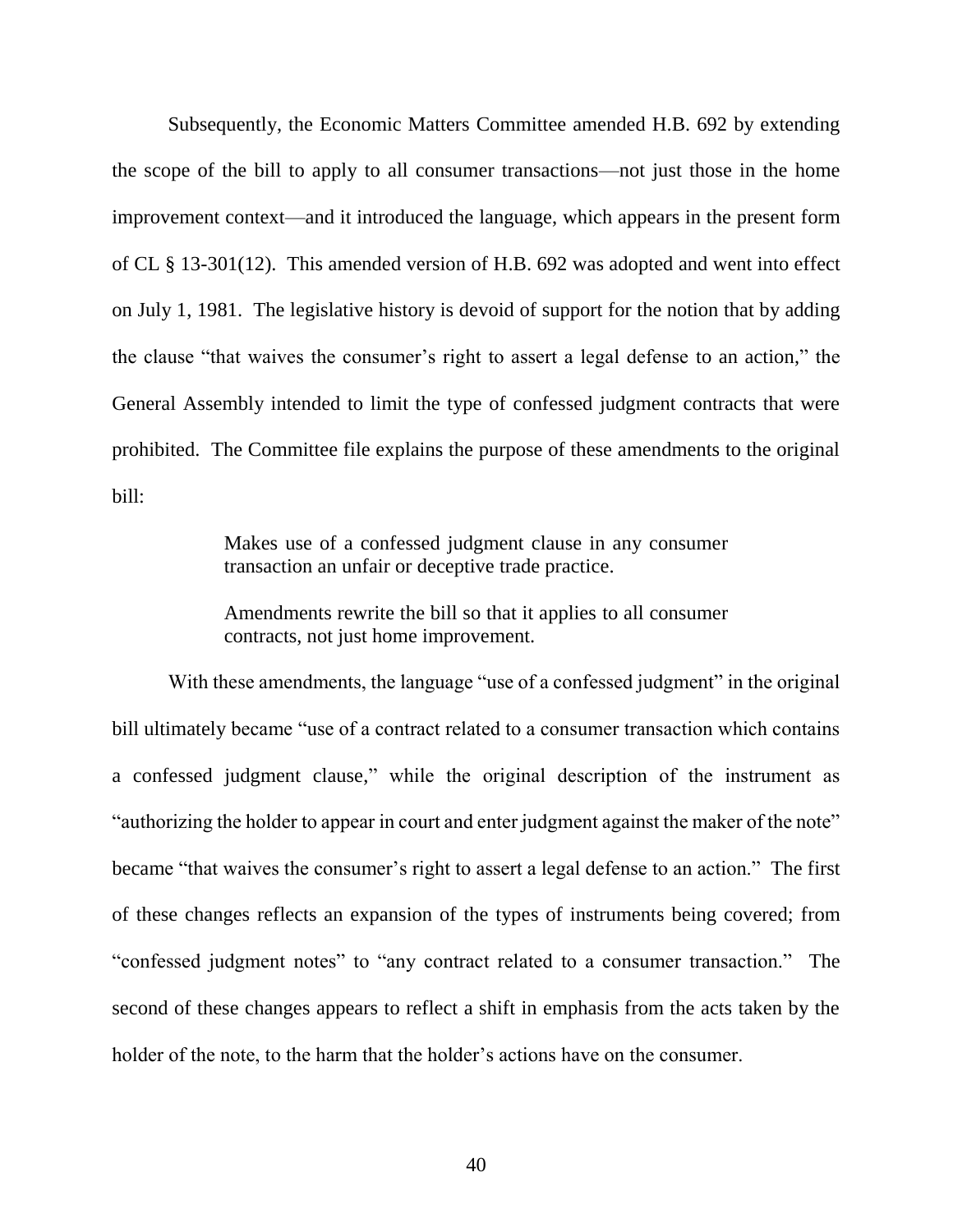Thus, our review of the legislative history confirms that the last part of subsection CL § 13-301(12)—"that waives the consumer's right to assert legal defenses to an action"—is merely descriptive of what was understood to be the typical confessed judgment clause; it does not establish a separate element that must be satisfied in order for a confessed judgment clause to be in violation of the CPA. The legislative history makes it clear that the General Assembly was concerned about protecting consumers' prejudgment rights—not the possibility of post-judgment attempts to vacate a confessed judgment already entered.

Our holding that CL  $\S$  13-301(12) prohibits the use of contracts containing any confessed judgment clause is also consistent with the purpose, structure, and overarching statutory scheme of the CPA, as well as our case law interpreting the statute. The purpose of the CPA is to "set certain minimum standards for the protection of consumers across the State . . . ." CL § 13-102(b)(1). The General Assembly has instructed that the CPA shall be "construed and applied liberally to promote its purpose." CL § 13-105. We have previously described that the CPA is "intended to be construed liberally in order to promote its purpose of providing a modicum of protection for the State's consumers." *Washington Home Remodelers, Inc. v. State*, 426 Md. 613, 630 (2012). Moreover, "[w]e seek to 'construe the statute in a way that will advance [the statute's] purpose, not frustrate it.'" *Lockett v. Blue Ocean Bristol, LLC*, 446 Md. 397, 423 (2016) (quoting *Neal v. Fisher*, 312 Md. 685, 693 (1988)). The Association's attempt to limit the CPA's prohibition on the use of confessed judgment clauses to a certain subset of confessed judgment clauses that expressly waive legal defenses is not only illogical, given that all confessed judgment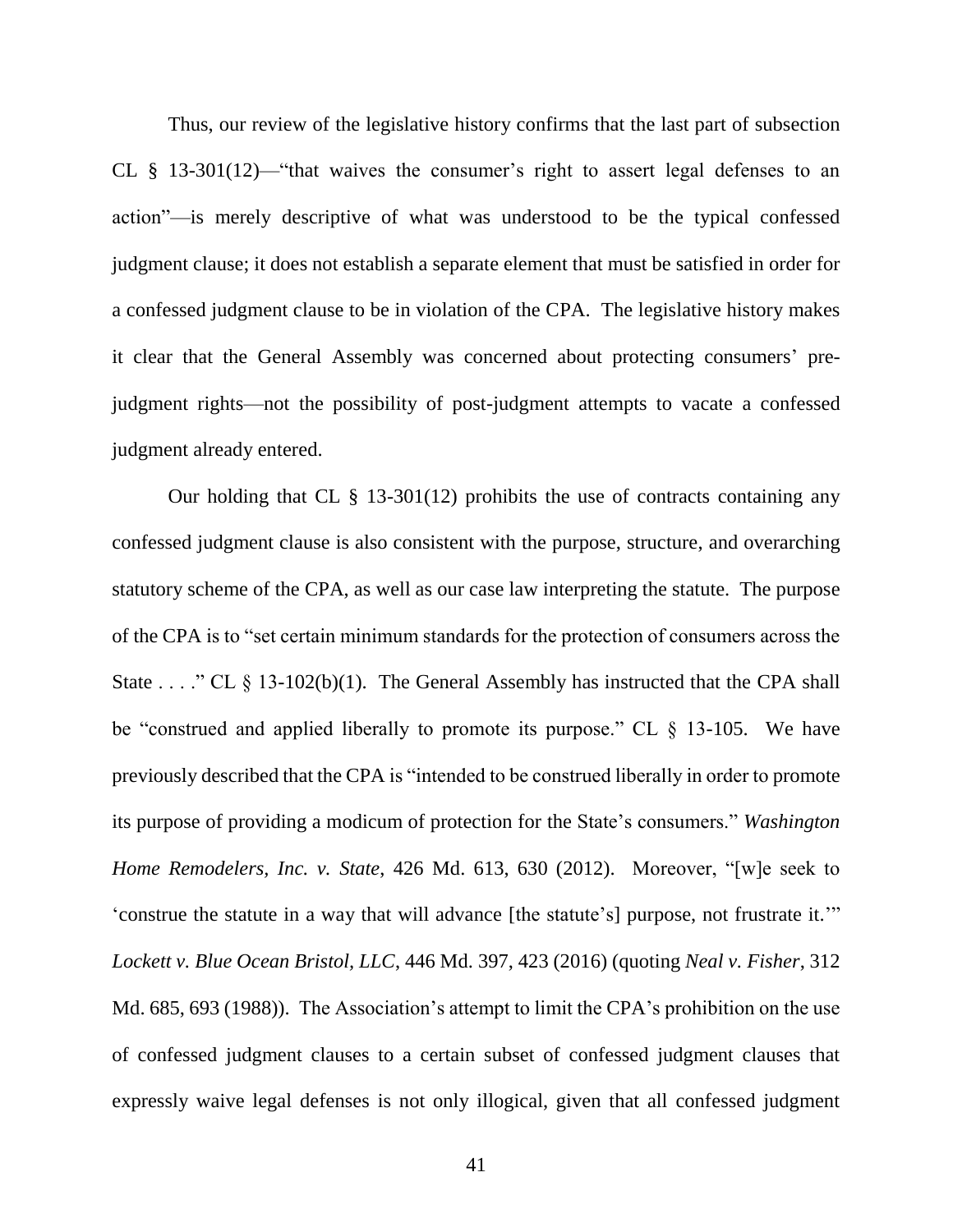clauses operate to waive legal defenses, but is inconsistent with the remedial purpose of the CPA.

Finally, we note that other statutes in the Commercial Law Article that apply to consumers clearly prohibit the use of confessed judgments in transactions such as consumer loans (CL  $\S$  13-311(b)(1)), retail credit (CL  $\S$  12-507(b)), and retail installment sales (CL  $\S$  12-607(a)(2)). We shall interpret the General Assembly's intent to eliminate confessed judgments from consumer transactions consistently with the other consumer statutes prohibiting the use of confessed judgment clauses.

In conclusion, we hold that the plain language of CL  $\S$  13-301(12) prohibits the use of contracts containing all confessed judgment clauses in consumer transactions because the very essence of a confessed judgment clause requires that the debtor waive defenses. Our holding that CL § 13-301(12) prohibits the use of all confessed judgment clauses in consumer contracts is confirmed by our review of the legislative history and is consistent with the purpose of the CPA.

## **4. Dismissal of a Confessed Judgment Complaint Pursuant to Maryland Rule 3-611**

Having determined that the Association was not permitted under the CPA to obtain a confessed judgment against Ms. Cisneros, we must determine whether the circuit court erred in holding that the complaint should have been dismissed pursuant to Md. Rule 3- 611(b). We hold that, under the facts and procedural posture of this case, the proper procedure was dismissal of the confessed judgment action.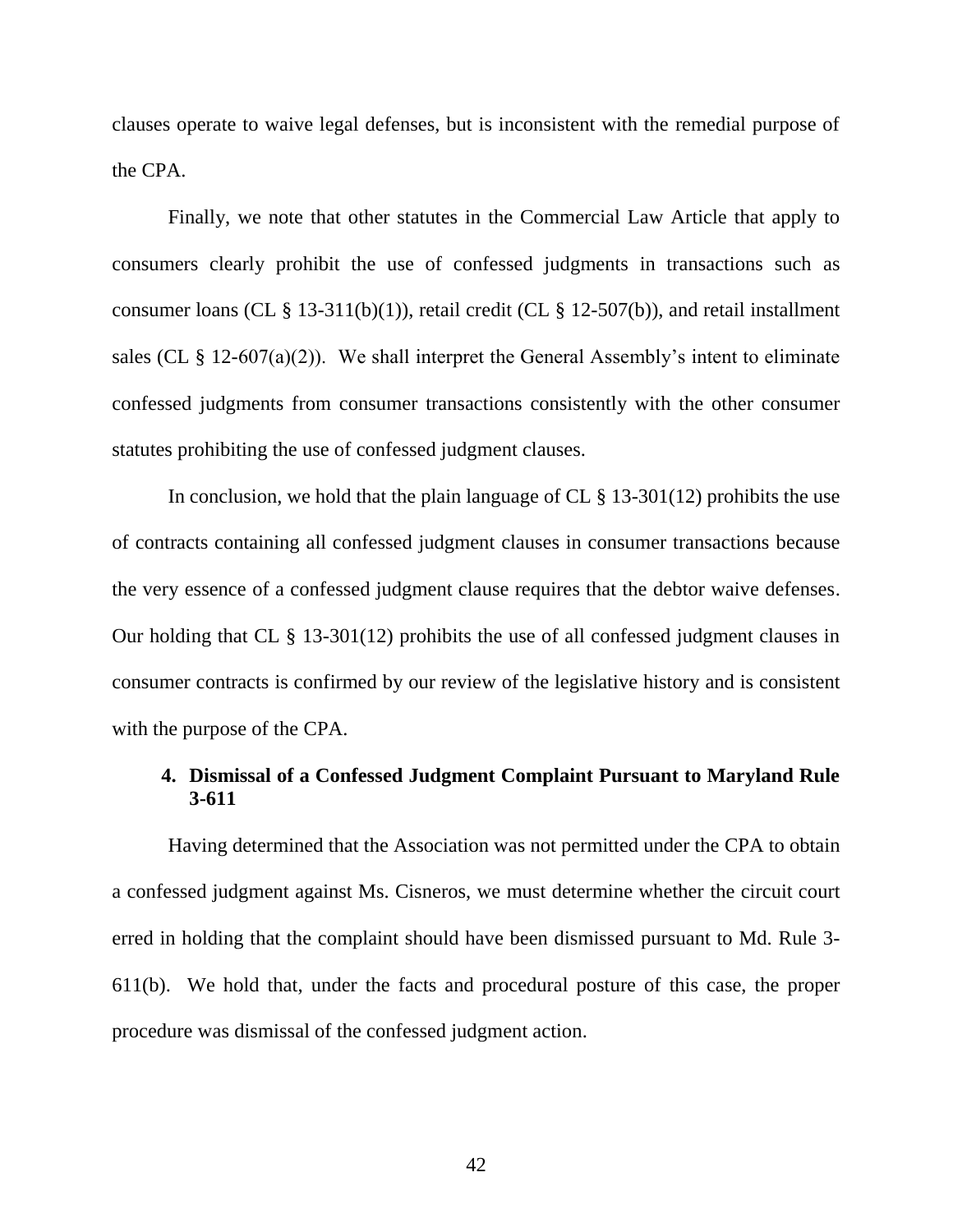In this case, the Association filed a single-count complaint for confession of judgment in the district court pursuant to Md. Rule 3-611. As a condition to filing suit, Md. Rule 3-611(a) requires that the plaintiff sign an affidavit stating that "[t]he instrument does not evidence or arise from a consumer transaction as to which a confessed judgment clause is prohibited by Code*,* Commercial Law Article, § 13-301*.*"

Md. Rule 3-611(b) provides that:

Action by the Court. If the court determines that (1) the complaint complies with the requirements of section (a) of this Rule and (2) the pleadings and papers demonstrate a factual and legal basis for entitlement to a confessed judgment, the court shall direct the clerk to enter the judgment. *Otherwise, it shall dismiss the complaint.*

(emphasis added).

Once the confessed judgment is entered, under Md. Rule 3-611(c), the clerk "shall

issue a notice informing the defendant of entry of judgment and of the latest time for filing

a motion to open, modify, or vacate the judgment." After the defendant is served with the

notice, Md. Rule 3-611(d) and (e) provide the following process for opening the judgment:

(d) Motion by Defendant. The defendant may move to open, modify, or vacate the judgment within 30 days after service of the notice. The motion shall state the legal and factual basis for the defense to the claim.

(e) Disposition of the Motion. If the court finds that there is substantial and sufficient basis for an actual controversy as to the merits of the action, the court shall order the judgment by confession opened, modified, or vacated and permit the defendant to file a responsive pleading.

The Association argues that because the Promissory Note contains a severance clause, it was appropriate for the district court to vacate the confessed judgment, allow the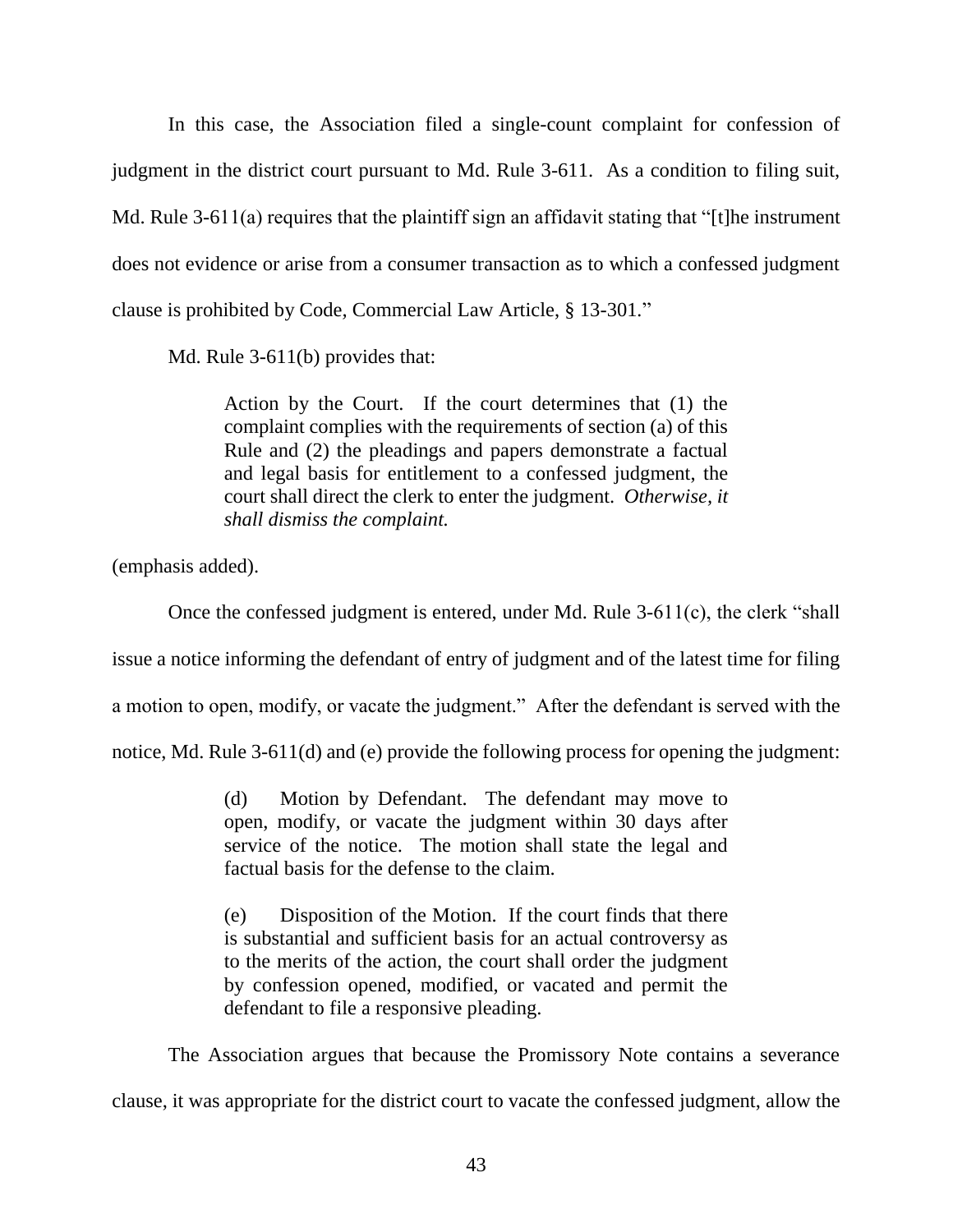Association to file an amended complaint alleging a breach of contract arising out of the Promissory Note, and proceed on the amended complaint with a trial on the merits. To support its position, the Association points to the sequence outlined in Md. Rule 3-611(d) and (e) which permits a court to vacate the confessed judgment and authorizes parties to proceed with a trial on the merits. The Association relies upon *Schlossberg v. Citizens Bank of Maryland*, 341 Md. 650, 656 (1996) and *Metalcraft v. Pratt*, 65 Md. App. 281 (1985) for the proposition that if the court opens, vacates, or modifies the judgment, the defendant may file a responsive pleading and defend the case on the merits. These cases are inapposite because they involve commercial transactions, not consumer transactions where the General Assembly has prohibited the use of a confessed judgment clause in a consumer contract as an "unfair, abusive, or deceptive" trade practice.

Although the Association accurately recites the process for opening a confessed judgment under the Maryland Rules, the process described in subsections (d) and (e) are premised upon the entry of a *lawful* confessed judgment. Here, as a matter of law, the filing of the initial complaint and subsequent entry of the confessed judgment under subsections (a) and (b) of the Rule were unlawful and were undertaken in violation of the CPA based upon an erroneous affidavit that the Promissory Note "does not evidence or arise from a consumer loan as to which a confessed judgment clause is prohibited by Code, Commercial Law Article, § 13-301."

Because the entry of a confessed judgment was prohibited under the CPA, there was no legal basis for its entry. The confessed judgment complaint did not comply with the requirements of Md. Rule 3-611(a), and Md. Rule 3-611(b) mandated dismissal of the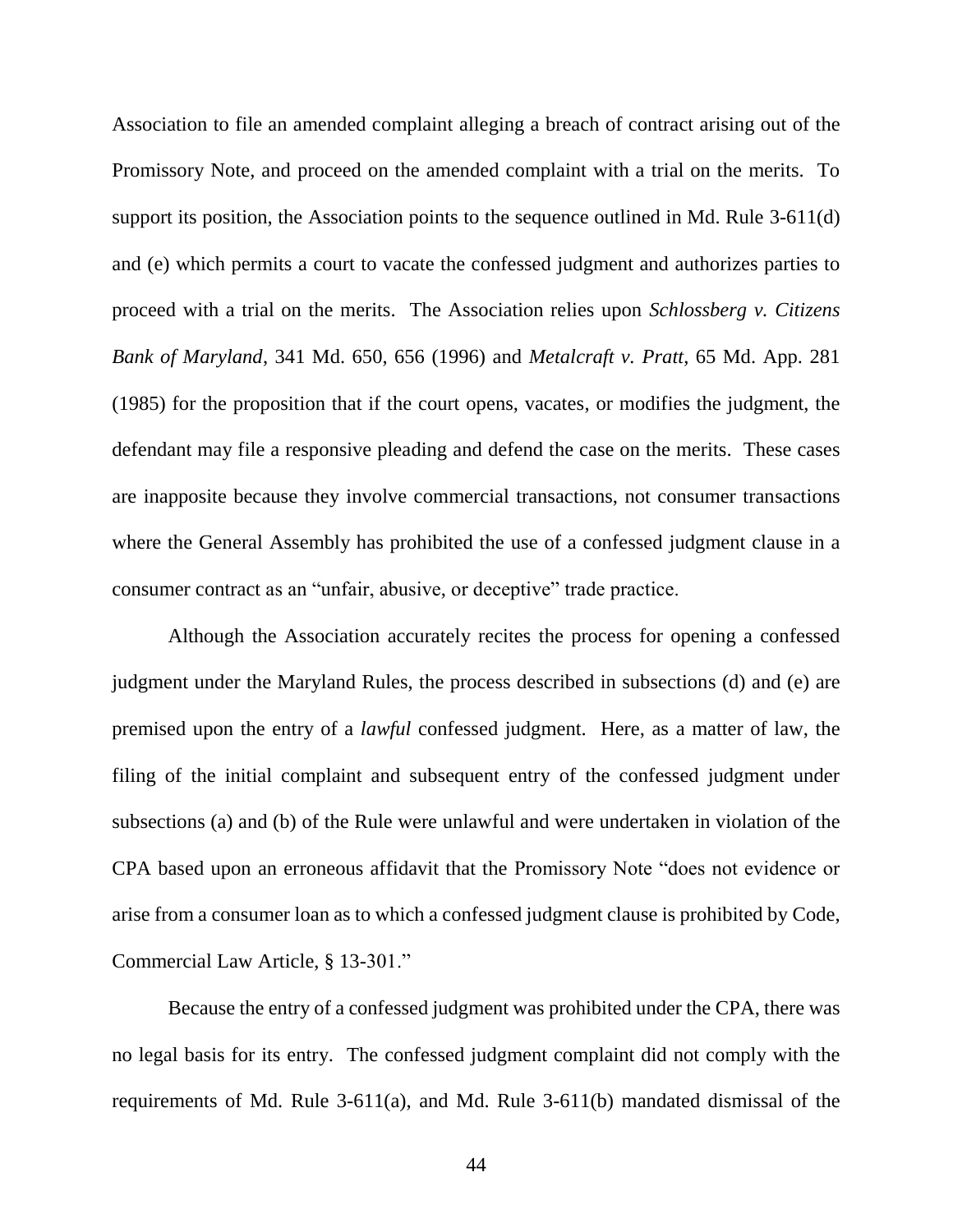complaint. Under the procedural posture of this case, we will not ignore the mandatory dismissal language in the rule and grant the Association leave to file an amended complaint alleging breach of contract in the unlawful confessed judgment action. Given the mandatory language of the rule and the equities, dismissal of the initial confessed judgment case was required under Md. Rule 3-611(b).

Although we hold that the Association could not file an amended complaint in the unlawful confessed judgment action, we nonetheless hold that the Association may file a separate complaint alleging breach of contract under the terms of the Promissory Note, severed from the unenforceable confessed judgment clause.<sup>17</sup> We disagree with Ms. Cisneros's position that the Promissory Note is void in its entirety. Although CL § 13- 301(12) prohibits the use of "a contract related to a consumer transaction containing a confessed judgment clause," there is nothing in the Consumer Protection Act to indicate that the General Assembly intended that a contract made in violation of its provisions is void in its entirety, where the offending clause may be severed. We have held that:

> "A contract conflicting with public policy set forth in a statute is invalid to the extent of the conflict between the contract and that policy." *Medex v. McCabe*, 372 Md. 28, 39 (2002). *See also [State Farm Mut. Auto. Ins. Co. v. Nationwide Mut. Ins.](https://1.next.westlaw.com/Link/Document/FullText?findType=Y&serNum=1986155291&pubNum=0000162&originatingDoc=Ic1f3c5b5f67411dcb6a3a099756c05b7&refType=RP&fi=co_pp_sp_162_592&originationContext=document&transitionType=DocumentItem&contextData=(sc.Search)#co_pp_sp_162_592)  Co.,* [307 Md. 631, 643 \(1986\)](https://1.next.westlaw.com/Link/Document/FullText?findType=Y&serNum=1986155291&pubNum=0000162&originatingDoc=Ic1f3c5b5f67411dcb6a3a099756c05b7&refType=RP&fi=co_pp_sp_162_592&originationContext=document&transitionType=DocumentItem&contextData=(sc.Search)#co_pp_sp_162_592) (holding that a contractual

 $\overline{a}$ 

<sup>&</sup>lt;sup>17</sup> In the end, we recognize that if the Association files a separate action for breach of contract severed from the confessed judgment case, the end result may be the same as if the Association were permitted leave to file an amended complaint for breach of contract in the initially filed confessed judgment case. However, given the mandatory language of Md. Rule 3-611(b) and the fact that filing the confessed judgment action was unlawful, it is neither fair nor equitable to allow the Association to file an amended complaint seeking relief that may relate back to the initial filing date of the unlawful action. To the extent that there is a benefit to filing an amended complaint in the context of the unlawful action, the Association should not reap that benefit.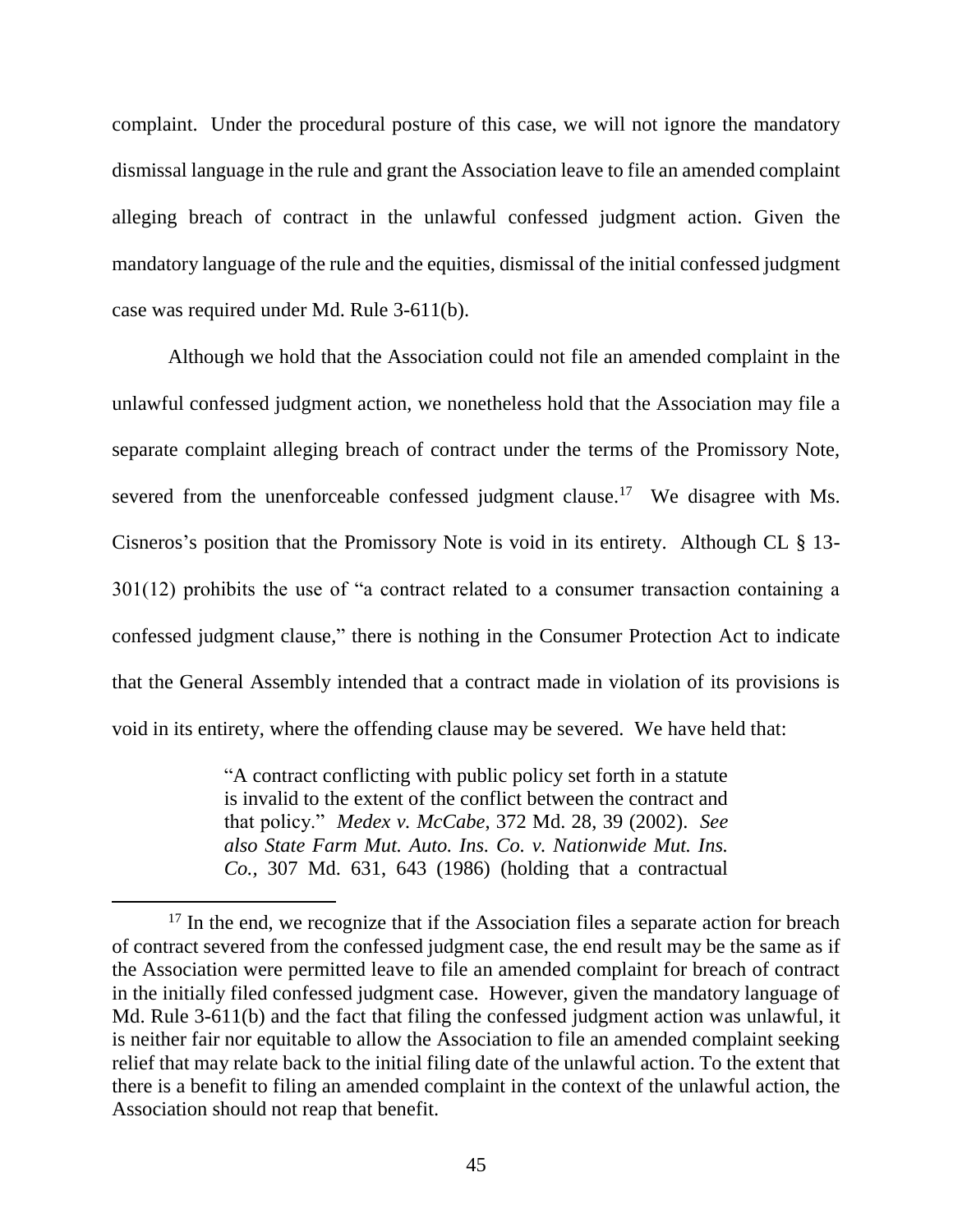provision that violates public policy is invalid, but only to the extent of conflict between stated public policy and contractual provision).

*Mayor & City Council of Baltimore v. Clark*, 404 Md. 13, 33 (2008). A clause "can be severed from the instrument without destroying the instrument's overall validity or the validity of other provisions if it is not so interwoven as to be logically inseparable from the rest." *Connolley v. Harrison*, 23 Md. App. 485, 488 (1974) (citing *Northwest Real Estate Co. v. Serio*, 156 Md. 229, 232 (1929) (citations omitted)).

Here, we hold that the confessed judgment clause of the Promissory Note may be severed without destroying the instrument's overall validity. Ms. Cisneros should not obtain a windfall and escape responsibility for paying her delinquent homeowners assessments solely because the Promissory Note contained a confessed judgment clause. Should the Association decide to proceed with an action for breach of contract on the Promissory Note, severed from the confessed judgment clause, Ms. Cisneros will have the ability to raise all defenses permitted by law. We agree with the circuit court that dismissal was required under Md. Rule 3-611(b). However, we hold that the dismissal should have been without prejudice to the Association to file a separate breach of contract action based on the promissory note with the confessed judgment clause severed.

### **III. CONCLUSION**

For the reasons explained above, we hold that the collection of HOA assessments falls within the purview of the Consumer Protection Act. Specifically, we hold that HOA assessments fall within the broad definition of "consumer debt" under the CPA. Moreover, the Promissory Note containing the confessed judgment clause constituted an extension of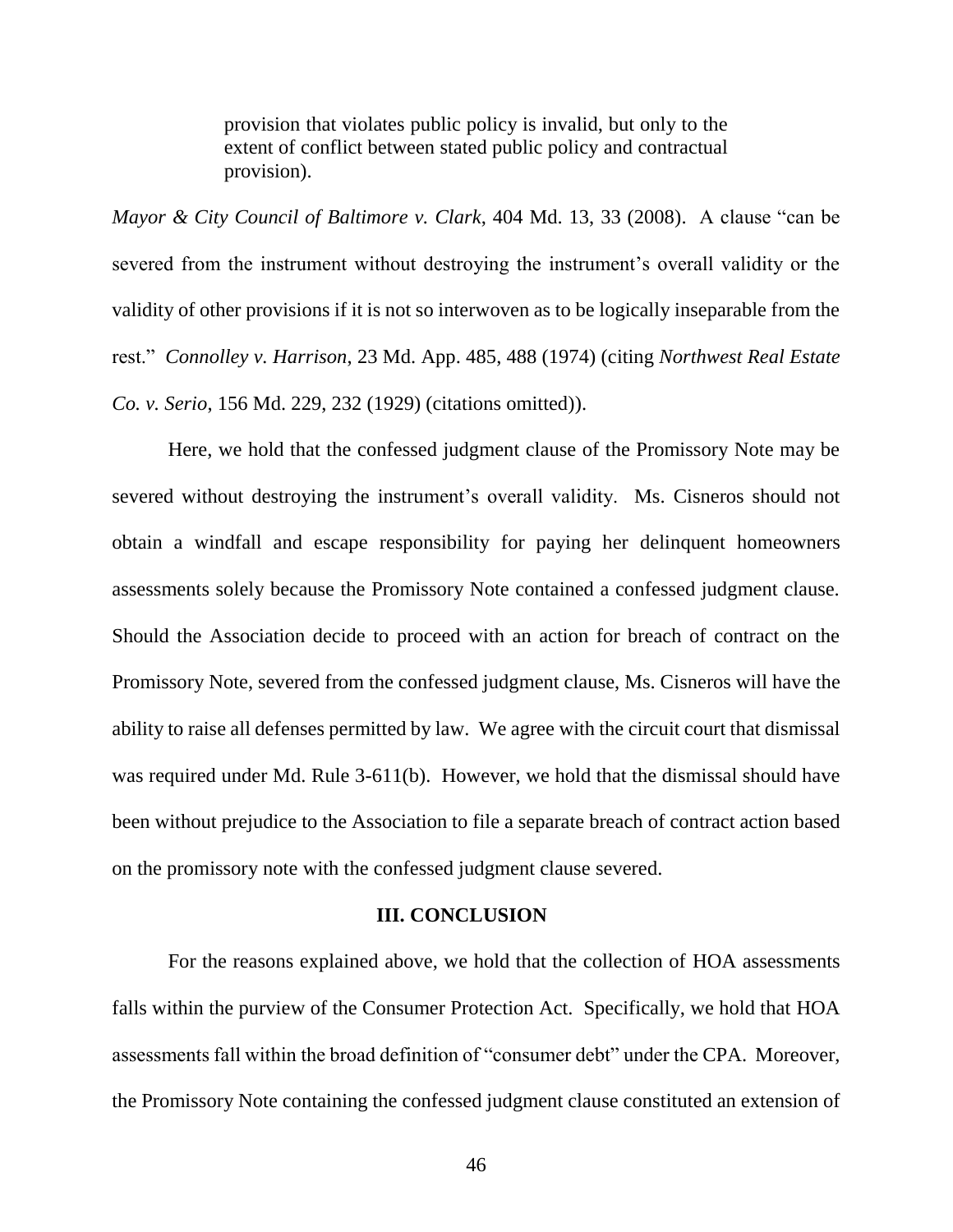credit to Ms. Cisneros to pay delinquent HOA assessments, which falls squarely within the definition of "consumer credit" under the CPA. Under the plain language of CL § 13- 301(12), the CPA forbids the use of all confessed judgment clauses in contracts related to consumer transactions. A creditor cannot circumvent the protections afforded to a debtor under the CPA by inserting language in the confessed judgment clause which purports to preserve a debtor's legal defenses. Finally, we hold that because the Association lacked the legal authority to file a confessed judgment complaint, the appropriate remedy under Maryland Rule 3-611(b) was dismissal of the case without prejudice to file a separate breach of contract action based on the promissory note with the confessed judgment clause severed. Although the Association may be able to file a separate breach of contract claim under the Promissory Note by severing the confessed judgment clause from the balance of the Note, it was improper to file such an action within the unlawful confessed judgment proceedings.

> **JUDGMENT OF THE CIRCUIT COURT FOR MONTGOMERY COUNTY IS AFFIRMED IN PART, REVERSED IN PART. COSTS TO BE PAID BY THE PETITIONER.**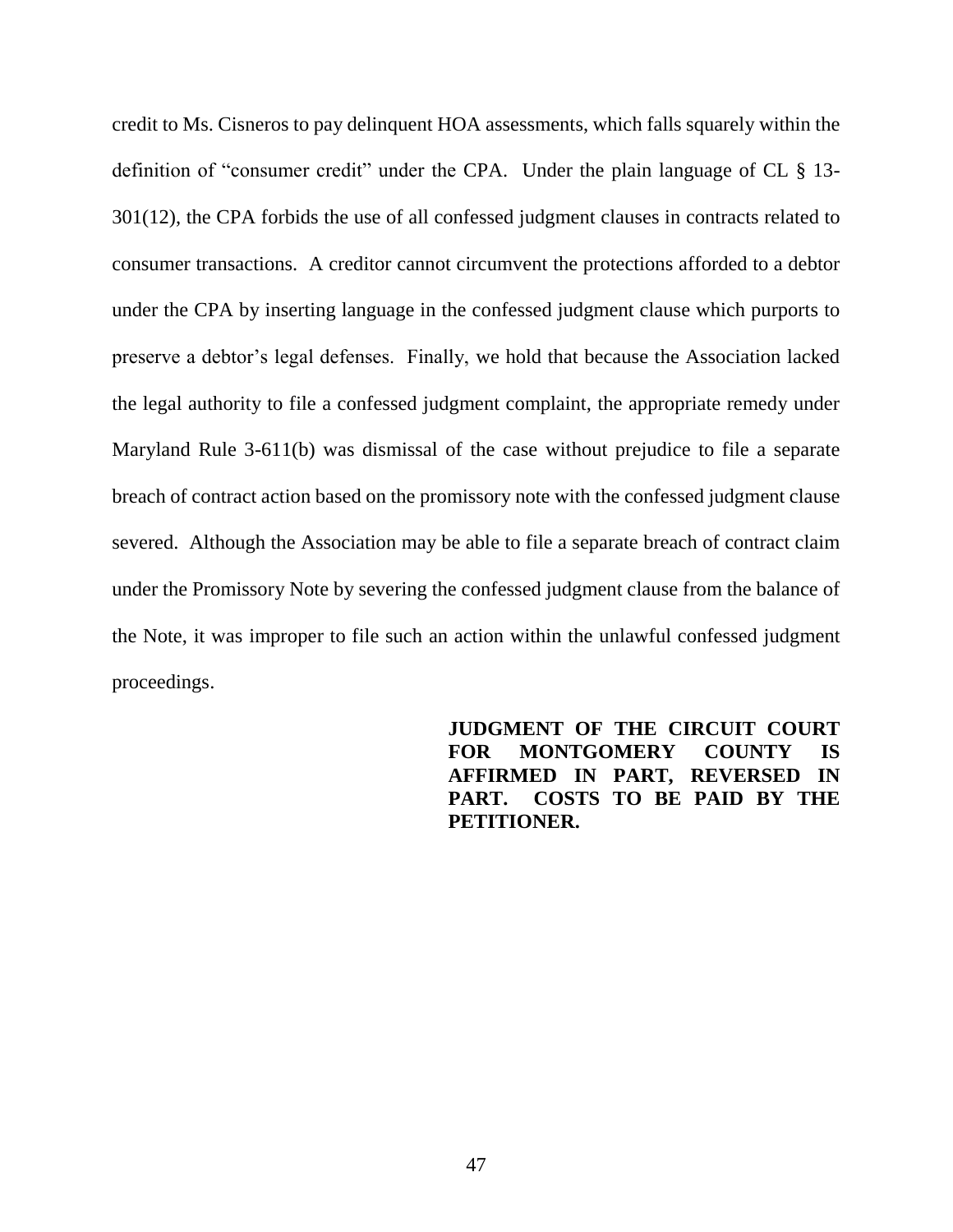Circuit Court for Montgomery County Case No.: 9842D Argued: September 5, 2019

## IN THE COURT OF APPEALS OF MARYLAND

No. 3

September Term, 2019

# GOSHEN RUN HOMEOWNERS ASSOCIATION, INC.

v.

## CUMANDA CISNEROS

Barbera, C.J. McDonald, Watts, Hotten, Getty, Booth, Raker, Irma S., (Senior Judge, Specially Assigned)

JJ.

Dissenting Opinion by Getty, J., which Hotten and Raker, JJ., join.

Filed: January 27, 2020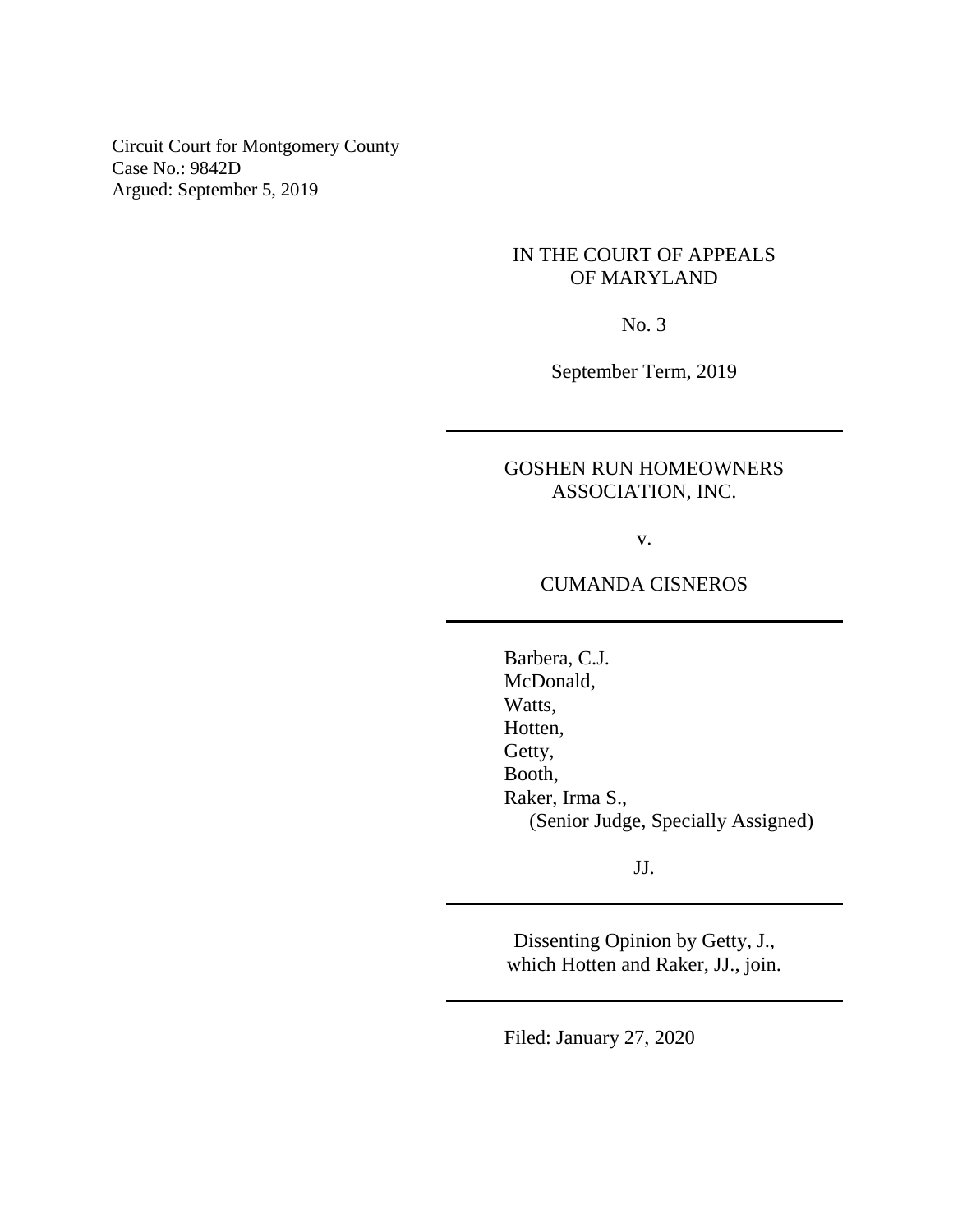Respectfully, I dissent.

As a threshold issue in this case, I would hold that homeowners' association assessments ("HOA assessments") derive from a real property obligation under the Maryland Real Property Article and are not consumer transactions subject to the Consumer Protection Act ("CPA"), Md. Code (1975, 2013 Repl. Vol.), Commercial Law ("CL") § 13- 101 *et seq*.

The Maryland Homeowners Association Act ("HOA Act") in the Real Property Article establishes HOA assessments. Md. Code (1974, 2015 Repl. Vol.), Real Property ("RP") § 11B-101 *et seq*. The statutory authority for a homeowners' association to impose a mandatory fee on lots, or the owners or occupants of lots, is through a real property "declaration," an instrument recorded among the land records of the county. RP § 11B-101(d). HOA assessments are not optional consumer contracts but instead are a requirement of the HOA declaration and a responsibility of the lot owner. RP § 11B-117. Unlike a consumer transaction, the HOA declaration creates continuing and mandatory obligations for HOA assessments to support common use property maintenance and facilities.

In this case, Ms. Cisneros argues that HOA assessments fall within the purview of the CPA because the assessment "relates to a consumer transaction." Ms. Cisneros first argues that assessments are consumer transactions because they are used for "personal,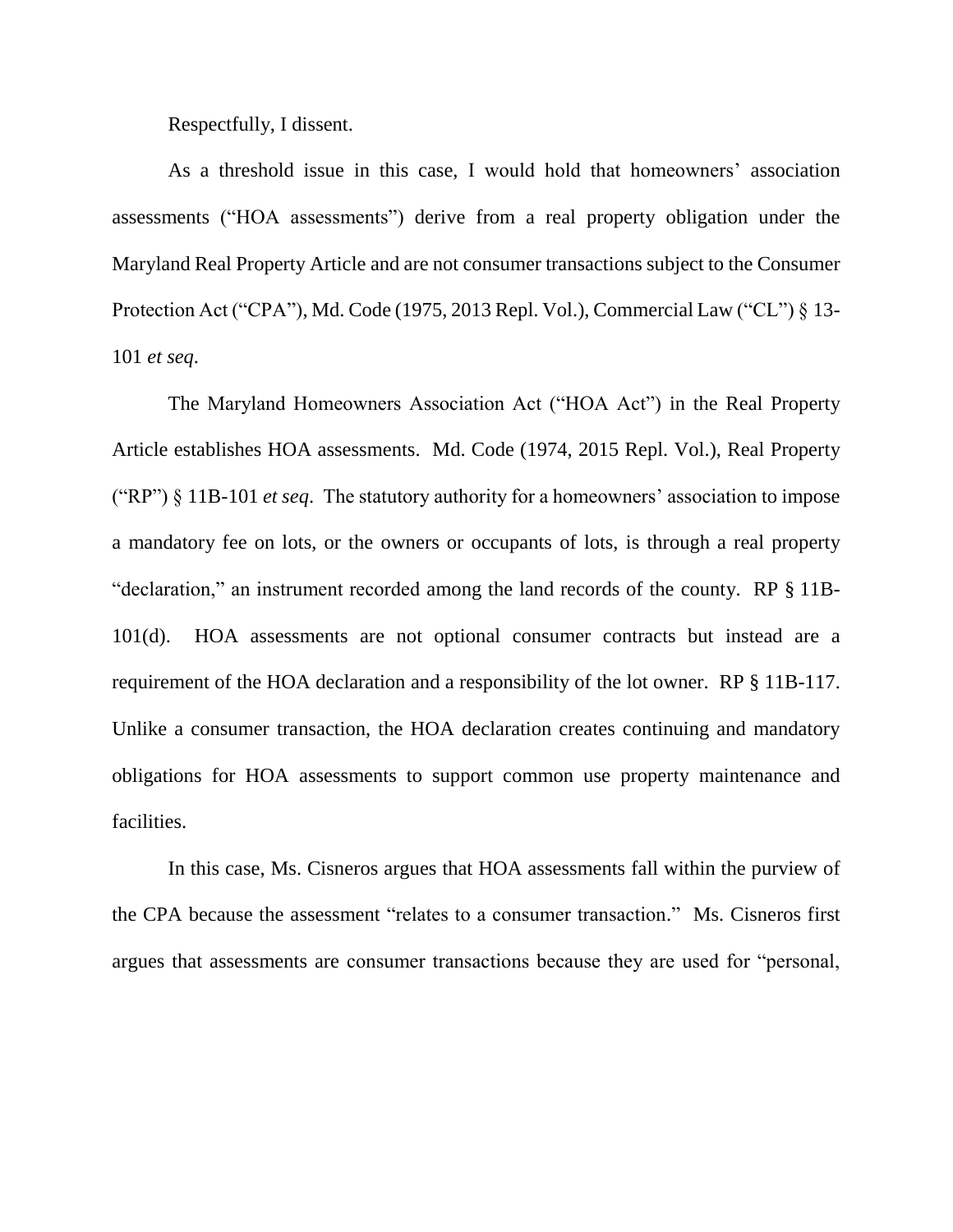family or household needs."<sup>1</sup> Ms. Cisneros further argues that HOA assessments relate back to the sale and original extension of credit—which is a consumer transaction. Therefore, Ms. Cisneros believes, HOA assessments fit into the CPA definition of "consumer credit."

Adopting Ms. Cisneros' argument, the Majority proceeds to apply other statutory schemes to attempt to fit the real property declaration of HOA assessments into the Maryland definition of a consumer transaction under the state CPA. As discussed below, I would hold that HOA assessments are not consumer transactions under the Maryland CPA because they are neither "consumer debt" nor an "extension of credit."

## **I. HOA Assessments Are Not Consumer Debt.**

The Majority first relies on the federal Debt Collection Practices Act ("FDCPA") to hold that HOA assessments constitute consumer debt because they are incurred primarily for personal, household, and family purposes. Therefore, the Majority believes, HOA assessments fit within the definition of "consumer debt" under the CPA. I disagree.

 $\overline{a}$ 

<sup>&</sup>lt;sup>1</sup> Specifically, Ms. Cisneros argues that

<sup>[</sup>i]t is beyond doubt that the assessments imposed by Goshen Run for care and maintenance of the common areas was in part for the benefit of Ms. Cisneros' property interest in those common areas. In other words, the assessments are for the benefit of Ms. Cisneros personally, and her household. The [confessed judgment promissory note], which Goshen Run acknowledges is "composed of . . . the delinquent assessments imposed by Goshen Run," and which mandates payment of future assessments, is related to a consumer transaction, subject to [CL] § 13-301(12).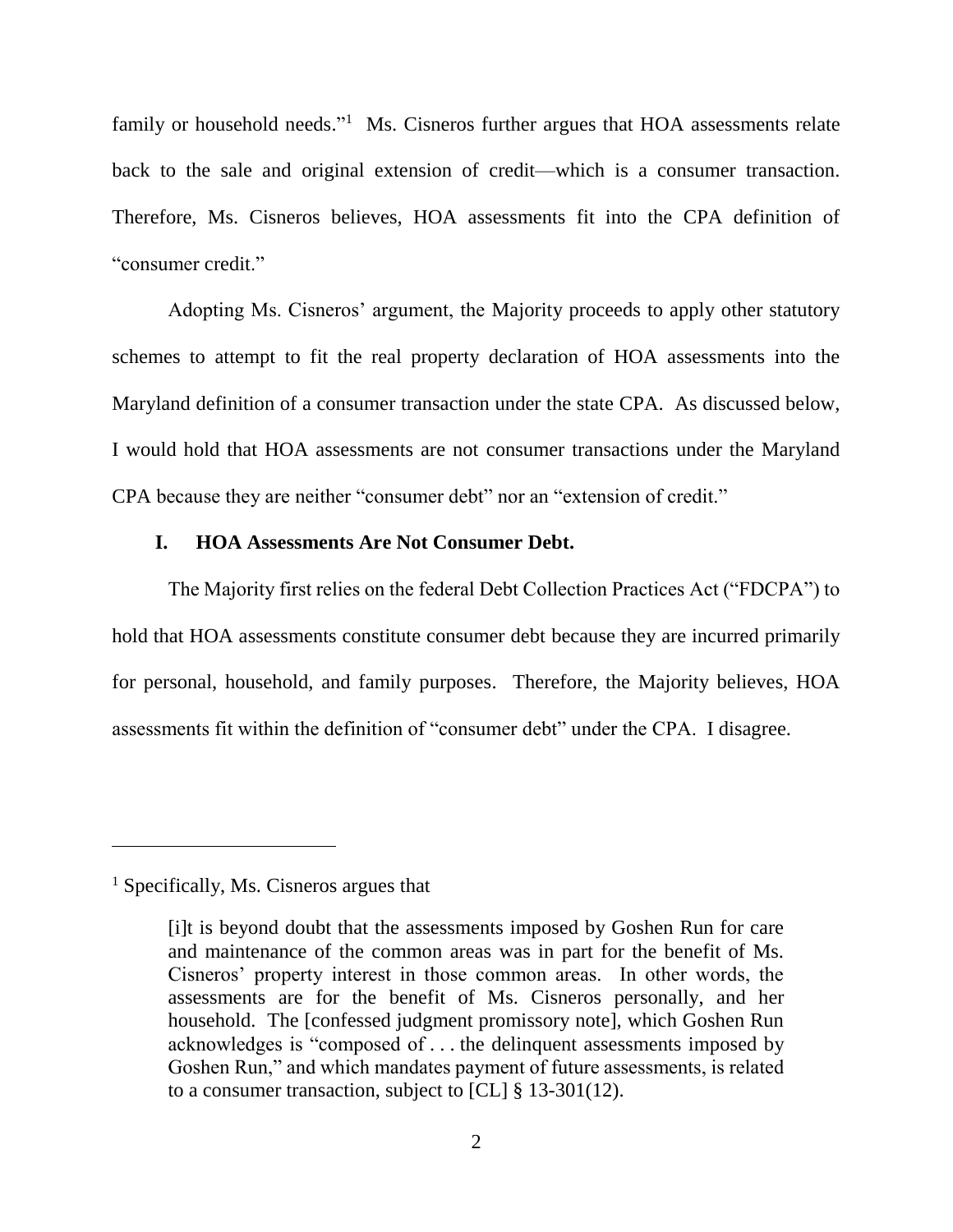The FDCPA defines "debt" as "any obligation or alleged obligation of a consumer to pay money arising out of a transaction in which the money, property, insurance, or services which are the subject of the transaction are primarily for personal, family or household purposes, whether or not such obligation has been reduced to judgment." 15 U.S.C.A. § 1692a(5). The Maryland Consumer Debt Collection Act ("MCDCA") prohibits a debt collector, *inter alia*, from "[e]ngag[ing] in any conduct that violates . . . the [FDCPA]." CL § 14-202(11).

In contrast, the Maryland CPA defines "consumer debt" as "debts . . . which are primarily for personal, household, family or agricultural purposes." CL  $\S$  13-101(d)(1). Noticeably absent in the language of the CPA definition is the "obligation" and "arising out of" language present in the FDCPA: "any obligation or alleged obligation of a consumer to pay money arising out of a transaction. . . ."

The Majority attempts to read those words into the CPA definition of "consumer debt" by applying federal cases that have interpreted the FDCPA. Since 1997, several federal courts have held that HOA assessments are debts under the FDCPA. *See* Majority Slip Op. at 22–23. Those courts follow a familiar refrain: homeowners are consumers that have an obligation to pay money to the association and because the obligation arises out of a "transaction" which is "primarily for personal, family, or household purposes," thus HOA assessments are a debt within the definition of the FDCPA.

To be sure, the Maryland CPA cross references the violation of the MCDCA, and by implication the FCDCA, as a violation of the CPA. CL § 13-301(14)(iii). There is no indication, however, that the FDCPA's broader definition of "debt" should be transposed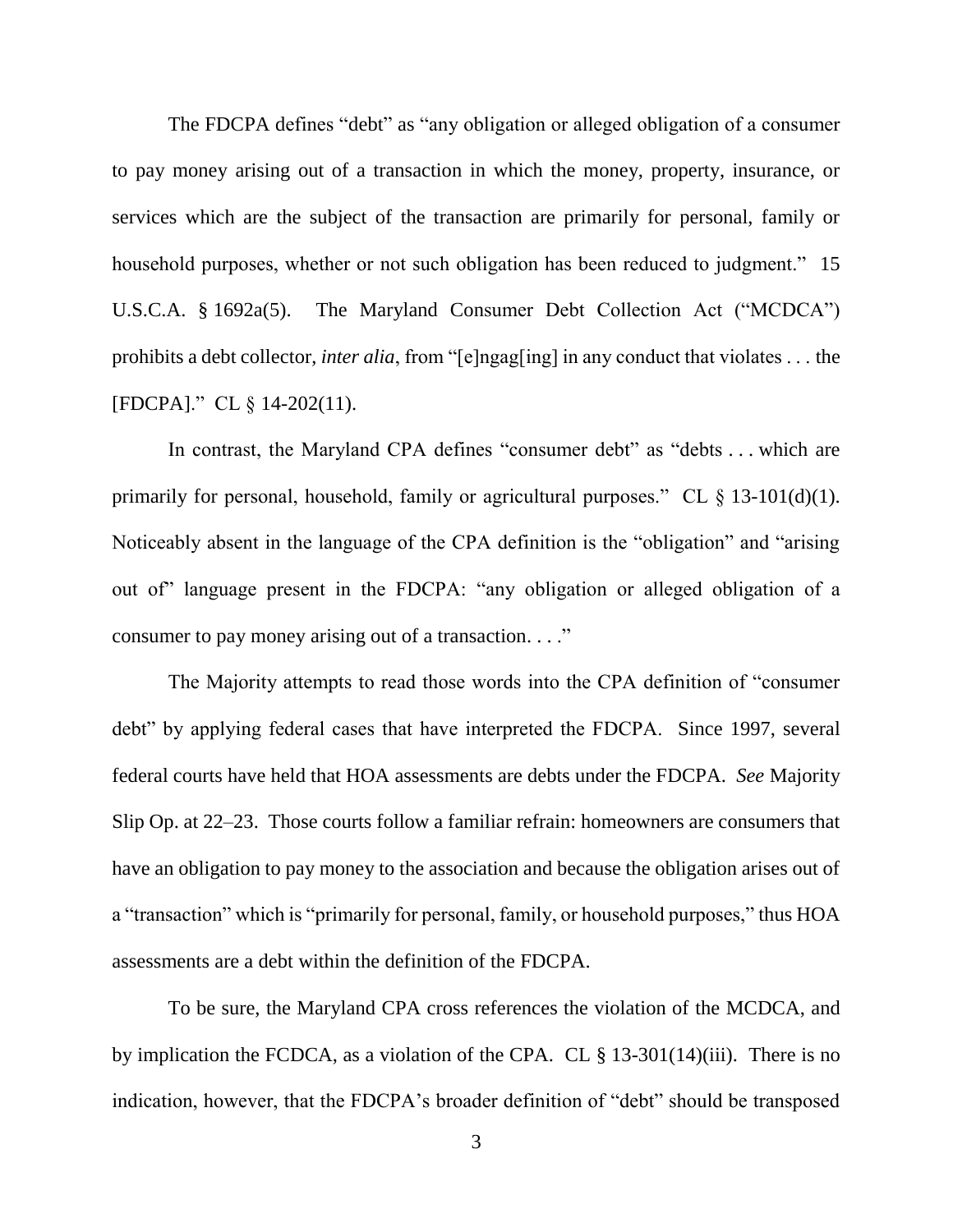on the Maryland CPA's limited definition of "consumer debt." Reading anything else into the statute, such as transposing definitions from one cross-referenced act to supersede a definition of the same word in the CPA, is counter to the General Assembly's language and to this Court's long-standing tradition of deferring to the Maryland legislature.

### **II. The Promissory Note Is Not An "Extension of Consumer Credit."**

The Majority next determines that HOA assessments constitute "consumer credit" because they are incurred primarily for personal, household, and family purposes. The Majority reasons that HOA assessments relate back to the sale of property and original "extension of credit"—which is a consumer transaction. This position incorrectly conflates the consumer *transaction* of purchasing personal property with the property *obligation* of paying HOA assessments.<sup>2</sup>

In *Schinnerer v. Maryland Insurance Administration*—the Majority's only support for their consumer credit argument—Schinnerer, an insurance agent, was obligated to collect, report, and remit premiums to his insurance company within forty-five days. 147 Md. App. 474, 479–80 (2002). When Schinnerer was unable to make the remittance in time, he negotiated payment plans with interest that were memorialized in promissory notes. *Id.* at 480–81. The insurance commissioner suspended Schinnerer's license for

 $\overline{a}$ 

<sup>2</sup> *See Fink v. Meadow Lake Estates Homeowners' Ass'n*, 384 Mont. 552 (2016) (holding that under the Montana CPA definition of "consumer" *i.e.*, "a person who purchases or leases goods, services, real property, or information primarily for personal, family, or household purposes," the homeowner was not a "consumer" in relation to the HOA when purchasing her lot (quoting Mont. Code. Ann. § 30-14-102(1)).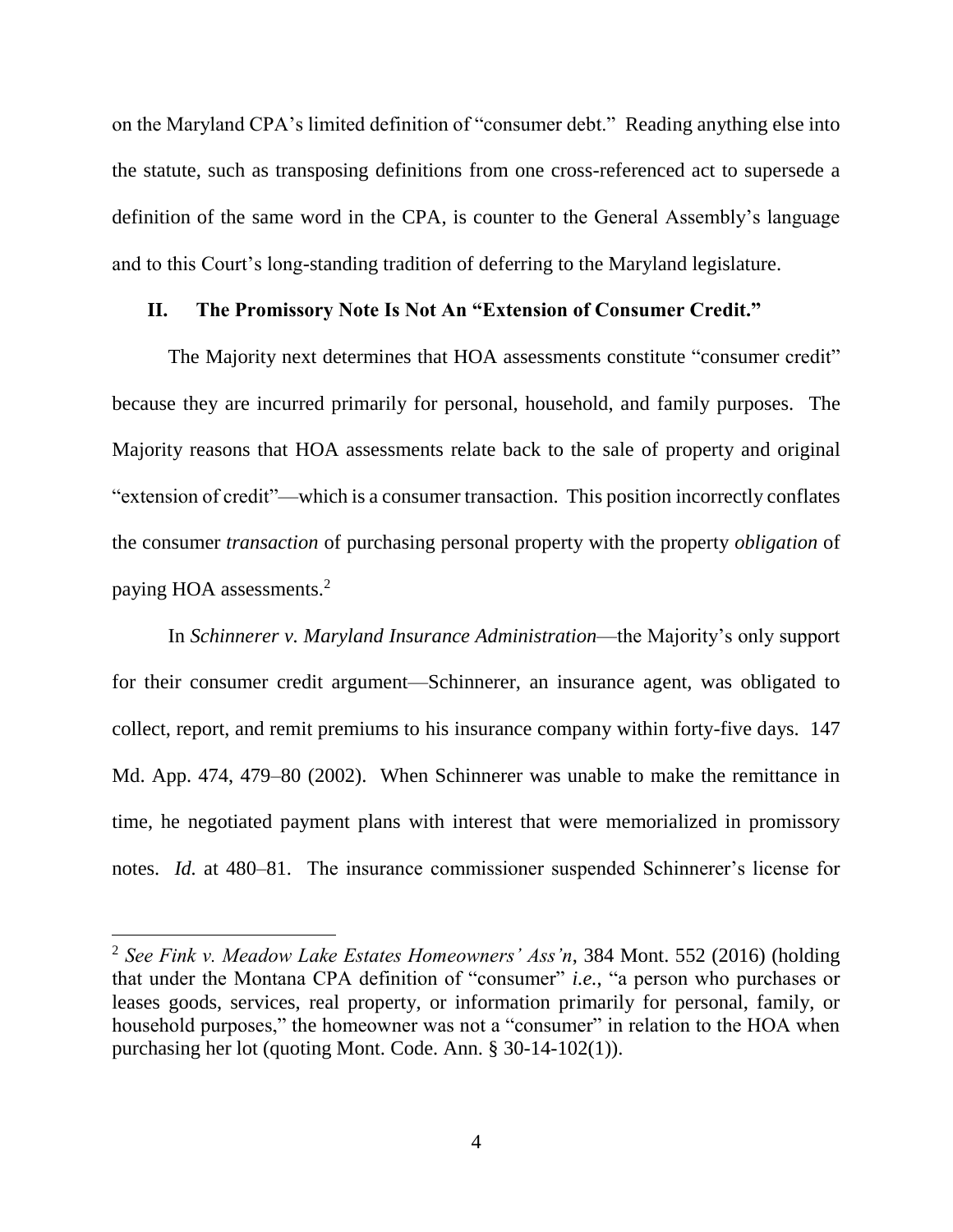failure to remit payments. *Id.* at 483. Schinnerer, in attempting to avoid the suspension, argued that the extension of credit under the promissory notes transformed the relationship from principal-agent to lender-borrower, such that he did not violate the fiduciary duties set out by his agreement with the insurance company. *Id.* at 489. The Court of Special Appeals rejected this argument and found that Schinnerer still owed a fiduciary duty based on the existence of a loan program that the insurance company formerly had in place for its agents. *Id.* at 490.

The Majority takes *Schinnerer* to mean that an "extension of credit" under circumstances similar to the present case does not change the character of the relationship. This argument is tenuous even putting aside the factual nature of *Schinnerer*, its specific review of an Insurance Commissioner's findings for error, and its limited analysis as applied to the Insurance Article. The Majority reasons that the confessed judgment promissory note does not change the consumer nature of the HOA assessments or the character of the relationship between the parties but provides limited support for the similarities between the original extension of credit and the HOA assessment transactions. As the Majority admits, the primary question is the "nature" of the transactions. Even accepting that the promissory note reflects a debt incurred by Ms. Cisneros for personal, household and family purposes—which I do not—the "nature" of the acknowledgment of and agreement to repay the delinquent HOA assessments (mandatory property interest) is not of the same "nature" as the original credit transaction to purchase the property (voluntary consumer transaction).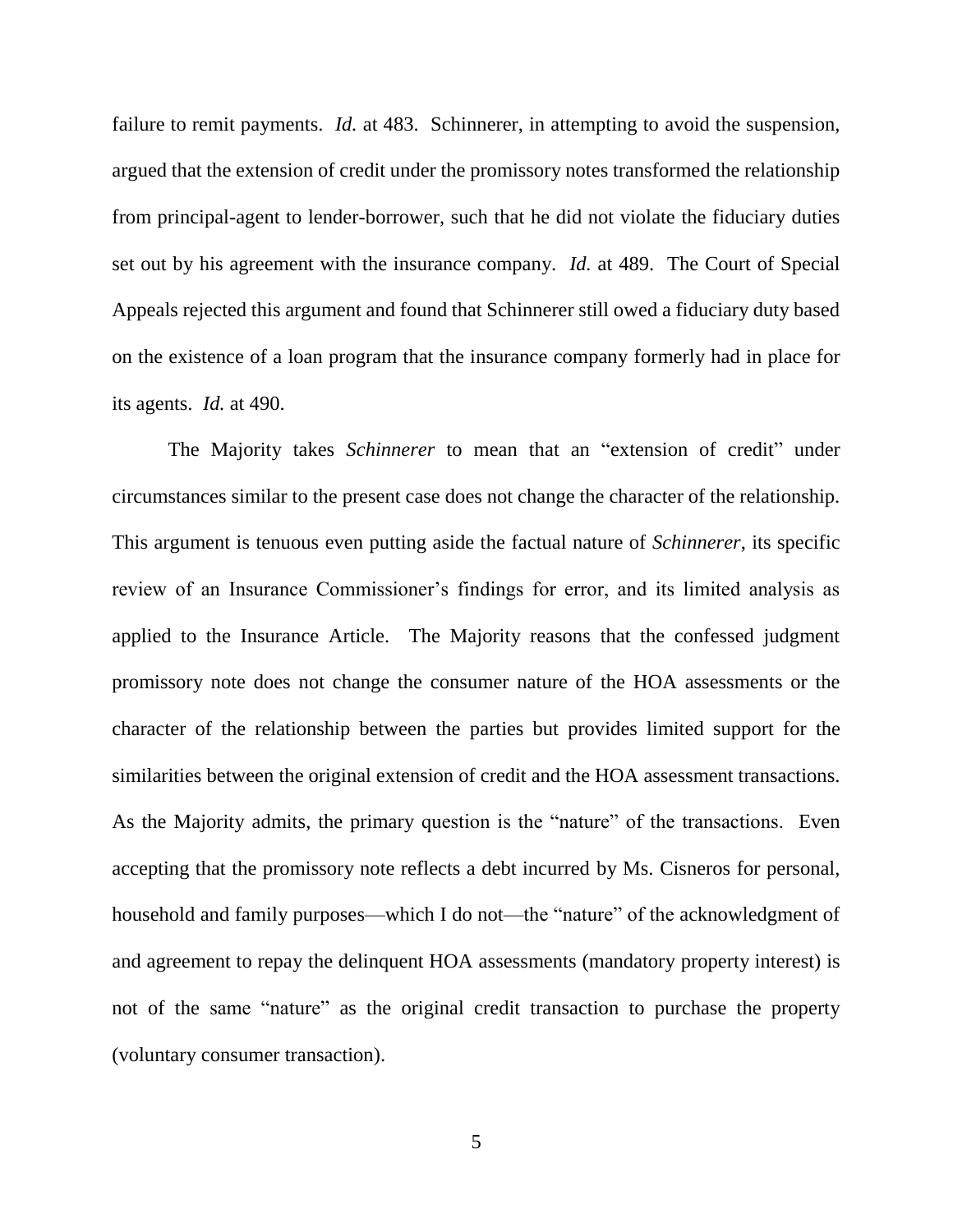Citing the Equal Credit Opportunity Act and the Credit Services Businesses Act, the Majority reasons that "[t]he CPA's definition of 'consumer credit' is consistent with the definition of 'credit' and 'extension of credit' in the context of other consumer debt statutes codified in the Commercial Law Article." Majority Slip Op. at 24. That reasoning assumes that HOA assessments are consumer debts, *see id.* ("Given its broad language, we read CL § 13-101(d) to apply generally to transactions in which repayment of personal, household, family, and agricultural debts are deferred."), a premise with which, as outlined above, I fundamentally disagree.

To the contrary, the HOA Act, and not the CPA, governs assessments: "As provided in the declaration, a lot owner shall be liable for all homeowners association assessments and charges that come due during the time that the lot owner owns the lot." RP § 11B-117(a). As for collection of assessments, "a homeowners association may enforce the payment of the assessments and charges provided in the declaration by the imposition of a lien on a lot in accordance with the Maryland Contract Lien Act." RP §11B-117(b). The statutory provisions of the Contract Lien Act are also a title in the Real Property article. *See* RP § 14-201 *et seq*. Assessments are in turn governed by the covenants of the respective HOA. Such covenants are not typically optional contracts but rather a requirement of the HOA declaration.

Unlike a consumer transaction, the HOA declaration creates continuing and mandatory real property obligations. More specifically, a declaration

creates the authority for a homeowners association to impose on lots, or on the owners or occupants of lots, or on another homeowners association, condominium, or cooperative housing corporation any mandatory fee in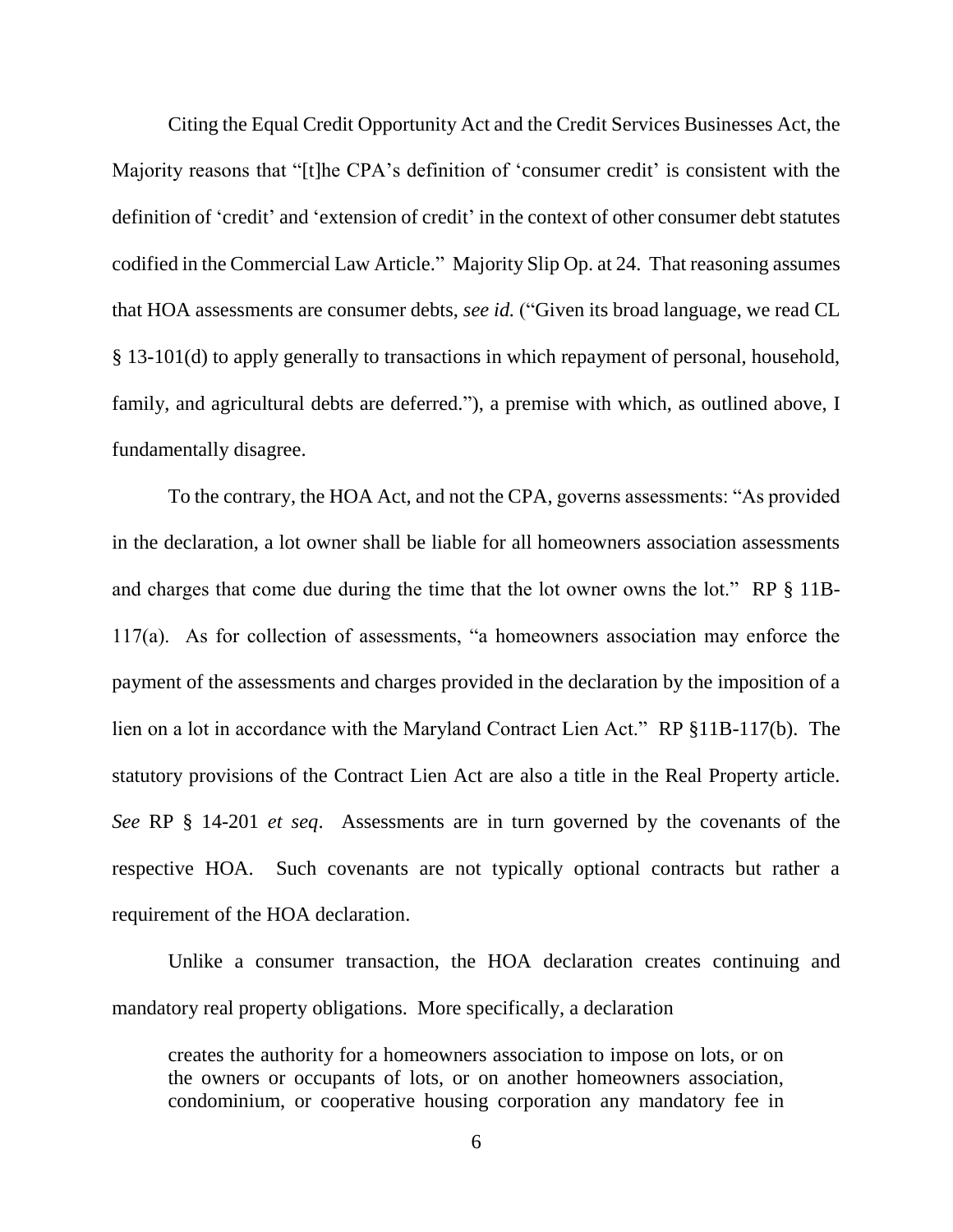connection with the provision of services or otherwise for the benefit of some or all of the lots, the owners or occupants of lots, or the common areas.

RP § 11B-101(d)(1).

 $\overline{a}$ 

The General Assembly has not specified that such a required real property obligation is subject to the Maryland CPA. The CPA does not reference or adopt the HOA Act. $3$  In contrast, the Legislature has adopted statutory provisions for the CPA to cover

 $3$  Inversely, the Majority cites but does not rely on the "2007 Amendment," RP  $\S$  11B-115, the lone instance where the HOA Act cross references the CPA. Majority Slip Op. at 16– 17. Prior to 2007, there is no indication in the legislative history or otherwise that the CPA applied to the HOA Act. In 2007, however, the HOA Act was amended to add RP § 11B-115, titled "Enforcement Authority of Division of Consumer Protection." In addition to adding a specific definition of "consumer" to the HOA Act, the 2007 Amendment states that "to the extent that a violation of any provision of this title affects a consumer, that violation shall be within the scope of the enforcement duties and powers of the Division of the Consumer Protection of the Office of the Attorney General, as described in Title 13 of the Commercial Law Article." RP  $\S$  11B-115(c). The language of  $\S$  11B-115(c) thus limits the application of the enforcement provisions of Subtitle 4 of the CPA to the HOA Act. In other words, where an HOA Act violation affects a "consumer" as defined in the HOA Act, the Division of Consumer Protection has enforcement powers under CL § 13-401 *et seq*. The Fiscal and Policy Note to the 2007 Amendment explains that the Legislature amended the Real Property Article, including the addition of enforcement powers under RP § 11B-115, as a recommendation from the 2006 Final Report of the Task Force on Common Ownership Communities. *See* TASK FORCE ON COMMON OWNERSHIP COMMUNITIES, 2006 FINAL REPORT (Dec. 31, 2006), https://msa.maryland.gov/megafile/msa/speccol/sc5300/sc5339/000113/003000/003160/u nrestricted/20066534e.pdf ; 2007 Md. Laws ch. 593, House Bill 183, Fiscal & Policy Note, http://mgaleg.maryland.gov/2007rs/fnotes/bil\_0003/hb0183.pdf. The Task Force concluded that "local governments should be required to coordinate referrals of disputes involving alleged violation of State common ownership community laws to the Office of the Attorney General for review and appropriate enforcement action." House Bill 183, Fiscal & Policy Note at 2. The Task Force's Report makes clear that the main concern of the Task Force was to apply Subtitle 4 of the CPA to have the Division of Consumer Protection intervene and act as a mediator to avoid HOA disputes from ending up in court. *See* TASK FORCE REPORT at 14 (Suggesting "government enforcement at the State level when disputes involving alleged violations of [common ownership community] laws cannot be resolved through conciliation, mediation or arbitration at the local level. . . . [S]uch disputes should be reviewed by the Office of the Attorney General and,